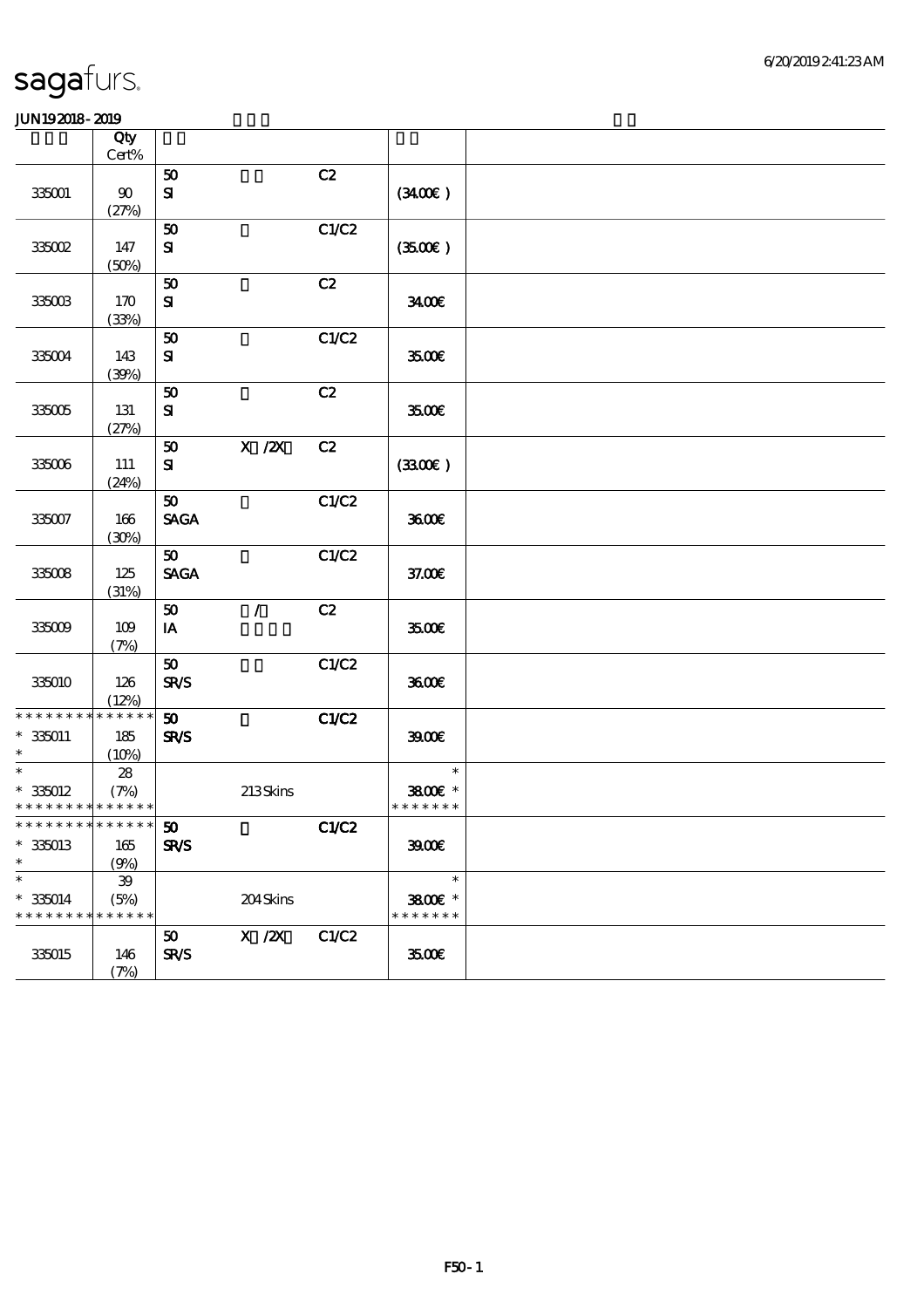|                                                                             | Qty<br>Cert%                   |                                       |                           |       |                                       |  |
|-----------------------------------------------------------------------------|--------------------------------|---------------------------------------|---------------------------|-------|---------------------------------------|--|
|                                                                             |                                | $\boldsymbol{\omega}$                 | $X$ $N$                   | C1/C2 |                                       |  |
| 335041                                                                      | 114<br>(36%)                   | $\mathbf{S}$                          |                           |       | (280)                                 |  |
| 335042                                                                      | 125<br>(48%)                   | $\boldsymbol{\omega}$<br>${\bf s}$    | $X$ $N$                   | C3    | 2400€                                 |  |
| 335043                                                                      | 112<br>(48%)                   | $\boldsymbol{\omega}$<br>${\bf s}$    |                           | C1/C2 | (300)                                 |  |
| 335044                                                                      | 183<br>(38%)                   | $\boldsymbol{\omega}$<br>$\mathbf{S}$ |                           | C3    | 27.50E                                |  |
| * * * * * * * * * * * * * *<br>$*335045$<br>$\ast$                          | 225<br>(66%)                   | $\boldsymbol{\omega}$<br>${\bf s}$    |                           | C1/C2 | 31.00E                                |  |
| $\ast$<br>$* 335046$<br>* * * * * * * *                                     | $77\,$<br>(63%)<br>* * * * * * |                                       | 302Skins                  |       | $\ast$<br>$31.005*$<br>* * * * * * *  |  |
| 335047                                                                      | 161<br>(60%)                   | $\boldsymbol{\omega}$<br>$\mathbf{S}$ |                           | C3    | (2800)                                |  |
| 335048                                                                      | 144<br>(63%)                   | $\boldsymbol{\omega}$<br>${\bf S}$    |                           | C1/C2 | (31.00)                               |  |
| 335049                                                                      | 162<br>(66%)                   | $\boldsymbol{\omega}$<br>${\bf s}$    | $\mathbf{x}$              | C1/C2 | (300)                                 |  |
| 335050                                                                      | 153<br>(63%)                   | $\boldsymbol{\omega}$<br>${\bf S}$    | $\boldsymbol{X}$          | C3    | 2900€                                 |  |
| 335051                                                                      | 141<br>(54%)                   | $\boldsymbol{\omega}$<br>${\bf s}$    | $\boldsymbol{\mathsf{z}}$ | C2    | (2800)                                |  |
| 335052                                                                      | 169<br>(40%)                   | $\boldsymbol{\omega}$<br>${\bf s}$    | ${\bf x}$                 | C2    | 2600E                                 |  |
| 335053                                                                      | 77<br>(19%)                    | $\boldsymbol{\omega}$<br>$\mathbf{B}$ | $\mathcal{L}$<br>SPT1     | C2    | 3000                                  |  |
| 335054                                                                      | 142<br>(38%)                   | $\boldsymbol{\omega}$<br>$\mathbf{B}$ | $\mathcal{L}$<br>FG1      | C2    | 2850E                                 |  |
| 335055                                                                      | 113<br>(34%)                   | $\boldsymbol{\omega}$<br>$\mathbf{B}$ | $X$ / $ZX$<br>FG1         | C2    | 2550E                                 |  |
| * * * * * * * * <mark>* * * * * * *</mark><br>$* 335056$<br>$\ast$          | 195<br>(45%)                   | 5040<br>$\mathbf{B}$                  | $\mathcal{L}$             | C2    | (3200)                                |  |
| $\overline{\ast}$<br>$* 335057$<br>* * * * * * * * <mark>* * * * * *</mark> | ${\bf 39}$<br>(30%)            |                                       | 234Skins                  |       | $\ast$<br>$(3200)$ *<br>* * * * * * * |  |
| 335058                                                                      | 144<br>(45%)                   | $\boldsymbol{\omega}$<br>$\mathbf{B}$ | X / ZX                    | C2    | (27.00)                               |  |
| 335059                                                                      | 61<br>(37%)                    | 5040<br>$\mathbf{I}$                  | X /                       | C2    | (2800)                                |  |
| 335060                                                                      | 205<br>(63%)                   | 5040<br>П                             | $\mathcal{L}$             | C1/C2 | (2900)                                |  |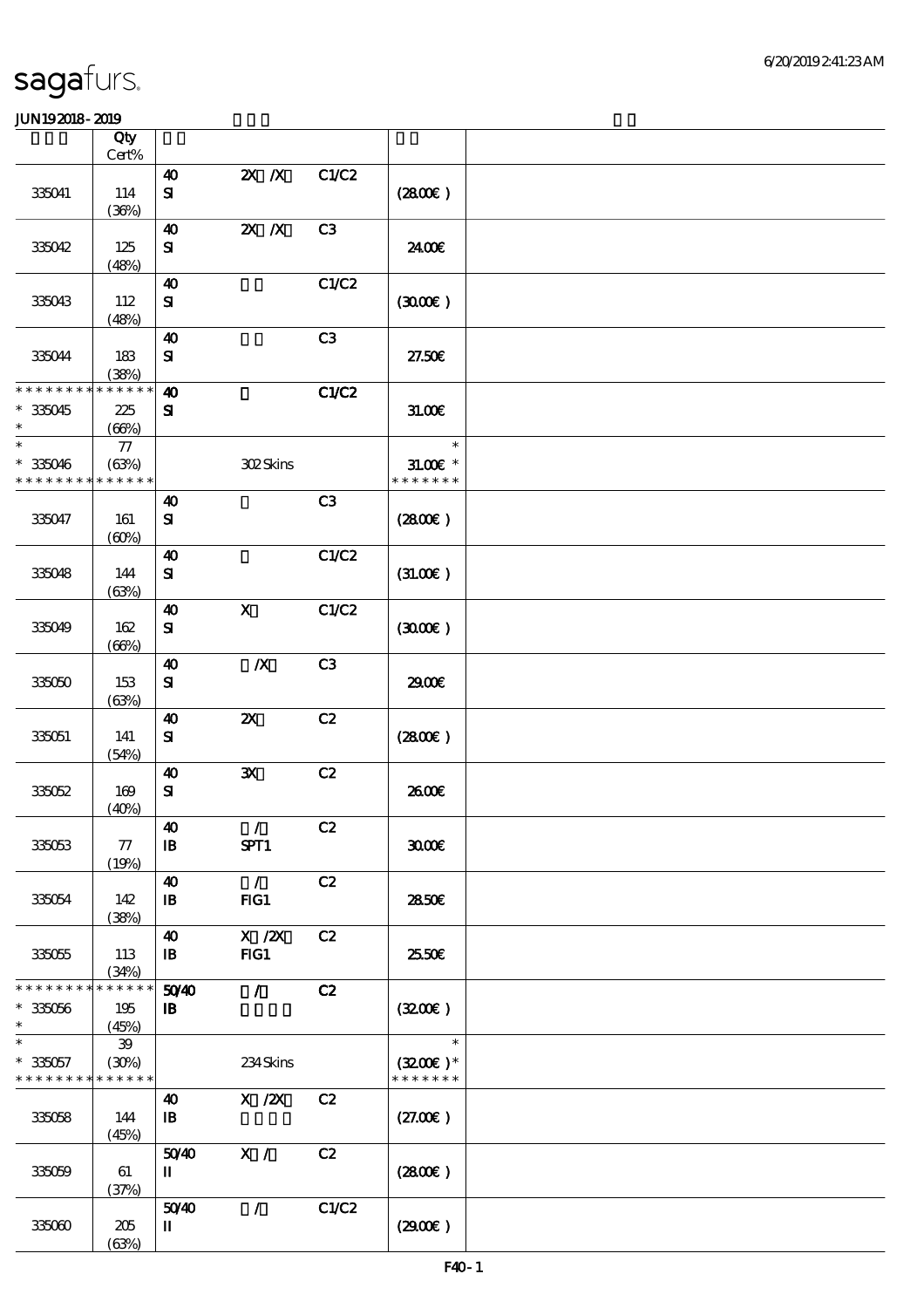|                             | Qty<br>Cert%       |                             |                       |       |                      |  |
|-----------------------------|--------------------|-----------------------------|-----------------------|-------|----------------------|--|
|                             |                    | 5040                        | $\mathcal{L}$         | C2    |                      |  |
| 335061                      | $92\,$<br>(60%)    | П                           |                       |       | (300)                |  |
|                             |                    | 5040                        | $X$ / $ZX$            | C2    |                      |  |
| 335062                      | 79<br>(43%)        | $\mathbf{I}$                |                       |       | (2900)               |  |
|                             |                    | 40                          | $\mathbf{x}$          | C1/C2 |                      |  |
| 335063                      | 47<br>(21%)        | <b>SR/S</b>                 |                       |       | 3400                 |  |
|                             |                    | 40                          | $\mathbf{x}$          | C3    |                      |  |
| 335064                      | $50\,$<br>(20%)    | <b>SR/S</b>                 |                       |       | 3000                 |  |
|                             |                    | 40                          | $X$ $X$               | C1/C2 |                      |  |
| 335065                      | 100<br>(41%)       | <b>SAGA</b>                 |                       |       | 31.00E               |  |
|                             |                    | 40                          | $2X$ $X$              | C3    |                      |  |
| 335066                      | 102<br>(27%)       | <b>SAGA</b>                 |                       |       | 3200E                |  |
|                             |                    | $\boldsymbol{\omega}$       |                       | C1/C2 |                      |  |
| 335067                      | 139<br>(41%)       | <b>SR/S</b>                 |                       |       | 3200E                |  |
|                             |                    | 40                          |                       | C3    |                      |  |
| 335068                      | 82                 | <b>SR/S</b>                 |                       |       | 3400E                |  |
|                             | (48%)              |                             |                       |       |                      |  |
| * * * * * * * *             | * * * * * *        | $\boldsymbol{\omega}$       |                       | C1/C2 |                      |  |
| $* 335009$<br>$\ast$        | 205<br>(28%)       | SR/S                        |                       |       | 3400                 |  |
| $\ast$                      | $\boldsymbol{\pi}$ |                             |                       |       | $\ast$               |  |
| $* 335070$                  | (31%)              |                             | 275Skins              |       | 3300€ *              |  |
| * * * * * * * *             | * * * * * *        |                             |                       |       | * * * * * * *        |  |
| 335071                      | 107                | 40<br><b>SR/S</b>           |                       | C3    | 3200E                |  |
|                             | (34%)              |                             |                       |       |                      |  |
| * * * * * * * * * * * * * * |                    | $\boldsymbol{\omega}$       |                       | C1/C2 |                      |  |
| $*335072$                   | 205                | <b>SAGA</b>                 |                       |       | (340)                |  |
| $\ast$                      | (33%)              |                             |                       |       |                      |  |
| $*$<br>$*335073$            | 42<br>(33%)        |                             | 247Skins              |       | $\ast$<br>$(3400)$ * |  |
| * * * * * * * *             | * * * * * *        |                             |                       |       | * * * * * * *        |  |
|                             |                    | $\boldsymbol{\omega}$       |                       | C3    |                      |  |
| 335074                      | 126<br>(38%)       | <b>SAGA</b>                 |                       |       | 3200E                |  |
|                             |                    | <b>40</b>                   | $\mathbf{X}$          | C1/C2 |                      |  |
| $3350\%$                    | 132                | <b>SAGA</b>                 |                       |       | 3200E                |  |
|                             | (36%)              |                             |                       |       |                      |  |
|                             |                    | 40                          | $\mathbf x$           | C3    |                      |  |
| 335076                      | 126                | <b>SAGA</b>                 |                       |       | 3200E                |  |
|                             | (46%)              |                             |                       |       |                      |  |
|                             |                    | $\boldsymbol{\omega}$       | $\boldsymbol{\alpha}$ | C1/C2 |                      |  |
| 335077                      | 167<br>(33%)       | <b>SR/S</b>                 |                       |       | 3300€                |  |
|                             |                    | 5040                        | $\mathbf{x}$          | C1/C2 |                      |  |
| 335078                      | 185                | <b>SR/S</b>                 |                       |       | 3200E                |  |
|                             | (27%)              |                             | $\mathbf{X}$ /        | C1/C2 |                      |  |
| 335079                      | 179                | $\boldsymbol{\omega}$<br>IA | SPT1                  |       | 3200E                |  |
|                             | (13%)              |                             |                       |       |                      |  |
| * * * * * * * *             | * * * * * *        | $\boldsymbol{\omega}$       | $\mathcal{L}$         | C1/C2 |                      |  |
| $*335080$                   | 205                | IA                          | SPT1                  |       | 3300                 |  |
| $\ast$                      | (12%)              |                             |                       |       |                      |  |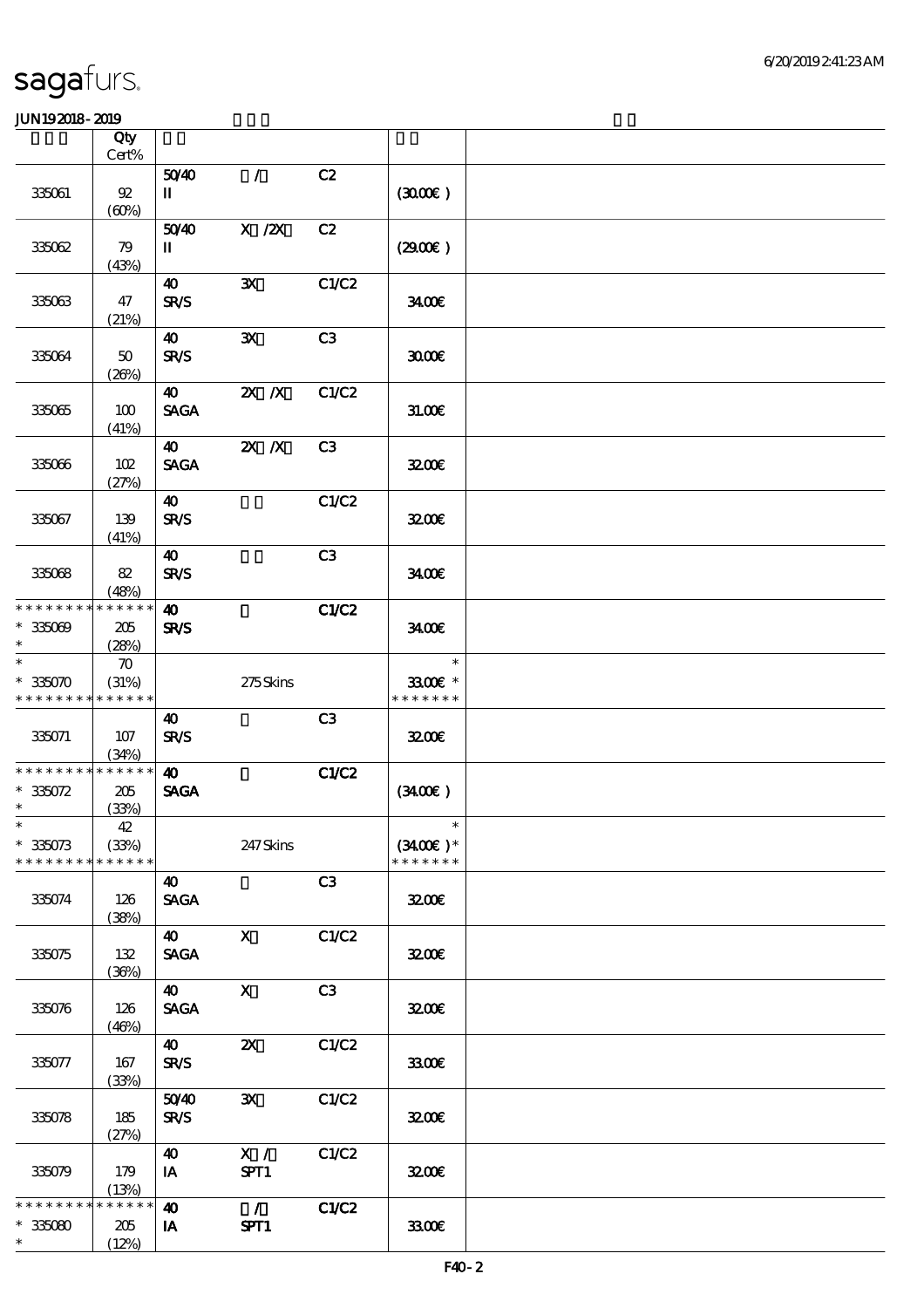|                                          | Qty<br>Cert%          |                       |               |              |                            |  |
|------------------------------------------|-----------------------|-----------------------|---------------|--------------|----------------------------|--|
| $\ast$                                   | 44                    | $\boldsymbol{\omega}$ | $\mathcal{L}$ | C1/C2        | $\ast$                     |  |
| $* 335081$                               | (25%)                 | IA                    | SPT1          |              | $3200$ $*$                 |  |
| * * * * * * * * * * * * * *              |                       |                       |               |              | * * * * * * *              |  |
|                                          |                       | 40                    | $X$ / $ZX$    | C1/C2        |                            |  |
| 335082                                   | 68                    | IA                    | SPT1          |              | 3000                       |  |
|                                          | (17%)                 |                       |               |              |                            |  |
|                                          |                       | 40                    | X /           | C1/C2        |                            |  |
| 335083                                   | $\boldsymbol{\omega}$ | IA                    | FIG1          |              | 3000                       |  |
|                                          | (41%)                 |                       |               |              |                            |  |
|                                          |                       | $\boldsymbol{\omega}$ | $\mathcal{L}$ | C1/C2        |                            |  |
| 335084                                   | 203                   | IA                    | FIG1          |              | 3200E                      |  |
|                                          | (27%)                 |                       |               |              |                            |  |
| * * * * * * * * * * * * * *              |                       | $\boldsymbol{\omega}$ | $X$ / $ZX$    | <b>C1/C2</b> |                            |  |
| $^\ast$ 335085                           | 205                   | IA                    | FIG1          |              | 2900€                      |  |
| $\ast$                                   | (32%)                 |                       |               |              |                            |  |
| $\ast$                                   | 163                   |                       |               |              | $\ast$                     |  |
| $* 335086$                               | (33%)                 |                       | 368Skins      |              | 2850E *                    |  |
| * * * * * * * * <mark>* * * * * *</mark> |                       |                       |               |              | * * * * * * *              |  |
|                                          |                       | $\boldsymbol{\omega}$ | X /           | C2           |                            |  |
| 335087                                   | 134                   | IA                    |               |              | 3100                       |  |
| * * * * * * * * * * * * * *              | (16%)                 |                       |               |              |                            |  |
|                                          |                       | 40                    | $\mathcal{L}$ | C2           |                            |  |
| $^\ast$ 335088<br>$\ast$                 | 185                   | IA                    |               |              | (31.00)                    |  |
| $\ast$                                   | (21%)<br>45           |                       |               |              | $\ast$                     |  |
| $* 335089$                               | (24%)                 |                       | 230Skins      |              |                            |  |
| * * * * * * * * * * * * * *              |                       |                       |               |              | $(300)$ *<br>* * * * * * * |  |
|                                          |                       | $\boldsymbol{\omega}$ | $X$ / $ZX$    | C2           |                            |  |
| 335090                                   | 171                   | IA                    |               |              | 2350E                      |  |
|                                          | (22%)                 |                       |               |              |                            |  |
|                                          |                       | 40                    | $X$ $N$       | C1/C2        |                            |  |
| 335091                                   | 115                   | <b>SROY</b>           |               |              | 3500€                      |  |
|                                          | (20%)                 |                       |               |              |                            |  |
|                                          |                       | $\boldsymbol{\omega}$ |               | C1/C2        |                            |  |
| 335092                                   | 145                   | <b>SROY</b>           |               |              | 3600                       |  |
|                                          | (3%)                  |                       |               |              |                            |  |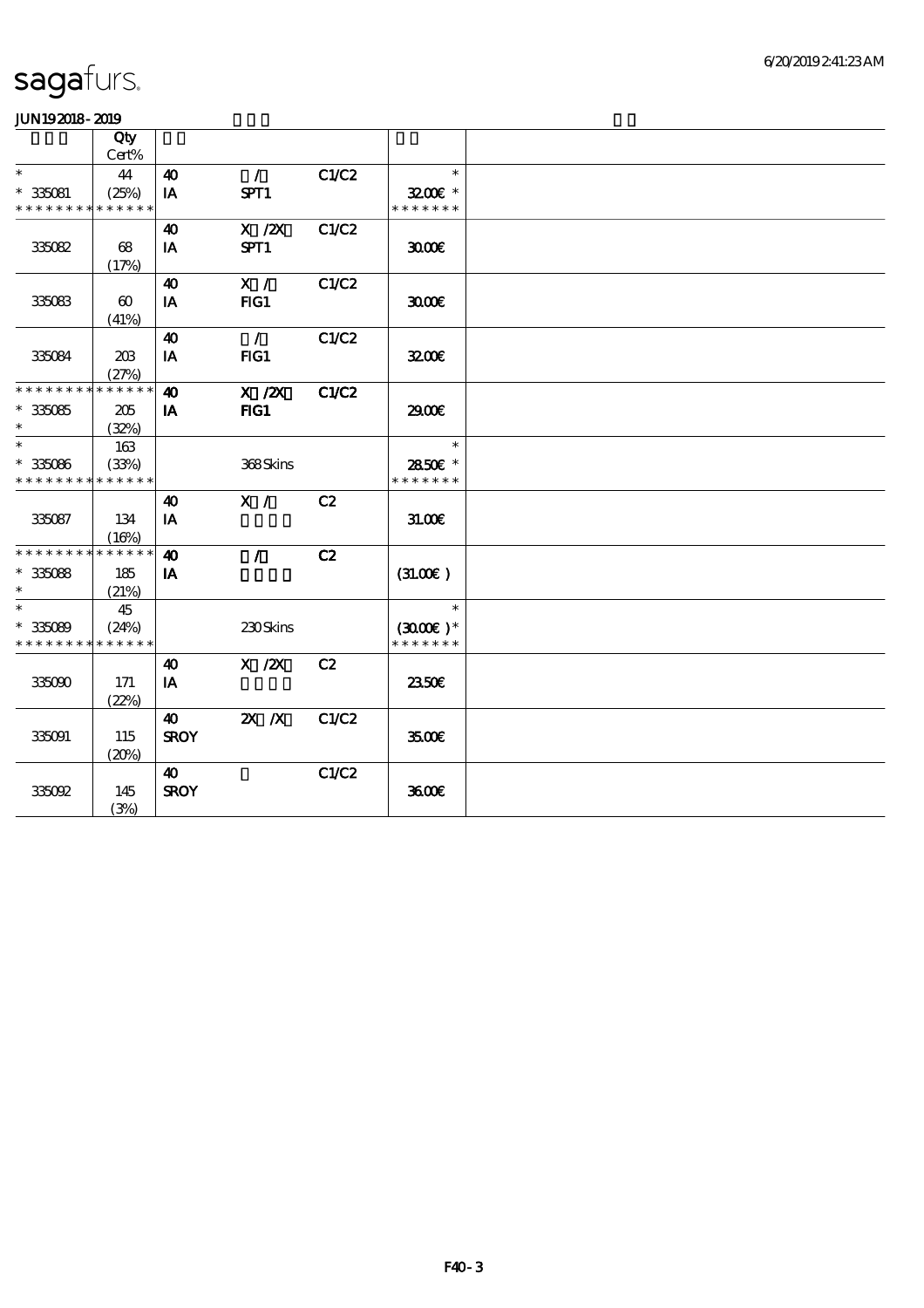|                                                         | Qty<br>Cert%                      |                                             |                           |                |                                               |  |
|---------------------------------------------------------|-----------------------------------|---------------------------------------------|---------------------------|----------------|-----------------------------------------------|--|
|                                                         |                                   | 40'30                                       | 5X                        | C2             |                                               |  |
| 335121                                                  | 40<br>(22%)                       | ${\bf s}$                                   |                           |                | 21.50E                                        |  |
| 335122                                                  | 74                                | 40'30<br>${\bf s}$                          | ${\bf X}$                 | C2             | <b>2200</b> €                                 |  |
| 335123                                                  | (22%)<br>67                       | $\boldsymbol{\mathfrak{D}}$<br>${\bf s}$    | $\boldsymbol{\mathsf{z}}$ | C1/C2          | (220E)                                        |  |
| 335124                                                  | (31%)<br>151                      | $\boldsymbol{\mathfrak{D}}$<br>${\bf s}$    | $\boldsymbol{\mathsf{z}}$ | C3             | 2050E                                         |  |
| 335125                                                  | (38%)<br>134                      | $\boldsymbol{\mathfrak{D}}$<br>${\bf s}$    | $\boldsymbol{\mathsf{X}}$ | C1/C2          | 2300                                          |  |
| 335126                                                  | (55%)<br>88                       | $\boldsymbol{\mathfrak{D}}$<br>${\bf s}$    | $\mathbf{x}$              | C3             | <b>2200E</b>                                  |  |
| 335127                                                  | (53%)<br>264<br>(64%)             | $\boldsymbol{\mathfrak{D}}$<br>$\mathbf{S}$ |                           | C1/C2          | $(2550\varepsilon)$                           |  |
| * * * * * * * * * * * * * *<br>$*35128$<br>$\ast$       | 245<br>(64%)                      | $\boldsymbol{\mathfrak{D}}$<br>${\bf s}$    |                           | C <sub>3</sub> | 2450E                                         |  |
| $\ast$<br>$*335129$<br>* * * * * * * * * * * * * *      | 51<br>(58%)                       |                                             | 296Skins                  |                | $\ast$<br>2400€ *<br>* * * * * * *            |  |
| * * * * * * * * <mark>* * * * * * *</mark><br>$*335130$ | 245<br>(67%)                      | $\boldsymbol{\mathfrak{D}}$<br>${\bf s}$    |                           | C1             | (2800)                                        |  |
| $\ast$<br>$* 335131$<br>* * * * * * * * * * * * * *     | 112<br>(80%)                      |                                             | 357Skins                  |                | $\ast$<br>$(2800)$ *<br>* * * * * * *         |  |
| * * * * * * * * * * * * * *<br>$*335132$<br>$\ast$      | 245<br>(60%)                      | $\boldsymbol{\mathfrak{D}}$<br>${\bf s}$    |                           | C2             | (2800)                                        |  |
| $\ast$<br>$*335133$<br>* * * * * * * *                  | 142<br>(83%)<br>* * * * * *       |                                             | 387Skins                  |                | $\ast$<br>$(2800)$ *<br>* * * * * * *         |  |
| * * * * * * *<br>$*35134$<br>$\ast$                     | * * * * * *<br>245<br>(64%)       | $\boldsymbol{\mathfrak{D}}$<br>${\bf s}$    |                           | C3             | $(2450\epsilon)$                              |  |
| $\ast$<br>$*335135$<br>* * * * * * * * * * * * * *      | 146<br>(72%)                      |                                             | 391 Skins                 |                | $\ast$<br>$(2450\epsilon)^*$<br>* * * * * * * |  |
| * * * * * * * *<br>$*335136$<br>$\ast$                  | * * * * * *<br>245<br>(71%)       | $\boldsymbol{\mathfrak{D}}$<br>${\bf s}$    |                           | C1/C2          | (27.50)                                       |  |
| $\ast$<br>$* 335137$<br>* * * * * * * * * * * * * *     | 121<br>(76%)                      |                                             | 366Skins                  |                | $\ast$<br>$(27.50)$ *<br>* * * * * * *        |  |
| 335138                                                  | 231<br>$(\mathcal{X}\mathcal{Y})$ | $\boldsymbol{\mathfrak{D}}$<br>$\mathbf{S}$ |                           | C <sub>3</sub> | $(2400\varepsilon)$                           |  |
| 335139                                                  | 168<br>(80%)                      | $\boldsymbol{\mathfrak{D}}$<br>${\bf S}$    | $\boldsymbol{\mathrm{X}}$ | C1/C2          | (260E)                                        |  |
| 335140                                                  | 135<br>(78%)                      | $\boldsymbol{\mathfrak{D}}$<br>$\mathbf{S}$ | $\boldsymbol{\mathrm{X}}$ | C3             | <b>22.50€</b>                                 |  |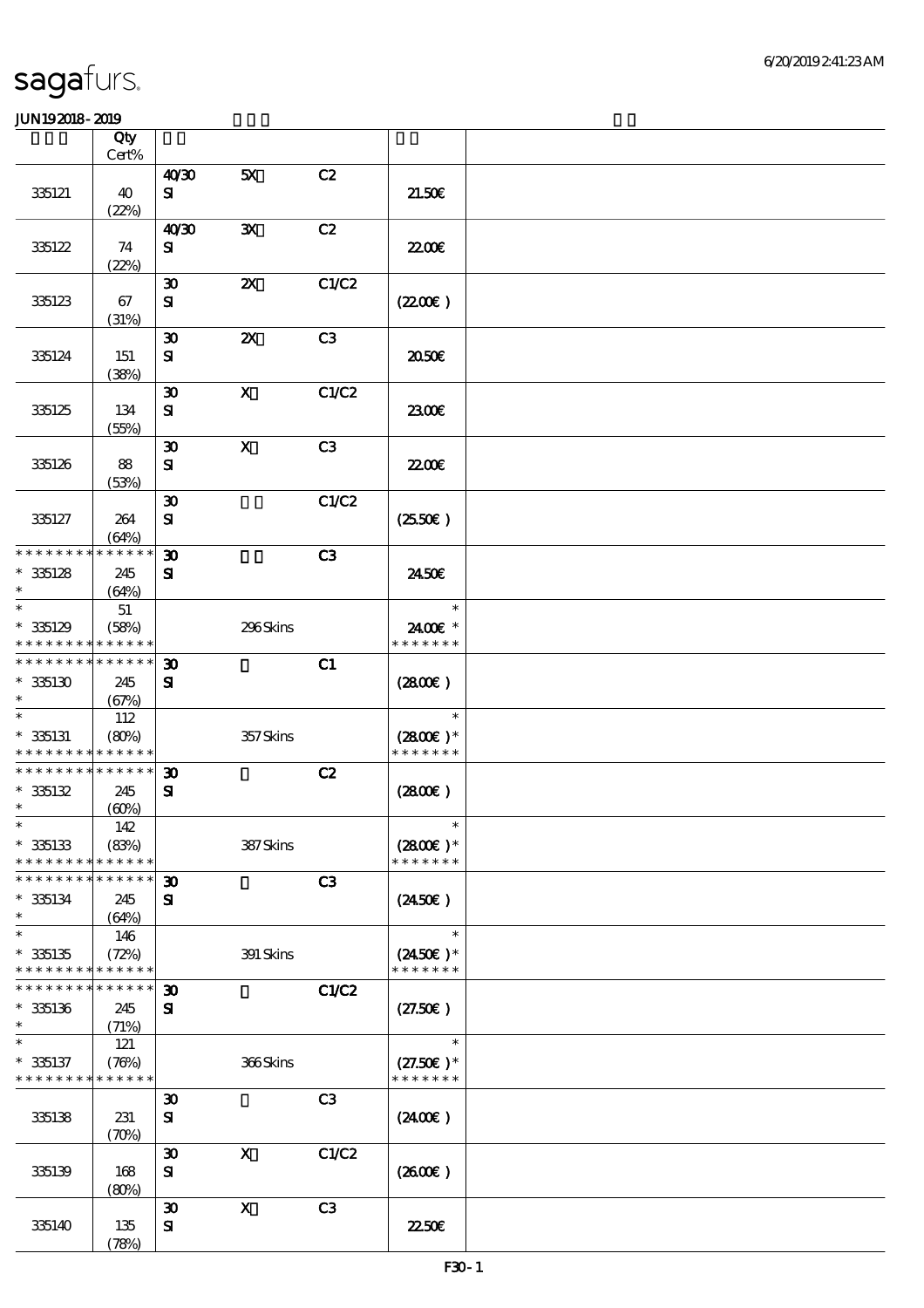|                                            | Qty<br>Cert%    |                                                |                           |                |                   |  |
|--------------------------------------------|-----------------|------------------------------------------------|---------------------------|----------------|-------------------|--|
|                                            |                 | $\boldsymbol{\mathfrak{D}}$                    | $\boldsymbol{\mathsf{Z}}$ | C1/C2          |                   |  |
| 335141                                     | 176             | ${\bf s}$                                      |                           |                | (2300)            |  |
|                                            | (80%)           |                                                |                           |                |                   |  |
|                                            |                 | $\boldsymbol{\mathfrak{D}}$                    | $\mathbf{x}$              | C1/C2          |                   |  |
| 335142                                     | 153             | ${\bf s}$                                      |                           |                | (220E)            |  |
|                                            | (56%)           |                                                |                           |                |                   |  |
|                                            |                 | $\boldsymbol{\mathfrak{D}}$                    | $2X$ $/3X$                | C <sub>3</sub> |                   |  |
| 335143                                     | 67              | ${\bf s}$                                      |                           |                | 2000              |  |
|                                            | (64%)           |                                                |                           |                |                   |  |
| * * * * * * * *                            | $* * * * * * *$ | 40'30                                          | X /                       | C2             |                   |  |
| $* 335144$<br>$\ast$                       | 235<br>(38%)    | $\mathbf{B}$                                   | $HG1$                     |                | 2250E             |  |
| $\overline{\ast}$                          | 44              |                                                |                           |                | $\ast$            |  |
| $* 335145$                                 | (40%)           |                                                | 279Skins                  |                | 22.00€ *          |  |
| * * * * * * * * <mark>* * * * * *</mark> * |                 |                                                |                           |                | * * * * * * *     |  |
| * * * * * * * * * * * * * *                |                 | $\boldsymbol{\mathfrak{D}}$                    | $\mathcal{L}$             | C2             |                   |  |
| $* 335146$                                 | 245             | $\mathbf{B}$                                   | FIG1                      |                | 2350E             |  |
| $\ast$                                     | (50%)           |                                                |                           |                |                   |  |
| $\ast$                                     |                 |                                                |                           |                | $\ast$            |  |
| $* 335147$                                 | 220             |                                                | $\boldsymbol{2}$          |                | 2300€ *           |  |
| $\ast$<br>$\ast$                           | (40%)           |                                                |                           |                | $\ast$            |  |
|                                            |                 |                                                |                           |                | $\ast$            |  |
| $* 335148$<br>$\ast$                       | 220             |                                                | 3                         |                | 2300€ *<br>$\ast$ |  |
| $\ast$                                     | (62%)<br>43     |                                                |                           |                | $\ast$            |  |
| $* 335149$                                 | (53%)           |                                                | 728Skins                  |                | 2300€ *           |  |
| * * * * * * * * * * * * * *                |                 |                                                |                           |                | * * * * * * *     |  |
| * * * * * * * * * * * * * *                |                 | $\boldsymbol{\mathfrak{D}}$                    | $X$ / $ZX$                | C2             |                   |  |
| $*335150$                                  | 225             | $\mathbf{B}$                                   | $HG1$                     |                | 21.00E            |  |
|                                            | (48%)           |                                                |                           |                |                   |  |
|                                            | 42              |                                                |                           |                | $\ast$            |  |
| $* 335151$                                 | (57%)           |                                                | 267Skins                  |                | $21.00E$ *        |  |
| * * * * * * * * * * * * * *                |                 |                                                |                           |                | * * * * * * *     |  |
| 335152                                     | 226             | 40 <sup>20</sup><br>$\, {\bf I} \! {\bf B} \,$ | X /                       | C2             | 2250E             |  |
|                                            | (38%)           |                                                |                           |                |                   |  |
| * * * * * * * * * * * * * * *              |                 | $\boldsymbol{\mathfrak{D}}$                    | $\mathcal{L}$             | C2             |                   |  |
| $*35153$                                   | 245             | $\mathbf I\mathbf B$                           |                           |                | (2600)            |  |
| $\ast$                                     | (52%)           |                                                |                           |                |                   |  |
| $\ast$                                     | 197             |                                                |                           |                | $\ast$            |  |
| $*335154$                                  | (63%)           |                                                | 442Skins                  |                | $(2600E)*$        |  |
| * * * * * * * *                            | * * * * * *     |                                                |                           |                | * * * * * * *     |  |
|                                            |                 | $\boldsymbol{\mathfrak{D}}$                    | $X \, /ZX$                | C2             |                   |  |
| 335155                                     | 192<br>(43%)    | $\, {\bf I} \! {\bf B} \,$                     |                           |                | $(2350\epsilon)$  |  |
|                                            |                 | $\boldsymbol{\mathfrak{D}}$                    | X /                       | C2             |                   |  |
| 335156                                     | 129             | П                                              |                           |                | 2050€             |  |
|                                            | (38%)           |                                                |                           |                |                   |  |
| * * * * * *                                | * * * * * *     | $\boldsymbol{\mathfrak{D}}$                    | X /                       | C1/C2          |                   |  |
| $* 335157$                                 | 239             | П                                              |                           |                | ææ                |  |
| $\ast$                                     | $(O\%)$         |                                                |                           |                |                   |  |
| $\ast$                                     |                 |                                                |                           |                | $\ast$            |  |
| $* 335158$<br>$\ast$                       | 250             |                                                | $\boldsymbol{2}$          |                | 2050E *<br>$\ast$ |  |
| $\ast$                                     | (0%)            |                                                |                           |                | $\ast$            |  |
| $* 335159$                                 | 250             |                                                | $\,3$                     |                | 2050E *           |  |
| $\ast$                                     | $(0\%)$         |                                                |                           |                |                   |  |
| $\ast$                                     |                 |                                                |                           |                | $\ast$            |  |
| $* 35160$                                  | 200             |                                                | $\boldsymbol{4}$          |                | 2050E *           |  |
| $\ast$                                     | $(O\%)$         |                                                |                           |                |                   |  |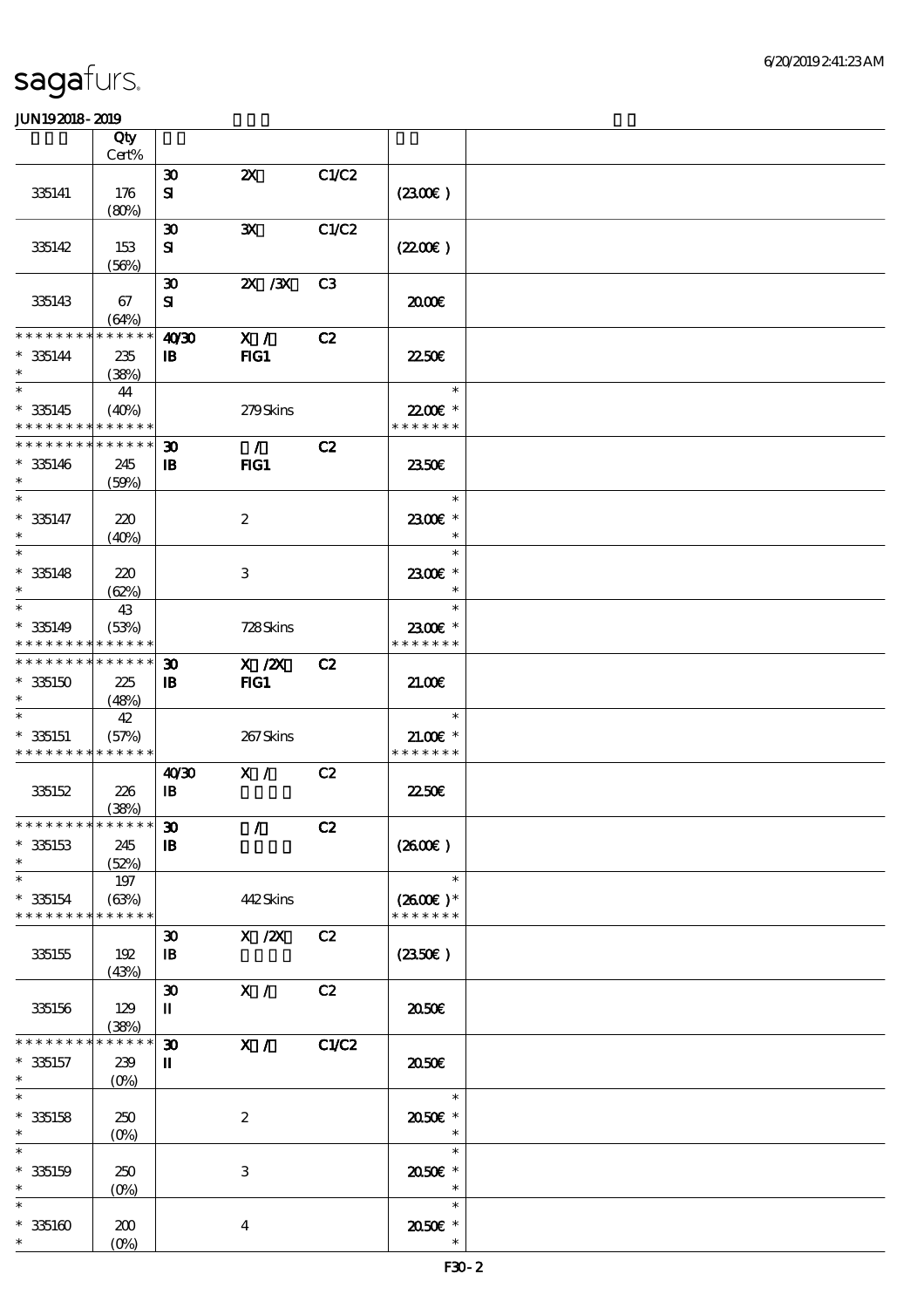|                               | Qty                         |                                            |                           |       |               |  |
|-------------------------------|-----------------------------|--------------------------------------------|---------------------------|-------|---------------|--|
|                               | Cert%                       |                                            |                           |       |               |  |
| $\ast$                        | 100                         | $\boldsymbol{\mathfrak{D}}$                | X /                       | C1/C2 | $\ast$        |  |
| $* 335161$                    | $(O\%)$                     | П                                          |                           |       | 2050E *       |  |
| * * * * * * * *               | * * * * * *                 |                                            |                           |       | * * * * * * * |  |
| * * * * * * * *               | * * * * * *                 | $\boldsymbol{\mathfrak{D}}$                | $\mathcal{L}$             | C2    |               |  |
| $*35162$                      | 234                         | П                                          |                           |       | 2400€         |  |
| $\ast$                        | (64%)                       |                                            |                           |       |               |  |
| $\ast$                        | $\boldsymbol{\mathfrak{D}}$ |                                            |                           |       | $\ast$        |  |
| $* 335163$                    | (86%)                       |                                            | 264Skins                  |       | 2400€ *       |  |
| * * * * * * * *               | * * * * * *                 |                                            |                           |       | * * * * * * * |  |
|                               |                             | $\boldsymbol{\mathfrak{D}}$                | $X$ / $ZX$                | C2    |               |  |
| 335164                        | 217                         | П                                          |                           |       | (21.00)       |  |
|                               | (77%)                       |                                            |                           |       |               |  |
|                               |                             | 40'30                                      | 5X                        | C1/C2 |               |  |
| 335165                        | 63                          | <b>SR/S</b>                                |                           |       | 31.006        |  |
|                               | (20%)                       |                                            |                           |       |               |  |
|                               |                             | 40'30                                      | 5X                        | C3    |               |  |
| 335166                        | 51                          | <b>SR/S</b>                                |                           |       | 3000          |  |
|                               | (9%)                        |                                            |                           |       |               |  |
|                               |                             | $30-1$                                     | ${\bf X}$                 | C1/C2 |               |  |
| 335167                        | 73<br>(28%)                 | <b>SAGA</b>                                |                           |       | 2650E         |  |
|                               |                             |                                            |                           | C3    |               |  |
|                               |                             | $\boldsymbol{\mathfrak{D}}$<br><b>SR/S</b> | $\mathbf{x}$              |       |               |  |
| 335168                        | 58                          |                                            |                           |       | 2400E         |  |
|                               | (24%)                       | $\boldsymbol{\mathfrak{D}}$                | $\boldsymbol{\mathsf{Z}}$ | C1/C2 |               |  |
| 335169                        | 127                         | <b>SAGA</b>                                |                           |       | 2800E         |  |
|                               | (48%)                       |                                            |                           |       |               |  |
|                               |                             | 30 <sup>2</sup>                            | $\boldsymbol{\mathsf{z}}$ | C3    |               |  |
| 335170                        | 150                         | <b>SR/S</b>                                |                           |       | 2500E         |  |
|                               | (37%)                       |                                            |                           |       |               |  |
|                               |                             | 30 <sub>o</sub>                            | $\mathbf{x}$              | C1/C2 |               |  |
| 335171                        | 76                          | <b>SAGA</b>                                |                           |       | 2950E         |  |
|                               | (61%)                       |                                            |                           |       |               |  |
|                               |                             | $\boldsymbol{\mathfrak{D}}$                | $\mathbf X$               | C3    |               |  |
| 335172                        | 91                          | <b>SAGA</b>                                |                           |       | 2600E         |  |
|                               | (51%)                       |                                            |                           |       |               |  |
|                               |                             | $\boldsymbol{\mathfrak{B}}$                |                           | C1/C2 |               |  |
| 335173                        | 239                         | <b>SAGA</b>                                |                           |       | 2900€         |  |
|                               | (54%)                       |                                            |                           |       |               |  |
| * * * * * * * *               | * * * * * *                 | $30-1$                                     |                           | C3    |               |  |
| $*335174$                     | 235                         | <b>SAGA</b>                                |                           |       | 27.00E        |  |
| $\ast$                        | (41%)                       |                                            |                           |       |               |  |
| $\ast$                        | 52                          |                                            |                           |       | $\ast$        |  |
| $*335175$                     | (46%)                       |                                            | 287Skins                  |       | 2650€ *       |  |
| * * * * * * * *               | * * * * * *                 |                                            |                           |       | * * * * * * * |  |
| * * * * * * * * * * * * * * * |                             | $\boldsymbol{\mathfrak{D}}$                |                           | C1    |               |  |
| $* 335176$                    | 225                         | <b>SAGA</b>                                |                           |       | (3L0E)        |  |
| $\ast$                        | (49%)                       |                                            |                           |       |               |  |
| $\ast$                        | 123                         |                                            |                           |       | $\ast$        |  |
| $* 335177$                    | (60%)                       |                                            | 348Skins                  |       | $(31.00)$ *   |  |
| * * * * * * * * * * * * * *   |                             |                                            |                           |       | * * * * * * * |  |
| ******** <mark>******</mark>  |                             | 30 <sub>o</sub>                            |                           | C2    |               |  |
| $* 335178$                    | 225                         | <b>SAGA</b>                                |                           |       | 3000          |  |
| $\ast$<br>$\ast$              | (49%)                       |                                            |                           |       |               |  |
|                               | 55                          |                                            |                           |       | $\ast$        |  |
| $*335179$                     | (54%)                       |                                            | 280Skins                  |       | 2950E *       |  |
| * * * * * * * * * * * * * *   |                             |                                            |                           |       | * * * * * * * |  |
| * * * * * * * *               | * * * * * *                 | $\boldsymbol{\mathfrak{D}}$                |                           | C3    |               |  |
| $^\ast$ 335180                | 225                         | <b>SAGA</b>                                |                           |       | 2800E         |  |
| $\ast$                        | (38%)                       |                                            |                           |       |               |  |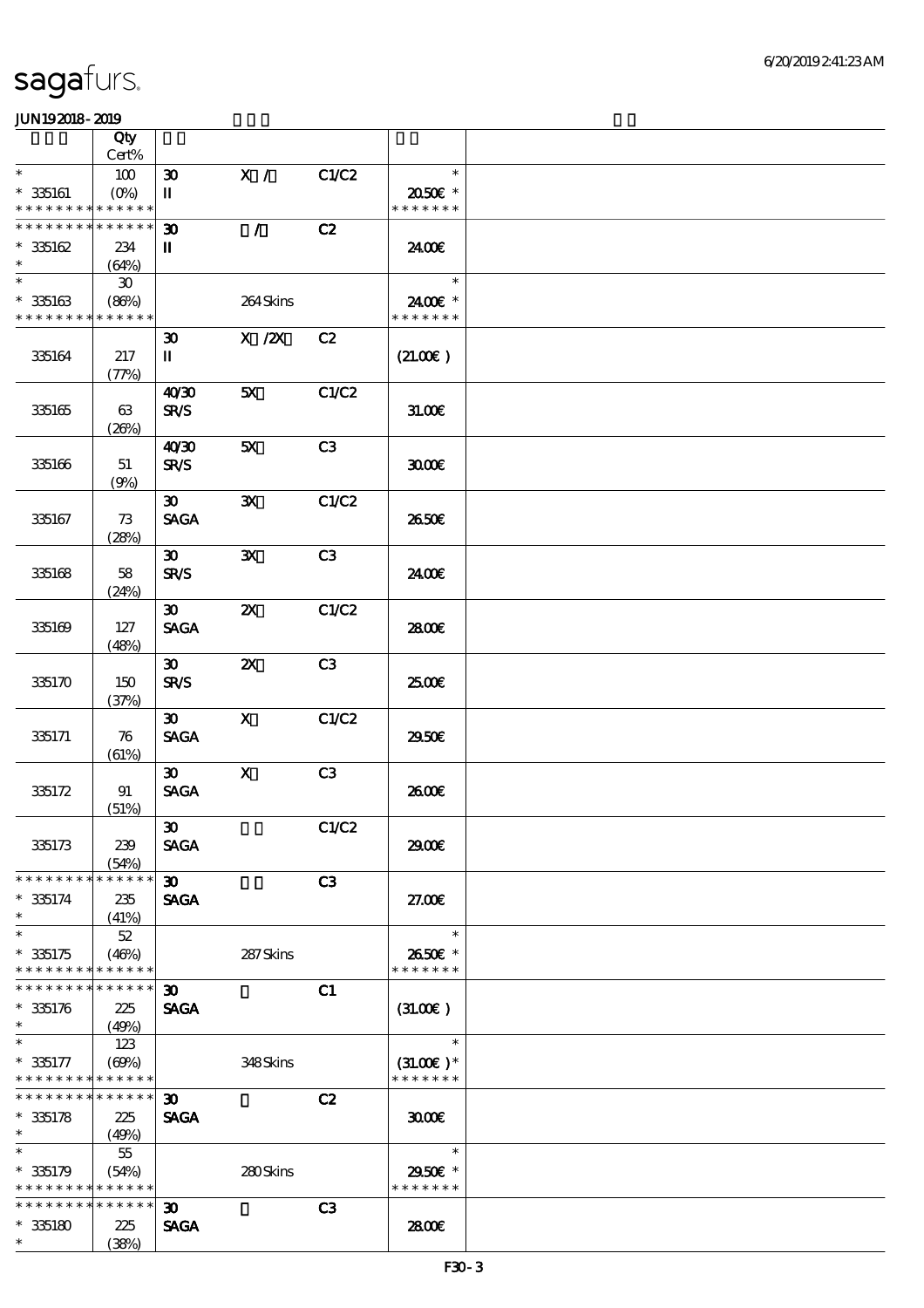|                               | Qty         |                             |                             |                |               |  |
|-------------------------------|-------------|-----------------------------|-----------------------------|----------------|---------------|--|
|                               | Cert%       |                             |                             |                |               |  |
| $\ast$                        | 112         | $\boldsymbol{\mathfrak{D}}$ |                             | C3             | $\ast$        |  |
| $* 335181$                    | (49%)       | <b>SAGA</b>                 |                             |                | 27.50£ *      |  |
| * * * * * * * *               | * * * * * * |                             |                             |                | * * * * * * * |  |
| * * * * * * * *               | * * * * * * | $\boldsymbol{\mathfrak{D}}$ |                             | C1             |               |  |
| $* 335182$                    | 225         | <b>SAGA</b>                 |                             |                | 31.00E        |  |
| $\ast$                        | (56%)       |                             |                             |                |               |  |
| $\ast$                        | 104         |                             |                             |                | $\ast$        |  |
| $*35183$                      | (62%)       |                             | 329Skins                    |                | $3000$ $*$    |  |
| * * * * * * * *               | * * * * * * |                             |                             |                | * * * * * * * |  |
| * * * * * * * *               | * * * * * * | $\boldsymbol{\mathfrak{D}}$ |                             | C2             |               |  |
| $* 335184$                    | 225         | <b>SAGA</b>                 |                             |                | 3000          |  |
| $\ast$                        | (56%)       |                             |                             |                |               |  |
| $\ast$                        | 44          |                             |                             |                | $\ast$        |  |
| $* 335185$                    | (61%)       |                             | 269Skins                    |                | 2950E *       |  |
| * * * * * * * *               | * * * * * * |                             |                             |                | * * * * * * * |  |
|                               |             | $\boldsymbol{\mathfrak{D}}$ |                             | C <sub>3</sub> |               |  |
| 335186                        | 129         | <b>SAGA</b>                 |                             |                | 2800€         |  |
|                               | (64%)       |                             |                             |                |               |  |
| * * * * * * * *               | * * * * * * | 30 <sub>o</sub>             | $\mathbf{x}$                | C1/C2          |               |  |
| $* 35187$                     | 225         | <b>SAGA</b>                 |                             |                | 3000          |  |
| $\ast$                        | (60%)       |                             |                             |                |               |  |
| $\ast$                        | 89          |                             |                             |                | $\ast$        |  |
| $*35188$                      | (71%)       |                             | $314$ Skins                 |                | 2950E *       |  |
| * * * * * * * *               | * * * * * * |                             |                             |                | * * * * * * * |  |
|                               |             | $\boldsymbol{\mathfrak{D}}$ | $\mathbf{X}$                | C <sub>3</sub> |               |  |
| 335189                        | 99          | <b>SAGA</b>                 |                             |                | 2800E         |  |
|                               | (72%)       |                             |                             |                |               |  |
|                               |             | $\boldsymbol{\mathfrak{D}}$ | $\boldsymbol{\mathsf{z}}$   | C1/C2          |               |  |
| 335190                        | 116         | <b>SR/S</b>                 |                             |                | 2600E         |  |
|                               | (62%)       |                             |                             |                |               |  |
|                               |             | $\boldsymbol{\mathfrak{B}}$ | $\mathbf{x}$                | C1/C2          |               |  |
| 335191                        | 187         | <b>SR/S</b>                 |                             |                | 25.50E        |  |
|                               | (55%)       | $\boldsymbol{\mathfrak{D}}$ | $\mathbf{x}$                | C3             |               |  |
| 335192                        | 80          | <b>SR/S</b>                 |                             |                | 21.50E        |  |
|                               | (62%)       |                             |                             |                |               |  |
| * * * * * * * * * * * * * * * |             | $\boldsymbol{\mathfrak{D}}$ | X / C1/C2                   |                |               |  |
| $*335193$                     | 225         | <b>IA</b>                   | SPT1                        |                | 27.50E        |  |
| $\ast$                        | (35%)       |                             |                             |                |               |  |
| $\ast$                        | 39          |                             |                             |                | $\ast$        |  |
| $*335194$                     | (41%)       |                             | 264Skins                    |                | 27.00 £*      |  |
| * * * * * * * *               | * * * * * * |                             |                             |                | * * * * * * * |  |
| * * * * * * *                 | * * * * * * | $\boldsymbol{\mathfrak{D}}$ | $\mathcal{L} = \mathcal{L}$ | C1/C2          |               |  |
| $*335195$                     | 225         | IA                          | SPT1                        |                | 2900€         |  |
| $\ast$                        | (40%)       |                             |                             |                |               |  |
| $\ast$                        |             |                             |                             |                | $\ast$        |  |
| $*335196$                     | 200         |                             | $\boldsymbol{2}$            |                | 2900E *       |  |
| $\ast$                        | (35%)       |                             |                             |                | $\ast$        |  |
|                               | 136         |                             |                             |                | $\ast$        |  |
| $*335197$                     | (18%)       |                             | 561 Skins                   |                | 2900€ *       |  |
| * * * * * * * * * * * * * *   |             |                             |                             |                | * * * * * * * |  |
|                               |             | $\boldsymbol{\mathfrak{D}}$ | X /                         | C1/C2          |               |  |
| 335198                        | 165         | IA                          | FG1                         |                | 2500€         |  |
|                               | (56%)       |                             |                             |                |               |  |
| * * * * * * * *               | * * * * * * | $\boldsymbol{\mathfrak{D}}$ | $\overline{\phantom{a}}$    | C1/C2          |               |  |
| $*335199$                     | 225         | <b>IA</b>                   | FG1                         |                | 2600€         |  |
| $\ast$                        | (68%)       |                             |                             |                |               |  |
| $\ast$                        |             |                             |                             |                | $\ast$        |  |
| $^\ast$ 335200                | 200         |                             | $\boldsymbol{2}$            |                | 2600E *       |  |
| $\ast$                        | (56%)       |                             |                             |                | $\ast$        |  |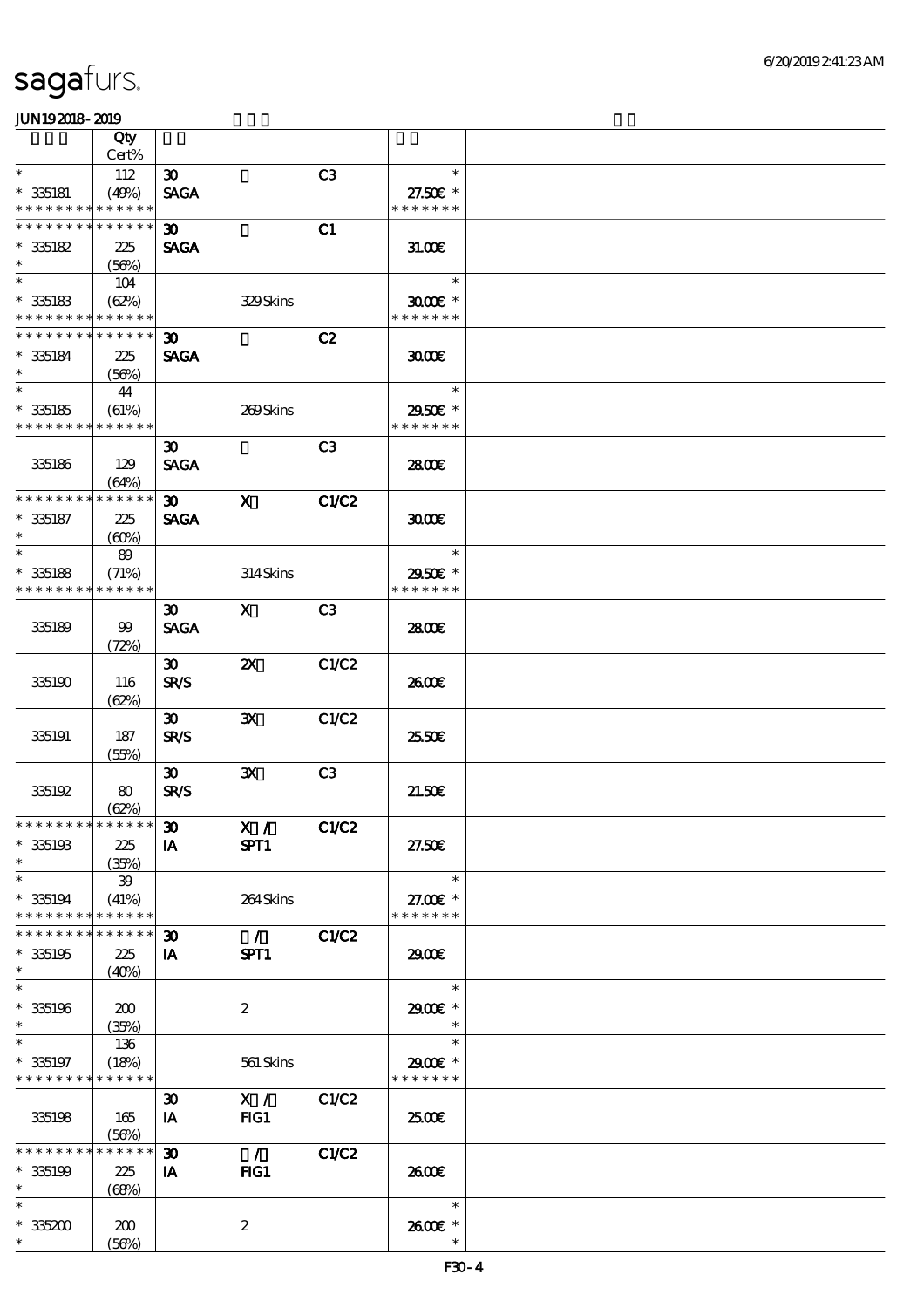|                                          | Qty<br>Cert% |                             |                  |              |                        |  |
|------------------------------------------|--------------|-----------------------------|------------------|--------------|------------------------|--|
| $\ast$                                   |              |                             |                  |              | $\ast$                 |  |
|                                          |              | $\boldsymbol{\mathfrak{D}}$ | $\mathcal{T}$    | C1/C2        |                        |  |
| $*335201$                                | 200          | IA                          | FIG1             |              | 2600€ *                |  |
| $\ast$                                   | (58%)        |                             |                  |              | $\ast$                 |  |
| $\ast$                                   |              |                             |                  |              | $\ast$                 |  |
| $*35202$                                 | 200          |                             | $\boldsymbol{4}$ |              | $2600$ $\varepsilon$ * |  |
| $\ast$                                   | (53%)        |                             |                  |              | $\ast$                 |  |
| $\ast$                                   | 112          |                             |                  |              | $\ast$                 |  |
| $*335203$                                | (47%)        |                             | 937 Skins        |              | 2600€ *                |  |
| * * * * * * * *                          | * * * * * *  |                             |                  |              | * * * * * * *          |  |
| * * * * * * * *                          | * * * * * *  |                             |                  |              |                        |  |
|                                          |              | $\boldsymbol{\mathfrak{D}}$ | $X$ / $ZX$       | <b>C1/C2</b> |                        |  |
| $*335204$                                | 225          | IA                          | $HG1$            |              | (2300)                 |  |
|                                          | (57%)        |                             |                  |              |                        |  |
| $\ast$                                   |              |                             |                  |              | $\ast$                 |  |
| $*335205$                                | 200          |                             | $\boldsymbol{2}$ |              | $(2300)$ *             |  |
| $\ast$                                   | (54%)        |                             |                  |              |                        |  |
| $\ast$                                   | 131          |                             |                  |              | $\ast$                 |  |
| $*35206$                                 | (49%)        |                             | 556Skins         |              | $(2300E)*$             |  |
| * * * * * * * *                          | * * * * * *  |                             |                  |              | * * * * * * *          |  |
|                                          |              |                             | X /              | C2           |                        |  |
|                                          |              | $\boldsymbol{\mathfrak{D}}$ |                  |              |                        |  |
| 335207                                   | 116          | IA                          |                  |              | 2300E                  |  |
|                                          | (19%)        |                             |                  |              |                        |  |
| * * * * * * * *                          | * * * * * *  | $\boldsymbol{\mathfrak{D}}$ | $\mathcal{L}$    | C2           |                        |  |
| $* 335208$                               | 245          | IA                          |                  |              | (2800)                 |  |
| $\ast$                                   | (43%)        |                             |                  |              |                        |  |
| $\ast$                                   | 96           |                             |                  |              | $\ast$                 |  |
| $*335209$                                | (40%)        |                             | 341 Skins        |              | $(2800)$ *             |  |
| * * * * * * * * <mark>* * * * * *</mark> |              |                             |                  |              | * * * * * * *          |  |
|                                          |              | $\boldsymbol{\mathfrak{D}}$ | $X$ / $ZX$       | C2           |                        |  |
|                                          |              |                             |                  |              |                        |  |
| 335210                                   | 124          | IA                          |                  |              | (2500)                 |  |
|                                          | (37%)        |                             |                  |              |                        |  |
|                                          |              | $\boldsymbol{\mathfrak{D}}$ | $\mathbf{x}$     | C1/C2        |                        |  |
| 335211                                   | 62           | <b>SROY</b>                 |                  |              | 2550€                  |  |
|                                          | (46%)        |                             |                  |              |                        |  |
|                                          |              | $30^{\circ}$                | $X$ $N$          | C1/C2        |                        |  |
| 335212                                   | 87           | <b>SROY</b>                 |                  |              | 27.00E                 |  |
|                                          | (48%)        |                             |                  |              |                        |  |
|                                          |              | $\boldsymbol{\mathfrak{D}}$ | $\mathcal{L}$    | C1/C2        |                        |  |
| 335213                                   | 190          | <b>SROY</b>                 |                  |              | 2900€                  |  |
|                                          |              |                             |                  |              |                        |  |
|                                          | (35%)        |                             |                  |              |                        |  |
|                                          |              | $\boldsymbol{\mathfrak{D}}$ | $\boldsymbol{X}$ | C1/C2        |                        |  |
| 335214                                   | 151          | <b>SROY</b>                 |                  |              | 3300€                  |  |
|                                          | (20%)        |                             |                  |              |                        |  |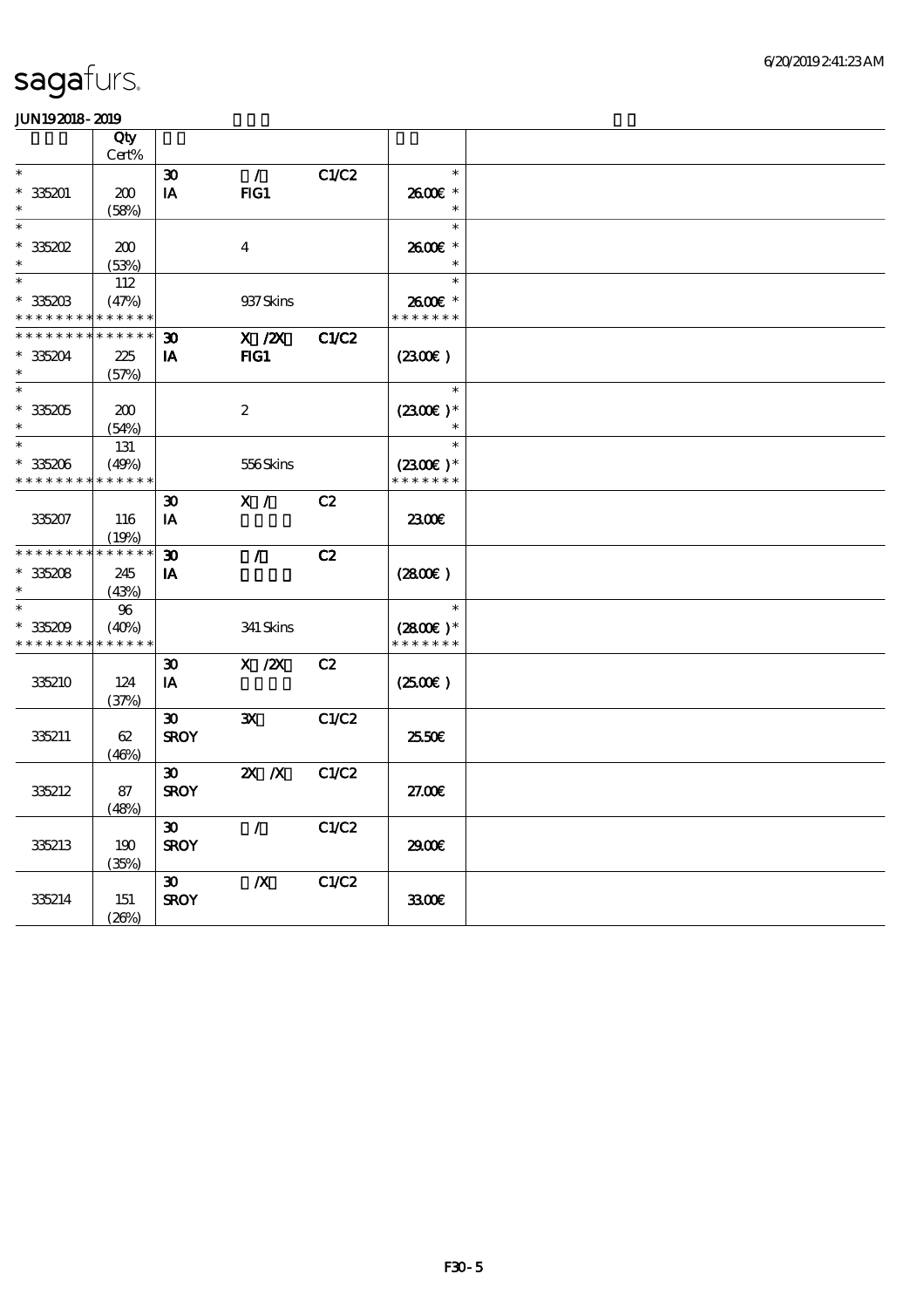|                                                        | Qty<br>Cert%               |                                           |                           |                |                             |  |
|--------------------------------------------------------|----------------------------|-------------------------------------------|---------------------------|----------------|-----------------------------|--|
|                                                        |                            | $\boldsymbol{\mathsf{20}}$                | 5X                        | C1/C2          |                             |  |
| 335241                                                 | 86<br>(43%)                | $S\mathcal{S}$                            |                           |                | 2400E                       |  |
|                                                        |                            | $\boldsymbol{\mathfrak{D}}$               | ${\bf x}$                 | C1/C2          |                             |  |
| 335242                                                 | 83<br>(24%)                | ${\bf s}$                                 |                           |                | 17.50€                      |  |
| 335243                                                 | 223<br>(34%)               | $\boldsymbol{\mathfrak{D}}$<br>${\bf s}$  | $X$ $N$                   | C1/C2          | 1800E                       |  |
| 335244                                                 | 138<br>(32%)               | $\boldsymbol{\mathfrak{D}}$<br>${\bf s}$  | $X$ $N$                   | C3             | 1800E                       |  |
| 335245                                                 | 290<br>(56%)               | $\boldsymbol{\mathfrak{D}}$<br>${\bf s}$  |                           | C1/C2          | (21.00)                     |  |
| 335246                                                 | 310<br>(43%)               | $\boldsymbol{\mathbf{z}}$<br>$\mathbf{S}$ |                           | C <sub>3</sub> | 1900E                       |  |
| * * * * * * * *                                        | * * * * * *                | $\boldsymbol{\mathbf{z}}$                 |                           | <b>C1/C2</b>   |                             |  |
| $* 35247$<br>$\ast$                                    | 285<br>(54%)               | ${\bf s}$                                 |                           |                | (230E)                      |  |
| $\ast$                                                 |                            |                                           |                           |                | $\ast$                      |  |
| $* 35248$<br>$\ast$                                    | 260<br>(62%)               |                                           | $\boldsymbol{2}$          |                | $(2300E)*$<br>$\ast$        |  |
| $\ast$                                                 | 168                        |                                           |                           |                | $\ast$                      |  |
| $* 335249$<br>* * * * * * * * * * * * * *              | (82%)                      |                                           | 713Skins                  |                | $(2300)$ *<br>* * * * * * * |  |
| * * * * * * * * <mark>* * * * * * *</mark>             |                            |                                           |                           |                |                             |  |
| $*35250$                                               | 285                        | $\boldsymbol{\mathbf{z}}$<br>${\bf s}$    |                           | C <sub>3</sub> | 2000€                       |  |
| $\ast$                                                 | (61%)                      |                                           |                           |                |                             |  |
| $\ast$                                                 | 204                        |                                           |                           |                | $\ast$                      |  |
| $* 335251$<br>* * * * * * * * <mark>* * * * * *</mark> | (57%)                      |                                           | 489Skins                  |                | 2000E*<br>* * * * * * *     |  |
| * * * * * * * * * * * * * *                            |                            | $\boldsymbol{\mathbf{z}}$                 |                           | <b>C1/C2</b>   |                             |  |
| $*35252$                                               | 285                        | ${\bf s}$                                 |                           |                | (2300)                      |  |
| $\ast$                                                 | (76%)                      |                                           |                           |                |                             |  |
| $\ast$                                                 | 240                        |                                           |                           |                | $\ast$                      |  |
| $* 335253$                                             | (68%)                      |                                           | 525Skins                  |                | $(2300)$ *                  |  |
| * * * * * * * *                                        | * * * * * *<br>* * * * * * |                                           |                           |                | * * * * * * *               |  |
| * * * * * * * *                                        |                            | $\boldsymbol{\mathbf{z}}$                 |                           | C3             |                             |  |
| $*35254$<br>$\ast$                                     | 285<br>(67%)               | ${\bf s}$                                 |                           |                | 21.00                       |  |
| $\ast$                                                 | 137                        |                                           |                           |                | $\ast$                      |  |
| $* 335255$<br>* * * * * * * * * * * * * *              | (64%)                      |                                           | 422Skins                  |                | 2050E *<br>* * * * * * *    |  |
|                                                        |                            | $\boldsymbol{\mathfrak{D}}$               | $\mathbf{x}$              | C1/C2          |                             |  |
| 335256                                                 | 256<br>(80%)               | ${\bf s}$                                 |                           |                | 21.00E                      |  |
|                                                        |                            | $\boldsymbol{\mathfrak{D}}$               | $\mathbf{X}$              | C <sub>3</sub> |                             |  |
| 335257                                                 | 220<br>(74%)               | ${\bf s}$                                 |                           |                | 2050E                       |  |
|                                                        |                            | $\boldsymbol{\mathfrak{D}}$               | $\boldsymbol{\mathsf{Z}}$ | C1/C2          |                             |  |
| 335258                                                 | 283<br>(72%)               | ${\bf s}$                                 |                           |                | $(2000\varepsilon)$         |  |
|                                                        |                            | $\boldsymbol{\mathfrak{D}}$               | $\boldsymbol{\mathsf{z}}$ | C3             |                             |  |
| 335259                                                 | 94                         | ${\bf s}$                                 |                           |                | <b>1650€</b>                |  |
|                                                        | (56%)                      |                                           |                           |                |                             |  |
| * * * * * * * *                                        | * * * * * *                | $\boldsymbol{\mathfrak{D}}$               | $\mathbf{x}$              | C1/C2          |                             |  |
| $* 335200$                                             | 285                        | ${\bf s}$                                 |                           |                | (1800)                      |  |
| $\ast$                                                 | (46%)                      |                                           |                           |                |                             |  |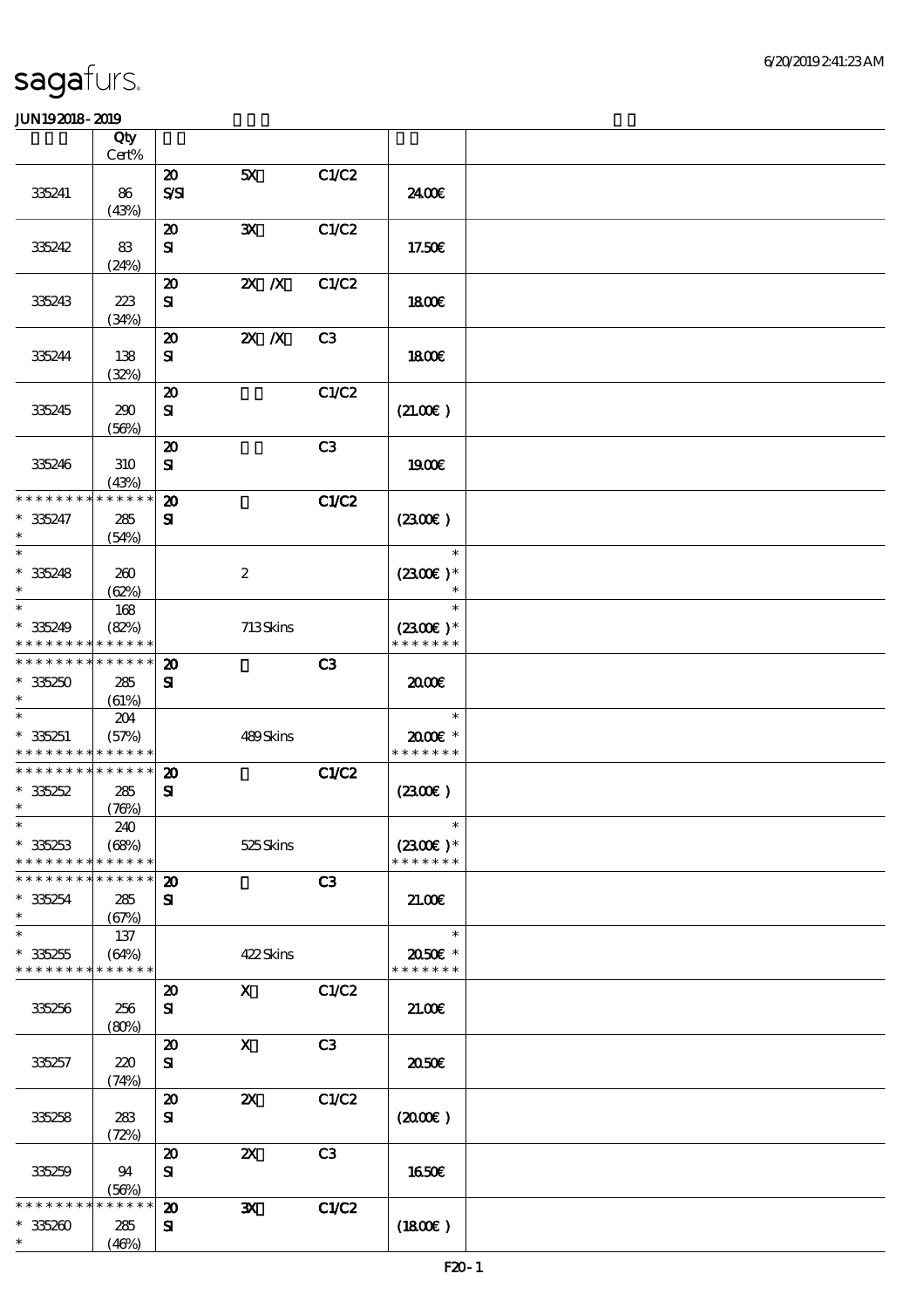|                               | Qty                  |                                             |               |                |                          |  |
|-------------------------------|----------------------|---------------------------------------------|---------------|----------------|--------------------------|--|
|                               | Cert%                |                                             |               |                |                          |  |
| $\ast$                        | 31                   | $\boldsymbol{\mathbf{z}}$                   | $\mathbf{x}$  | C1/C2          | $\ast$                   |  |
| $* 335261$                    | (48%)                | ${\bf s}$                                   |               |                | $(1800)$ *               |  |
| * * * * * * * *               | * * * * * *          |                                             |               |                | * * * * * * *            |  |
|                               |                      | $\boldsymbol{\mathfrak{D}}$                 | $\mathbf{x}$  | C <sub>3</sub> |                          |  |
| 335262                        | $\mathfrak{B}$       | ${\bf s}$                                   |               |                | 1600                     |  |
|                               | (34%)                |                                             |               |                |                          |  |
|                               |                      | $\boldsymbol{\mathfrak{D}}$                 | X /           | C2             |                          |  |
| 335263                        | 106                  | $\mathbf{I}$                                | FG1           |                | 1850E                    |  |
|                               | (35%)                |                                             |               |                |                          |  |
| * * * * * * * *               | * * * * * *          | $\boldsymbol{\mathfrak{D}}$                 | $\mathcal{L}$ | C2             |                          |  |
| $* 335264$                    | 285                  | $\mathbf{B}$                                | FIG1          |                | 1900E                    |  |
| $\ast$<br>$\ast$              | (63%)                |                                             |               |                | $\ast$                   |  |
|                               | 206                  |                                             |               |                |                          |  |
| $* 335265$<br>* * * * * * * * | (50%)<br>* * * * * * |                                             | 491 Skins     |                | 1900E *<br>* * * * * * * |  |
|                               |                      |                                             |               |                |                          |  |
|                               |                      | $\boldsymbol{\mathfrak{D}}$                 | 2X / 3X       | C2             |                          |  |
| 335266                        | 148                  | $\mathbf{B}$                                | FIG1          |                | 1600E                    |  |
|                               | (38%)                |                                             | X /           | C2             |                          |  |
| 335267                        | 101                  | $\boldsymbol{\mathfrak{D}}$<br>${\bf I\!B}$ |               |                | 1850E                    |  |
|                               |                      |                                             |               |                |                          |  |
| * * * * * * * *               | (32%)<br>* * * * * * | $\boldsymbol{\mathbf{z}}$                   | $\mathcal{L}$ | C2             |                          |  |
| $* 35268$                     | 285                  | $\mathbf{B}$                                |               |                | (220E)                   |  |
| $\ast$                        | (58%)                |                                             |               |                |                          |  |
| $\ast$                        | 129                  |                                             |               |                | $\ast$                   |  |
| $* 335209$                    | (60%)                |                                             | 414Skins      |                | $(2200)$ *               |  |
| * * * * * * * *               | * * * * * *          |                                             |               |                | * * * * * * *            |  |
|                               |                      | $\boldsymbol{\mathfrak{D}}$                 | $X$ / $ZX$    | C2             |                          |  |
| 335270                        | 129                  | $\mathbf{B}$                                |               |                | (1950)                   |  |
|                               | (52%)                |                                             |               |                |                          |  |
|                               |                      | $\boldsymbol{\mathfrak{D}}$                 | X /           | C2             |                          |  |
| 335271                        | 111                  | П                                           |               |                | 1800E                    |  |
|                               | (43%)                |                                             |               |                |                          |  |
| * * * * * * * *               | * * * * * *          | $\boldsymbol{\mathbf{z}}$                   | $\mathcal{L}$ | C2             |                          |  |
| $* 35272$                     | 285                  | $\mathbf I$                                 |               |                | 1950E                    |  |
| $\ast$                        | (67%)                |                                             |               |                |                          |  |
| $\ast$                        | $67\,$               |                                             |               |                | $\ast$                   |  |
| $* 35273$                     | (62%)                |                                             | 352Skins      |                | 1950€ *                  |  |
| * * * * * * * *               | * * * * * *          |                                             |               |                | * * * * * * *            |  |
|                               |                      | $\boldsymbol{\mathfrak{D}}$                 | X / ZX        | C2             |                          |  |
| 335274                        | 267                  | П                                           |               |                | 1650E                    |  |
|                               | (68%)                |                                             |               |                |                          |  |
|                               |                      | $\boldsymbol{\mathbf{z}}$                   | X /           | C2             |                          |  |
| 335275                        | 171                  | IA                                          | SPT1          |                | 2300                     |  |
| * * * * * * * *               | (42%)<br>* * * * * * | $\boldsymbol{\mathfrak{D}}$                 | $\mathcal{L}$ | C2             |                          |  |
| $* 35276$                     | 265                  |                                             | SPT1          |                | 2500E                    |  |
| $\ast$                        | (40%)                | IA                                          |               |                |                          |  |
|                               | 65                   |                                             |               |                | $\ast$                   |  |
| $* 35277$                     | (47%)                |                                             | 330Skins      |                | 2450€ *                  |  |
| * * * * * * * * * * * * * *   |                      |                                             |               |                | * * * * * * *            |  |
|                               |                      | $\boldsymbol{\mathfrak{D}}$                 | X /           | C2             |                          |  |
| 335278                        | 66                   | IA                                          | FIG1          |                | 2000                     |  |
|                               | (50%)                |                                             |               |                |                          |  |
| * * * * * * * *               | * * * * * *          | $\boldsymbol{\mathbf{z}}$                   | $\mathcal{L}$ | C2             |                          |  |
| $* 335279$                    | 265                  | IA                                          | FG1           |                | 21.00E                   |  |
| $\ast$                        | (67%)                |                                             |               |                |                          |  |
| $\ast$                        | 243                  |                                             |               |                | $\ast$                   |  |
| $* 35280$                     | (61%)                |                                             | 508Skins      |                | $21.005*$                |  |
| * * * * * * * *               | * * * * * *          |                                             |               |                | * * * * * * *            |  |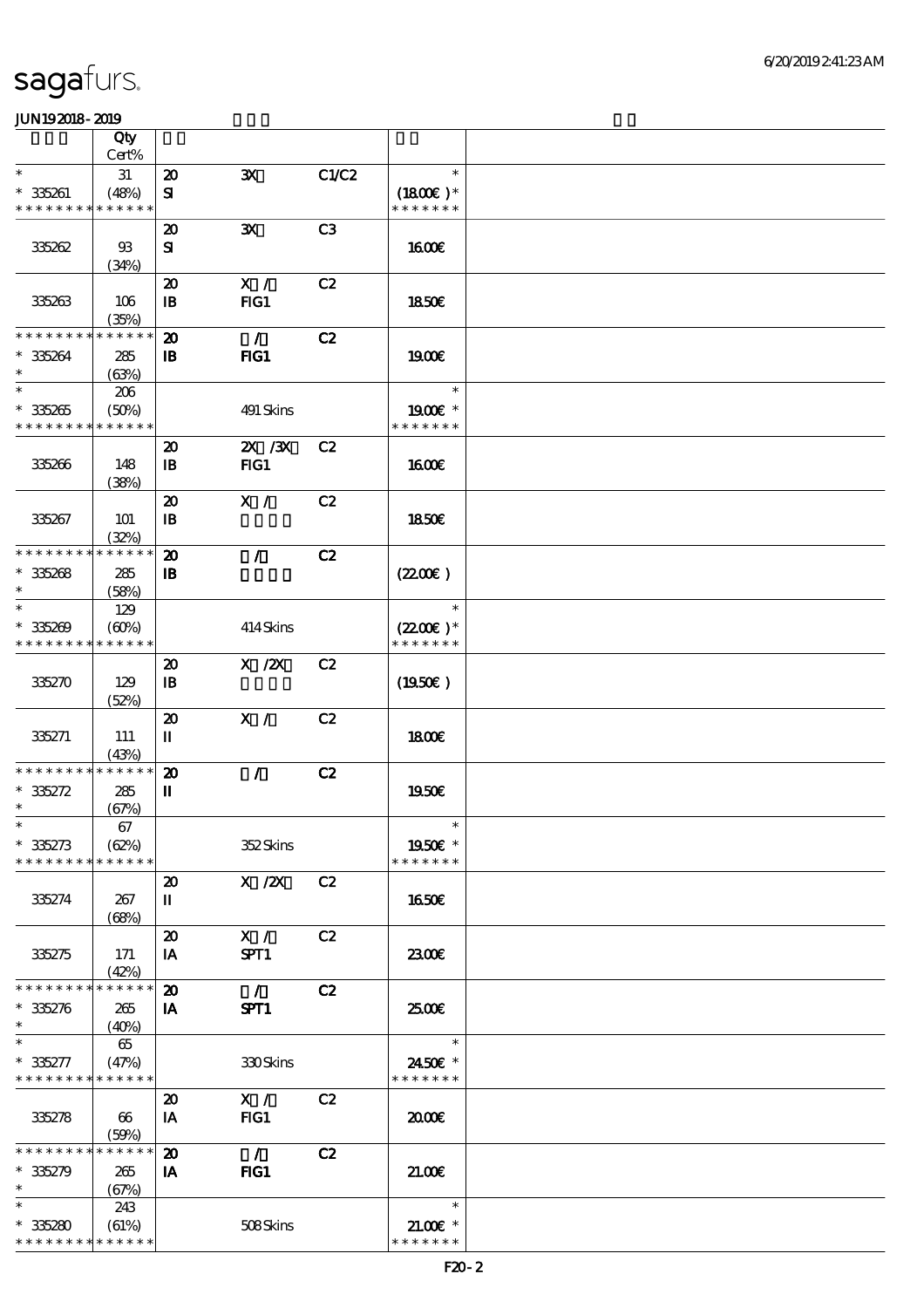|                                            | Qty<br>Cert% |                                            |                           |                |                             |  |
|--------------------------------------------|--------------|--------------------------------------------|---------------------------|----------------|-----------------------------|--|
|                                            |              | $\boldsymbol{\mathsf{20}}$                 | $X \, X$                  | C2             |                             |  |
| 335281                                     | 276<br>(53%) | IA                                         | FG1                       |                | 1900E                       |  |
|                                            |              | $\boldsymbol{\mathfrak{D}}$                | X /                       | C2             |                             |  |
| 35282                                      | 215<br>(38%) | $I\!\!A$                                   |                           |                | 2050€                       |  |
| * * * * * * * *                            | * * * * * *  |                                            |                           |                |                             |  |
|                                            |              | $\boldsymbol{\mathbf{z}}$                  | $\mathcal{L}$             | C2             |                             |  |
| $*35283$<br>$\ast$                         | 265<br>(49%) | IA                                         |                           |                | (240E)                      |  |
| $\ast$                                     | 100          |                                            |                           |                | $\ast$                      |  |
| $* 35284$<br>* * * * * * * * * * * * * *   | (63%)        |                                            | 365Skins                  |                | $(2400)$ *<br>* * * * * * * |  |
|                                            |              | $\boldsymbol{\mathfrak{D}}$                | $X$ / $ZX$                | C2             |                             |  |
| 335285                                     | 164<br>(50%) | IA                                         |                           |                | (21.00)                     |  |
|                                            |              | $\boldsymbol{\mathfrak{D}}$                | $\mathbf{x}$              | C1/C2          |                             |  |
| 335286                                     | 168          | <b>SR/S</b>                                |                           |                | 2000                        |  |
|                                            | (30%)        |                                            |                           |                |                             |  |
| 335287                                     | 157          | $\boldsymbol{\mathfrak{D}}$<br><b>SR/S</b> | $\boldsymbol{\mathsf{z}}$ | C1/C2          | 21.50E                      |  |
|                                            | (51%)        |                                            |                           | C1/C2          |                             |  |
|                                            |              | $\boldsymbol{\mathfrak{D}}$                | $\mathbf{x}$              |                | 2500€                       |  |
| 335288                                     | 149<br>(57%) | <b>SR/S</b>                                |                           |                |                             |  |
|                                            |              | $\boldsymbol{\mathfrak{D}}$                | $Z\!X$ $\,$ $X$           | C3             |                             |  |
| 335289                                     | 237          | <b>SR/S</b>                                |                           |                | 21.50E                      |  |
|                                            | (17%)        |                                            |                           |                |                             |  |
|                                            |              | $\boldsymbol{\mathfrak{D}}$                |                           | C1/C2          |                             |  |
| 335290                                     | 277          | <b>SR/S</b>                                |                           |                | 2500E                       |  |
|                                            | (61%)        |                                            |                           |                |                             |  |
|                                            |              | $\boldsymbol{\mathfrak{D}}$                |                           | C3             |                             |  |
| 335291                                     | 179          | <b>SR/S</b>                                |                           |                | <b>2200</b> €               |  |
|                                            | (34%)        |                                            |                           |                |                             |  |
| * * * * * * * * <mark>* * * * * * *</mark> |              | $\boldsymbol{\mathfrak{D}}$                |                           | C1/C2          |                             |  |
| $*35292$                                   | 265          | <b>SR/S</b>                                |                           |                | 2650E                       |  |
| $\ast$                                     | (49%)        |                                            |                           |                |                             |  |
| $\ast$                                     | 176          |                                            |                           |                | $\ast$                      |  |
| $*35293$                                   | (68%)        |                                            | 441 Skins                 |                | 2650E *                     |  |
| * * * * * * * *                            | * * * * * *  |                                            |                           |                | * * * * * * *               |  |
|                                            |              | $\boldsymbol{\mathfrak{D}}$                |                           | C3             |                             |  |
| 335294                                     | 278<br>(47%) | <b>SR/S</b>                                |                           |                | 2400E                       |  |
| * * * * * * * *                            | * * * * * *  | $\boldsymbol{\mathfrak{D}}$                |                           | C1/C2          |                             |  |
| $* 35295$                                  | 265          | <b>SR/S</b>                                |                           |                | 2600E                       |  |
| $\ast$                                     | (57%)        |                                            |                           |                |                             |  |
| $\ast$                                     | 75           |                                            |                           |                | $\ast$                      |  |
| $*35296$                                   | (53%)        |                                            | 340Skins                  |                | 2600€ *                     |  |
| * * * * * * * * * * * * * *                |              |                                            |                           |                | * * * * * * *               |  |
|                                            |              | $\boldsymbol{\mathfrak{D}}$                |                           | C3             |                             |  |
| 335297                                     | 230          | <b>SR/S</b>                                |                           |                | <b>22006</b>                |  |
|                                            | (50%)        |                                            | $\mathbf x$               |                |                             |  |
| 335298                                     | 257          | $\boldsymbol{\mathfrak{D}}$<br><b>SR/S</b> |                           | C1/C2          | 2500E                       |  |
|                                            | (66%)        |                                            |                           |                |                             |  |
|                                            |              | $\boldsymbol{\mathfrak{D}}$                | $\boldsymbol{\mathsf{X}}$ | C <sub>3</sub> |                             |  |
| 335299                                     | 83           | <b>SR/S</b>                                |                           |                | 2300E                       |  |
|                                            | (61%)        |                                            |                           |                |                             |  |
|                                            |              | $\boldsymbol{\mathfrak{D}}$                | $\boldsymbol{\mathsf{Z}}$ | C1/C2          |                             |  |
| 335300                                     | 212          | <b>SR/S</b>                                |                           |                | (220E)                      |  |
|                                            | (78%)        |                                            |                           |                |                             |  |
|                                            |              |                                            |                           |                |                             |  |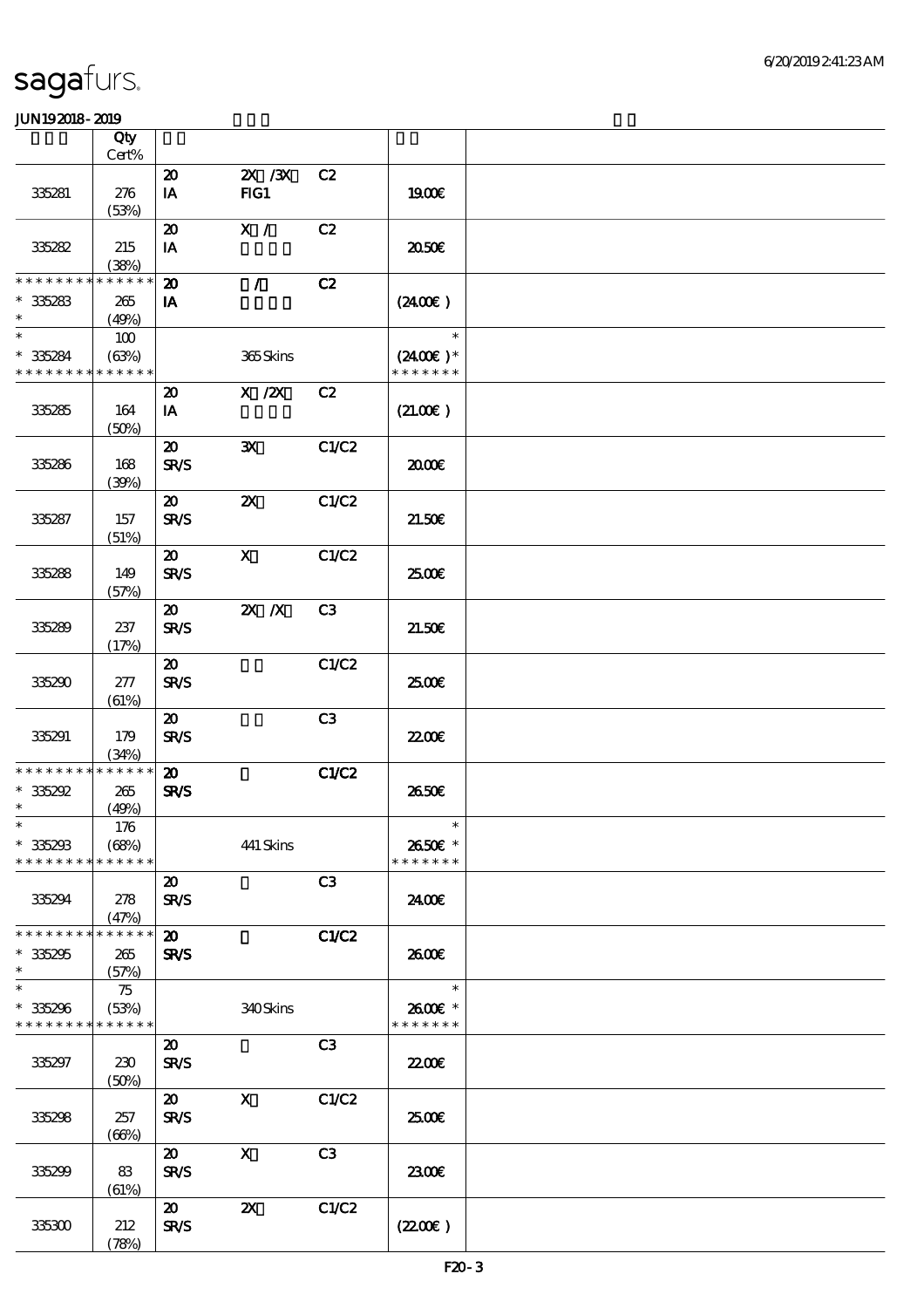|                               | Qty<br>Cert% |                                           |      |                       |  |
|-------------------------------|--------------|-------------------------------------------|------|-----------------------|--|
| * * * * * * * * * * * * * * * |              | $\boldsymbol{\mathbf{z}}$<br>$\mathbf{x}$ | CLC2 |                       |  |
| $* 35301$                     | 265          | <b>SR/S</b>                               |      | (2200)                |  |
| $\ast$                        | (60%)        |                                           |      |                       |  |
| $\ast$                        | 43           |                                           |      | $\ast$                |  |
| $*35302$                      | (58%)        | 308Skins                                  |      | $(2200\varepsilon)^*$ |  |
| **************                |              |                                           |      | *******               |  |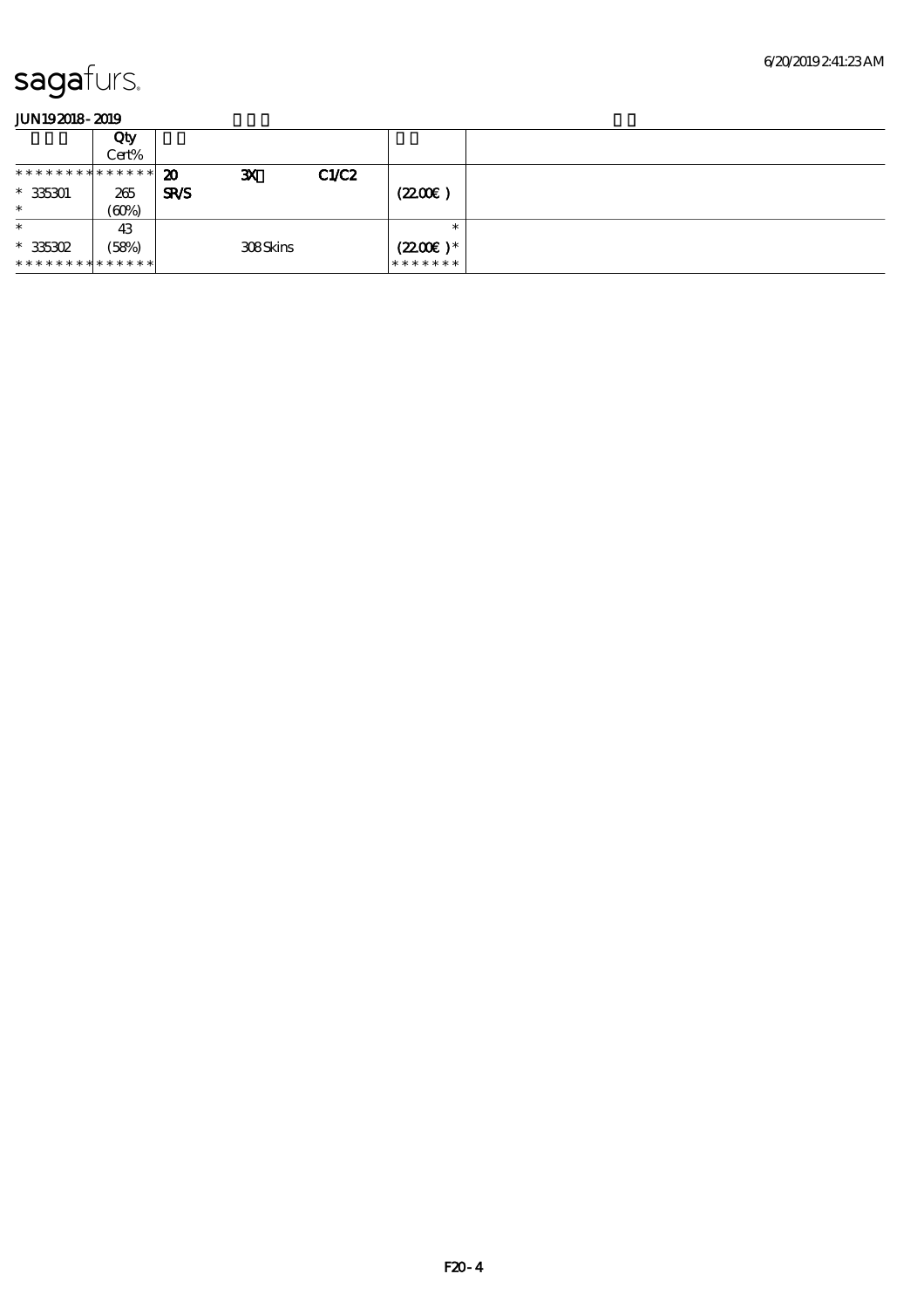|        | Qty<br>$Cert\%$     |                                            |                                                   |       |              |  |
|--------|---------------------|--------------------------------------------|---------------------------------------------------|-------|--------------|--|
| 335341 | 39<br>(48%)         | $\mathbf{O}$<br>$S\!S\!I$                  | 5X                                                | C1/C2 | 17.50€       |  |
| 335342 | $98\,$<br>(21%)     | $\mathbf{O}$<br>${\bf s}$                  | $\overline{\mathbf{X}}$ / $\overline{\mathbf{X}}$ | C2    | 1450€        |  |
| 335343 | 174<br>(36%)        | $\mathbf{O}$<br>${\bf s}$                  | X /                                               | C1/C2 | <b>1500€</b> |  |
| 335344 | 200<br>(33%)        | $\mathbf{O}$<br>$\mathbf{S}$               | X /                                               | C3    | <b>1600€</b> |  |
| 335345 | 296<br>(64%)        | $\mathbf{o}$<br>${\bf s}$                  | $\mathcal{L}$                                     | C1/C2 | 17.00€       |  |
| 335346 | 288<br>(49%)        | $\mathbf{o}$<br>${\bf S\!I}$               | $\mathcal{L}$                                     | C3    | 1600E        |  |
| 335347 | 263<br>(67%)        | $\mathbf{o}$<br>${\bf s}$                  | $X$ / $ZX$                                        | C1/C2 | <b>140€</b>  |  |
| 335348 | 163<br>(66%)        | $\mathbf{o}$<br>${\bf S}$                  | $X \, /ZX$                                        | C3    | 1300E        |  |
| 335349 | 198<br>(30%)        | $\mathbf{o}$<br>${\bf s}$                  | $\mathbf{x}$                                      | C1/C2 | <b>1350€</b> |  |
| 335350 | 135<br>(28%)        | $\mathbf{o}$<br>${\bf s}$                  | $\mathbf{x}$                                      | C3    | 1350€        |  |
| 335351 | ${\bf 38}$<br>(31%) | $\mathbf{O}$<br>$\mathbf{B}$               | X /<br>FG1                                        | C2    | 1450€        |  |
| 335352 | 104<br>(49%)        | $\mathbf{O}$<br>$\, {\bf I} \! {\bf B} \,$ | $\mathcal{L}$<br>FG1                              | C2    | 1450€        |  |
| 335353 | 109<br>(46%)        | $\mathbf{O}$<br>$\, {\bf I} \! {\bf B} \,$ | X / ZX C2<br>FG1                                  |       | 1350€        |  |
| 335354 | 72<br>(34%)         | $\mathbf{O}$<br>$\mathbf{B}$               | X /                                               | C2    | <b>1500€</b> |  |
| 335355 | 153<br>(56%)        | $\mathbf O$<br>$\mathbf{B}$                | $\mathcal{F}$                                     | C2    | 1500€        |  |
| 335356 | 141<br>(60%)        | $\mathbf{o}$<br>$\mathbf{B}$               | $X$ / $ZX$                                        | C2    | 1400€        |  |
| 335357 | 91<br>(14%)         | $\mathbf{o}$<br>П                          | X /                                               | C2    | 1550€        |  |
| 335358 | $32\,$<br>(30%)     | $\mathbf O$<br>$\mathbf I$                 | $\mathcal{L}$                                     | C2    | <b>1600€</b> |  |
| 335359 | 198<br>(30%)        | $\mathbf{o}$<br>$\mathbf I$                | X / ZX                                            | C2    | 1350E        |  |
| 335360 | 45<br>(48%)         | $\mathbf{o}$<br>IA                         | X /<br>SPT1                                       | C2    | <b>190€</b>  |  |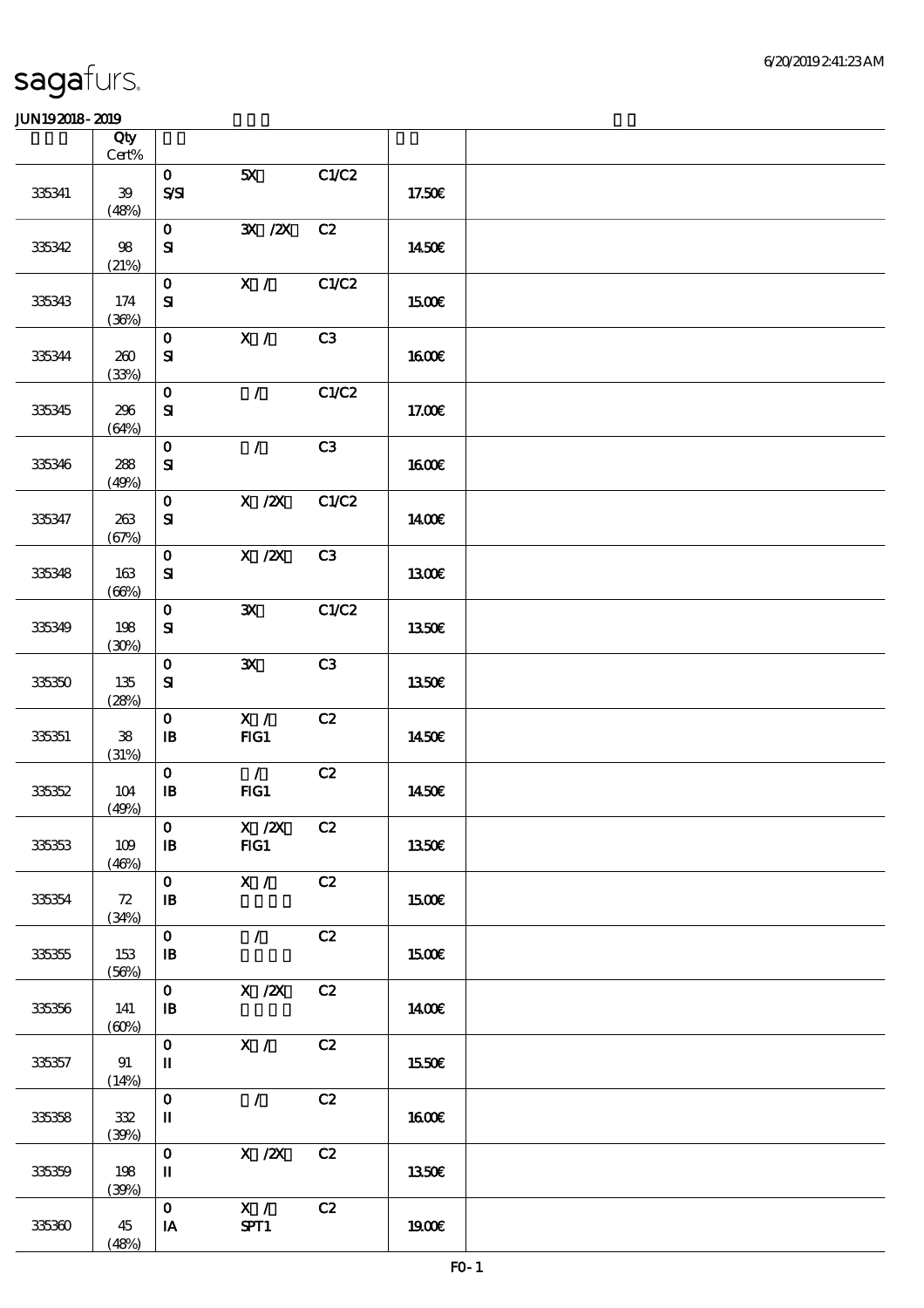|                                                     | Qty<br>$Cert\%$             |                               |                                         |       |                                                     |  |
|-----------------------------------------------------|-----------------------------|-------------------------------|-----------------------------------------|-------|-----------------------------------------------------|--|
| 335361                                              | 61<br>(49%)                 | $\mathbf{O}$<br>$\mathbf{IA}$ | $\mathcal{T}^{\mathbb{Z}}$<br>SPT1      | C2    | 1950€                                               |  |
| 335362                                              | 31<br>(58%)                 | $\mathbf{O}$<br>IA            | $X$ / $ZX$<br>SPT1                      | C2    | <b>1900€</b>                                        |  |
| 335363                                              | 40<br>(30%)                 | $\mathbf{O}$<br>IA            | X /<br>$FIG1$                           | C2    | 1600E                                               |  |
| 335364                                              | 106<br>(60%)                | $\mathbf{O}$<br>IA            | $\mathcal{L}$<br>FG1                    | C2    | <b>1800€</b>                                        |  |
| 335365                                              | 194<br>(50%)                | $\mathbf{O}$<br>IA            | $\overline{X}$ / $\overline{Z}X$<br>FG1 | C2    | <b>1500€</b>                                        |  |
| 335366                                              | 74<br>(37%)                 | $\mathbf{O}$<br>IA            | X /                                     | C2    | 17.00E                                              |  |
| 335367                                              | 156<br>(30%)                | $\mathbf{o}$<br>IA            | $\mathcal{L}$                           | C2    | 17.50€                                              |  |
| 335368                                              | 178<br>(44%)                | $\mathbf{O}$<br>IA            | $\overline{X}$ /2X                      | C2    | 1600E                                               |  |
| 335369                                              | 75<br>(40%)                 | $\mathbf{O}$<br><b>SR/S</b>   | $\mathbf{x}$                            | C1/C2 | 1850€                                               |  |
| 335370                                              | 111<br>(36%)                | $\mathbf{o}$<br>SR/S          | $\boldsymbol{\mathsf{Z}}$               | C1/C2 | $17.00E$                                            |  |
| 335371                                              | $92\,$<br>(46%)             | $\mathbf{O}$<br><b>SR/S</b>   | $\mathbf{X}$                            | C1/C2 | 1850E                                               |  |
| 335372                                              | 165<br>(49%)                | $\mathbf{O}$<br>SR/S          |                                         | C1/C2 | ææ                                                  |  |
| 335373                                              | 147<br>(38%)                | $\mathbf{O}$<br><b>SR/S</b>   | X /                                     | C3    | æœ                                                  |  |
| * * * * * * * *<br>$* 335374$<br>$\ast$             | * * * * * *<br>285<br>(55%) | $\mathbf{O}$<br><b>SR/S</b>   | $\mathcal{L}$                           | C1/C2 | 21.00                                               |  |
| $\ast$<br>$* 335375$<br>* * * * * * * * * * * * * * | 73<br>(67%)                 |                               | 358Skins                                |       | $\overline{\mathbf{r}}$<br>2050E *<br>* * * * * * * |  |
| 335376                                              | 125<br>(44%)                | $\mathbf{O}$<br><b>SR/S</b>   | $\mathcal{L}$                           | C3    | 1800E                                               |  |
| 335377                                              | 237<br>(65%)                | $\mathbf{O}$<br><b>SR/S</b>   | $X / ZX$ $C1/C2$                        |       | 17.50€                                              |  |
| 335378                                              | 95<br>(52%)                 | $\mathbf{O}$<br><b>SAGA</b>   | X / ZX                                  | C3    | 1600                                                |  |
| 335379                                              | 300<br>(40%)                | $\mathbf{O}$<br><b>SR/S</b>   | $\mathbf{x}$                            | C1/C2 | 17.00E                                              |  |
| 335380                                              | 153<br>(34%)                | $\mathbf{O}$<br><b>SR/S</b>   | $\mathbf{x}$                            | C3    | 1600E                                               |  |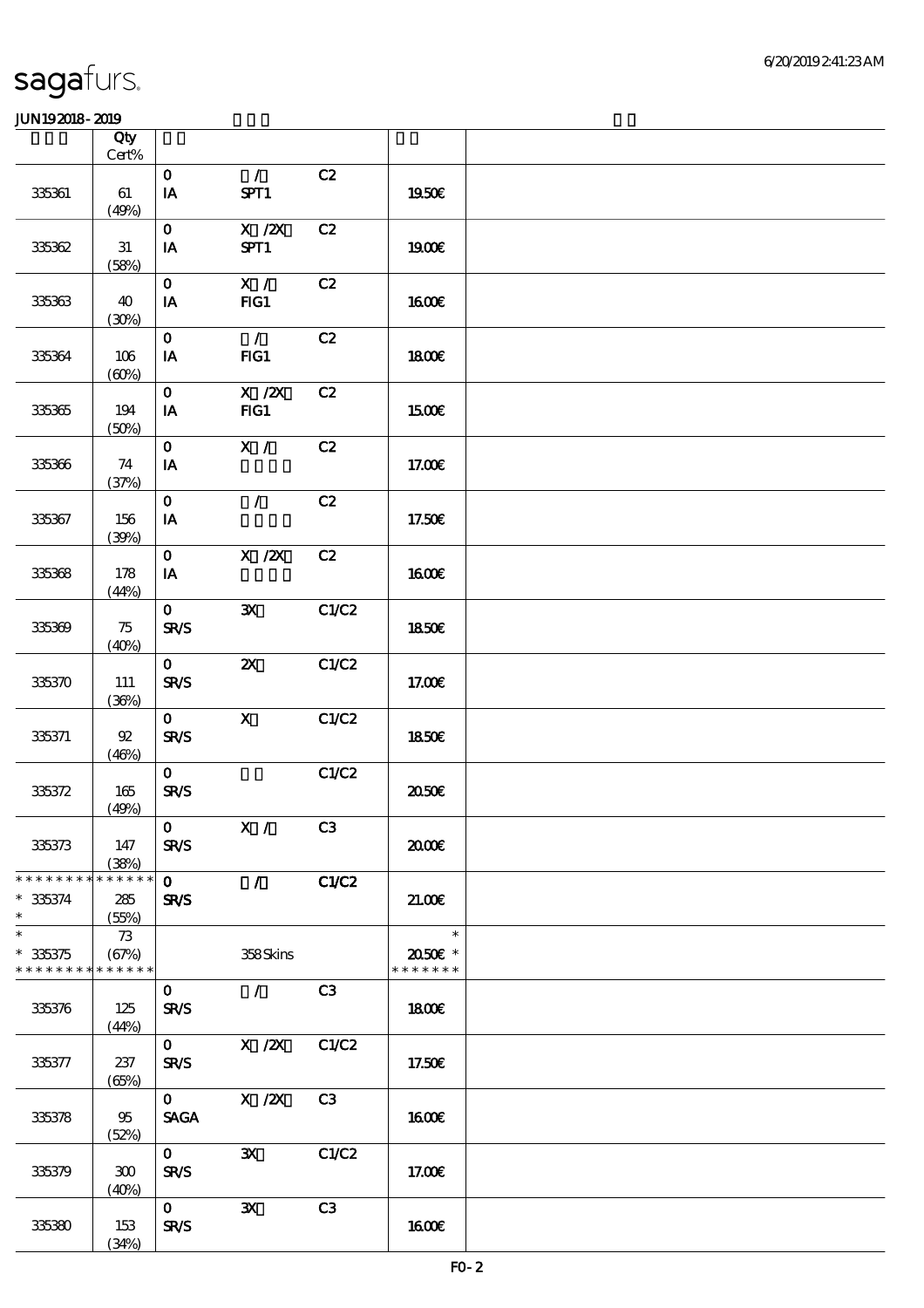|        | Qty        |                                |                                                     |    |              |  |
|--------|------------|--------------------------------|-----------------------------------------------------|----|--------------|--|
|        |            |                                |                                                     |    |              |  |
|        | $Cert\%$   |                                |                                                     |    |              |  |
|        |            | $\mathbf{1}$                   | $\overline{\mathbf{X}}$ / $\overline{\mathbf{X}}$   | C2 |              |  |
| 335401 | 54         | $S\!S\!I$                      |                                                     |    | 1000E        |  |
|        | (24%)      |                                |                                                     |    |              |  |
|        |            | $\mathbf{1}$                   | X /                                                 | C2 |              |  |
| 335402 | 231        | $S\!S\!I$                      |                                                     |    | 1250E        |  |
|        |            |                                |                                                     |    |              |  |
|        | (32%)      |                                |                                                     |    |              |  |
|        |            | $\mathbf{1}$                   | $\mathcal{L}$                                       | C2 |              |  |
| 335403 | $197\,$    | ${\bf S}$                      |                                                     |    | 1350€        |  |
|        | (49%)      |                                |                                                     |    |              |  |
|        |            | $\mathbf{1}$                   | $\boldsymbol{X}$ / $\boldsymbol{Z}\!\boldsymbol{X}$ | C2 |              |  |
| 335404 | <b>110</b> | $S\!S\!I$                      |                                                     |    | 11.50E       |  |
|        | (65%)      |                                |                                                     |    |              |  |
|        |            | $\mathbf{1}$                   | $\mathbf{x}$                                        | C2 |              |  |
| 335405 | 198        | $S\!S\!I$                      |                                                     |    | <b>1050€</b> |  |
|        |            |                                |                                                     |    |              |  |
|        | (32%)      |                                |                                                     |    |              |  |
|        |            | $\mathbf{1}$                   |                                                     | C2 |              |  |
| 335406 | $114\,$    | $\, {\bf I} \! {\bf B} \,$     | FG1                                                 |    | 11.00E       |  |
|        | (50%)      |                                |                                                     |    |              |  |
|        |            | $\mathbf{1}$                   |                                                     | C2 |              |  |
| 335407 | 162        | ${\bf I\!B}$                   |                                                     |    | 1200         |  |
|        | (54%)      |                                |                                                     |    |              |  |
|        |            | $\mathbf{1}$                   |                                                     | C2 |              |  |
|        |            | $\mathbf I$                    |                                                     |    |              |  |
| 335408 | 326        |                                |                                                     |    | 950E         |  |
|        | (16%)      |                                |                                                     |    |              |  |
|        |            | $\mathbf{1}$                   | $\mathcal{L}$                                       | C2 |              |  |
| 335409 | 111        | $\operatorname{\mathsf{SAGA}}$ |                                                     |    | 1450€        |  |
|        | (54%)      |                                |                                                     |    |              |  |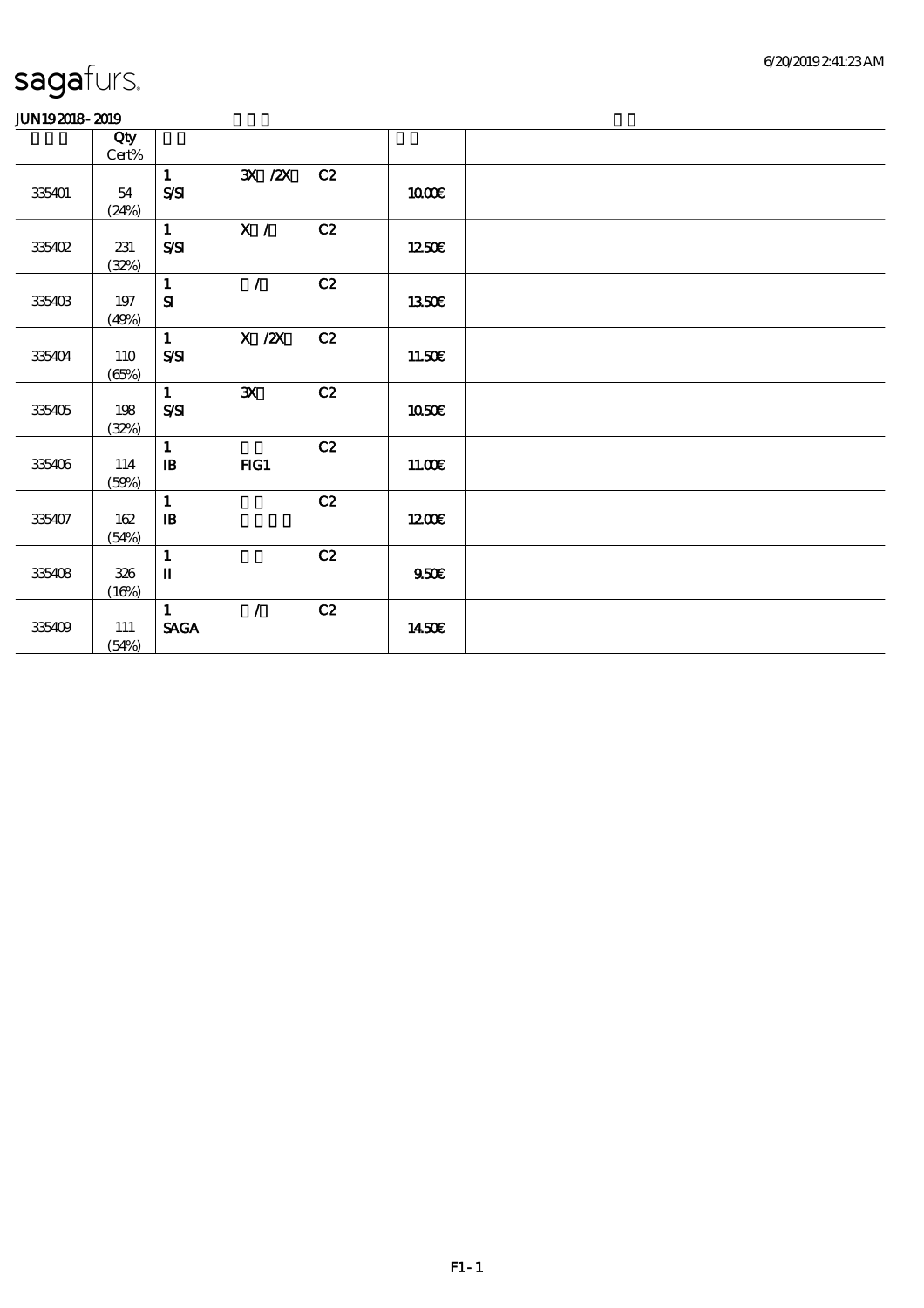| -------------- |       |            |    |      |  |
|----------------|-------|------------|----|------|--|
|                | Qty   |            |    |      |  |
|                | Cert% |            |    |      |  |
|                |       | - 0<br>∼   | C2 |      |  |
| 335441         | 207   | <b>SSI</b> |    | 850E |  |
|                | (41%) |            |    |      |  |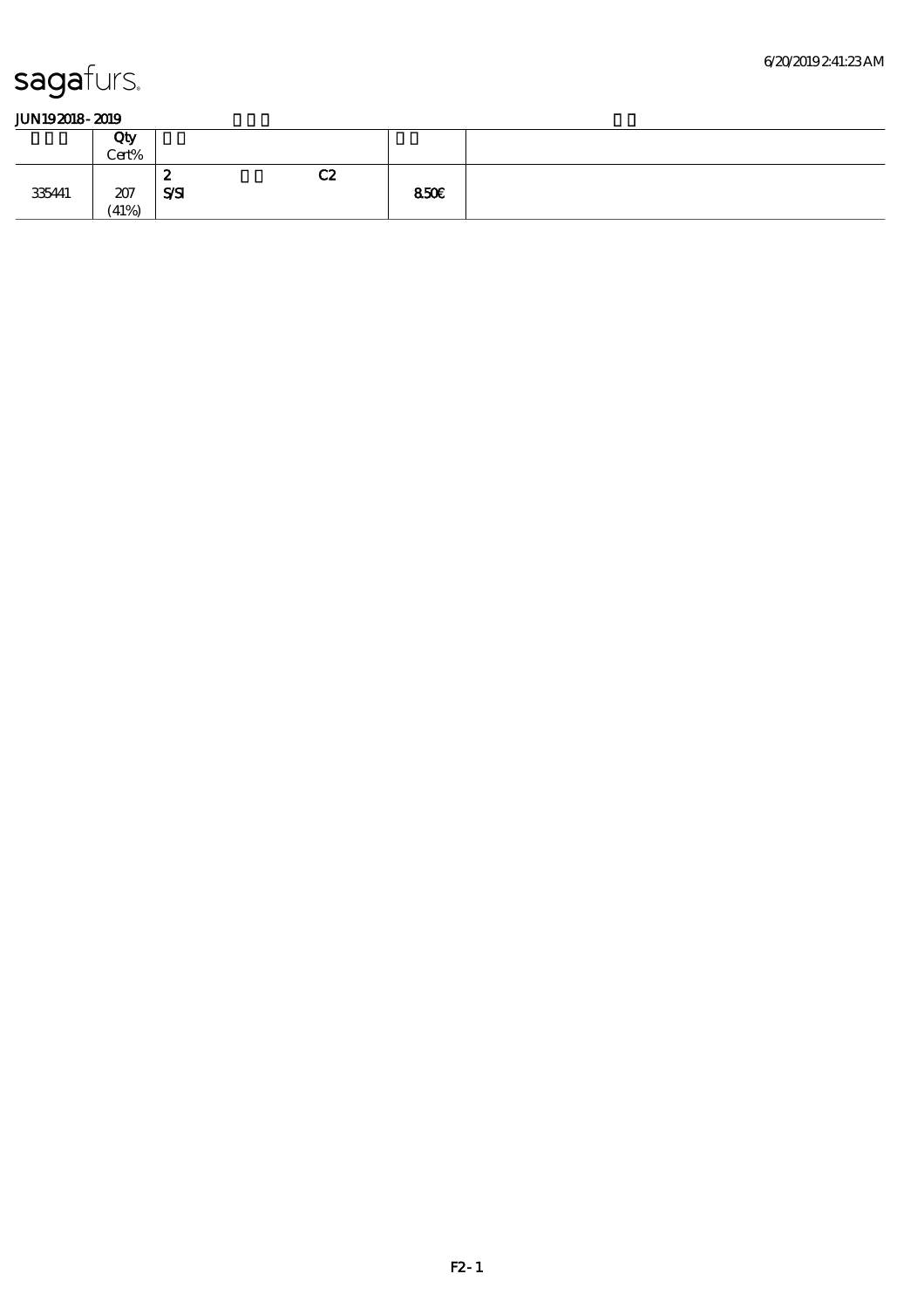|                                                                 | Qty<br>Cert%    |                                     |                                   |    |                                     |  |
|-----------------------------------------------------------------|-----------------|-------------------------------------|-----------------------------------|----|-------------------------------------|--|
|                                                                 |                 | 5040                                | $\mathcal{T}$                     | C2 |                                     |  |
| 335481                                                          | $99$<br>(19%)   | (S)                                 | $\mathbf{1}$                      |    | 2900€                               |  |
| 335482                                                          | 105<br>(36%)    | 5040<br>(SI)                        | $\mathcal{L}$<br>$\boldsymbol{z}$ | C2 | 2500€                               |  |
| 335483                                                          | 164<br>(35%)    | 40'30<br>(S)                        | X /<br>$\mathbf{1}$               | C2 | 2350E                               |  |
| 335484                                                          | 89<br>(38%)     | 4030<br>(S)                         | $X$ / $ZX$<br>$\mathbf{1}$        | C2 | 2300E                               |  |
| 335485                                                          | 106<br>(37%)    | 40/30<br>(SI)                       | X /<br>$\boldsymbol{z}$           | C2 | 2050E                               |  |
| 335486                                                          | 120<br>(46%)    | 40'30<br>(SI)                       | $X$ / $ZX$<br>$\boldsymbol{z}$    | C2 | 1900E                               |  |
| 335487                                                          | $122$<br>(30%)  | 40'30<br>(SI)                       | $\mathcal{L}$<br>$\mathbf{3}$     | C2 | <b>1650€</b>                        |  |
| 335488                                                          | $95\,$<br>(36%) | 40'30<br>(S)                        | $\mathcal{T}$<br>$\mathbf{3}$     | C2 | 1850E                               |  |
| 335489                                                          | 66<br>(37%)     | 40 <sup>30</sup><br>(SI)            | $\boldsymbol{X}$<br>$\mathbf{3}$  | C2 | 1550€                               |  |
| 335490                                                          | 86<br>(30%)     | 40'30<br>(S)                        | $\boldsymbol{X}$<br>$\mathbf{3}$  | C2 | <b>1650€</b>                        |  |
| 335491                                                          | 78<br>(33%)     | 40'30<br>(SI)                       | $\boldsymbol{4}$                  | C2 | 900E                                |  |
| 335492                                                          | $36\,$<br>(50%) | 40 <sup>20</sup><br>(SI)            | $\mathbf{5}$                      | C2 | 600                                 |  |
| 335493                                                          | 138<br>(30%)    | $\boldsymbol{\mathfrak{D}}$<br>(S)  | $\mathcal{L}$<br>$\mathbf{1}$     | C2 | 2350E                               |  |
| 335494                                                          | 182<br>(53%)    | $\boldsymbol{\mathfrak{D}}$<br>(SI) | $\mathcal{T}$<br>$\boldsymbol{z}$ | C2 | 1900E                               |  |
| 335495                                                          | 111<br>(44%)    | 200<br>(S)                          | X /<br>$\mathbf{1}$               | C2 | 17.50E                              |  |
| * * * * * * * * * * * * * *<br>$* 335496$<br>$\ast$             | 285<br>(57%)    | 200<br>(S)                          | $\mathcal{L}$<br>$\blacksquare$   | C2 | 17.50€                              |  |
| $\ast$<br>$*335497$<br>* * * * * * * * <mark>* * * * * *</mark> | $66\,$<br>(42%) |                                     | 351 Skins                         |    | $\ast$<br>17.00€ *<br>* * * * * * * |  |
| 335498                                                          | 161<br>(51%)    | 200<br>(S)                          | $X$ / $ZX$<br>$\blacksquare$      | C2 | 17.00E                              |  |
| 335499                                                          | 96<br>(40%)     | 200<br>(SI)                         | X /<br>$\boldsymbol{z}$           | C2 | 1400E                               |  |
| 335500                                                          | 311<br>(50%)    | 200<br>(SI)                         | $\mathcal{L}$<br>$\boldsymbol{z}$ | C2 | 1600E                               |  |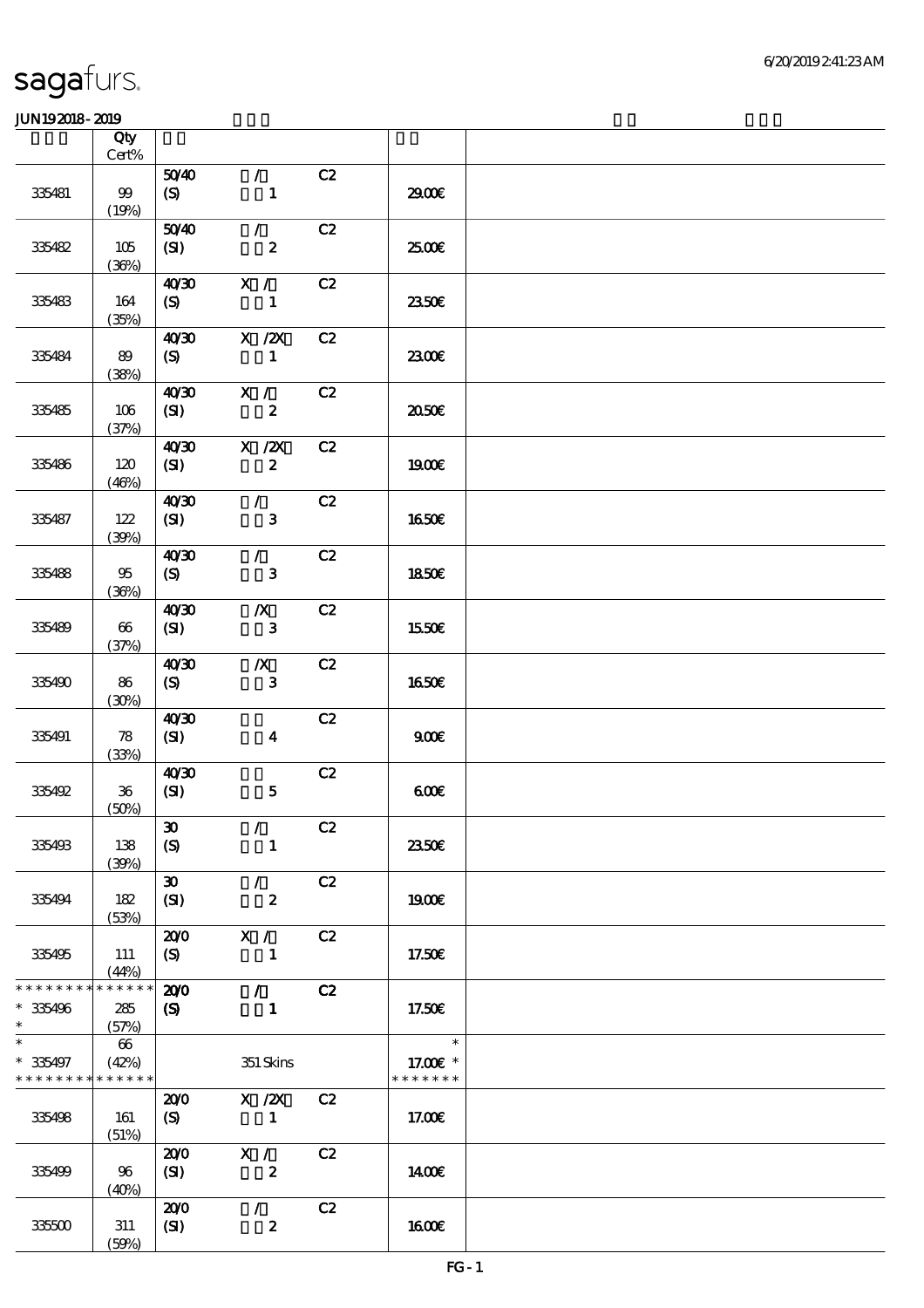|                  | Qty             |              |                  |               |             |  |
|------------------|-----------------|--------------|------------------|---------------|-------------|--|
|                  | $Cert\%$        |              |                  |               |             |  |
|                  |                 | 200          | X / ZX           | C2            |             |  |
| $3350\mathrm{l}$ | 129             | $\mathbf{C}$ | $\boldsymbol{2}$ |               | 1400€       |  |
|                  | (56%)           |              |                  |               |             |  |
|                  |                 | 200          | $\mathcal{L}$    | C2            |             |  |
| $33550\!\ell$    | $65\,$          | (S)          | $\mathbf{3}$     |               | 11.50€      |  |
|                  | (58%)           | 200          | $\boldsymbol{X}$ | C2            |             |  |
| 335503           | $68\,$          | (S)          | $\mathbf{3}$     |               | 11.00E      |  |
|                  | (63%)           |              |                  |               |             |  |
|                  |                 | 200          |                  | $\mathbf{C2}$ |             |  |
| 335504           | ${\mathfrak A}$ | $\mathbf{C}$ | $\mathbf{3}$     |               | 900E        |  |
|                  | (46%)           |              |                  |               |             |  |
|                  |                 | 200          |                  | C2            |             |  |
| 335505           | 135             | (SI)         | $\boldsymbol{4}$ |               | 450E        |  |
|                  | (49%)           |              |                  |               |             |  |
|                  |                 | 200          |                  | C2            |             |  |
| $33506\,$        | 49              | (SI)         | $\mathbf 5$      |               | 250E        |  |
|                  | (38%)           |              |                  |               |             |  |
|                  |                 | $\mathbf{1}$ |                  | $\mathbf{C2}$ |             |  |
| 335507           | 81              | (S)          | $\mathbf{1}$     |               | <b>100€</b> |  |
|                  | (50%)           |              |                  |               |             |  |
|                  |                 | $\mathbf{1}$ |                  | C2            |             |  |
| 335508           | 91              | (SI)         | $\boldsymbol{z}$ |               | 800E        |  |
|                  | (21%)           |              |                  |               |             |  |
|                  |                 | $\mathbf{z}$ |                  | C2            |             |  |
| 335509           | 149             | (SI)         | $\boldsymbol{z}$ |               | 850E        |  |
|                  | (36%)           | 1/2          |                  | C2            |             |  |
| 335510           | $55\,$          | (SI)         | $\boldsymbol{4}$ |               | 250E        |  |
|                  | (36%)           |              |                  |               |             |  |
|                  |                 | $\mathbf{3}$ |                  | C2            |             |  |
| 335511           | 86              | (SI)         | $\pmb{2}$        |               | 350E        |  |
|                  | (30%)           |              |                  |               |             |  |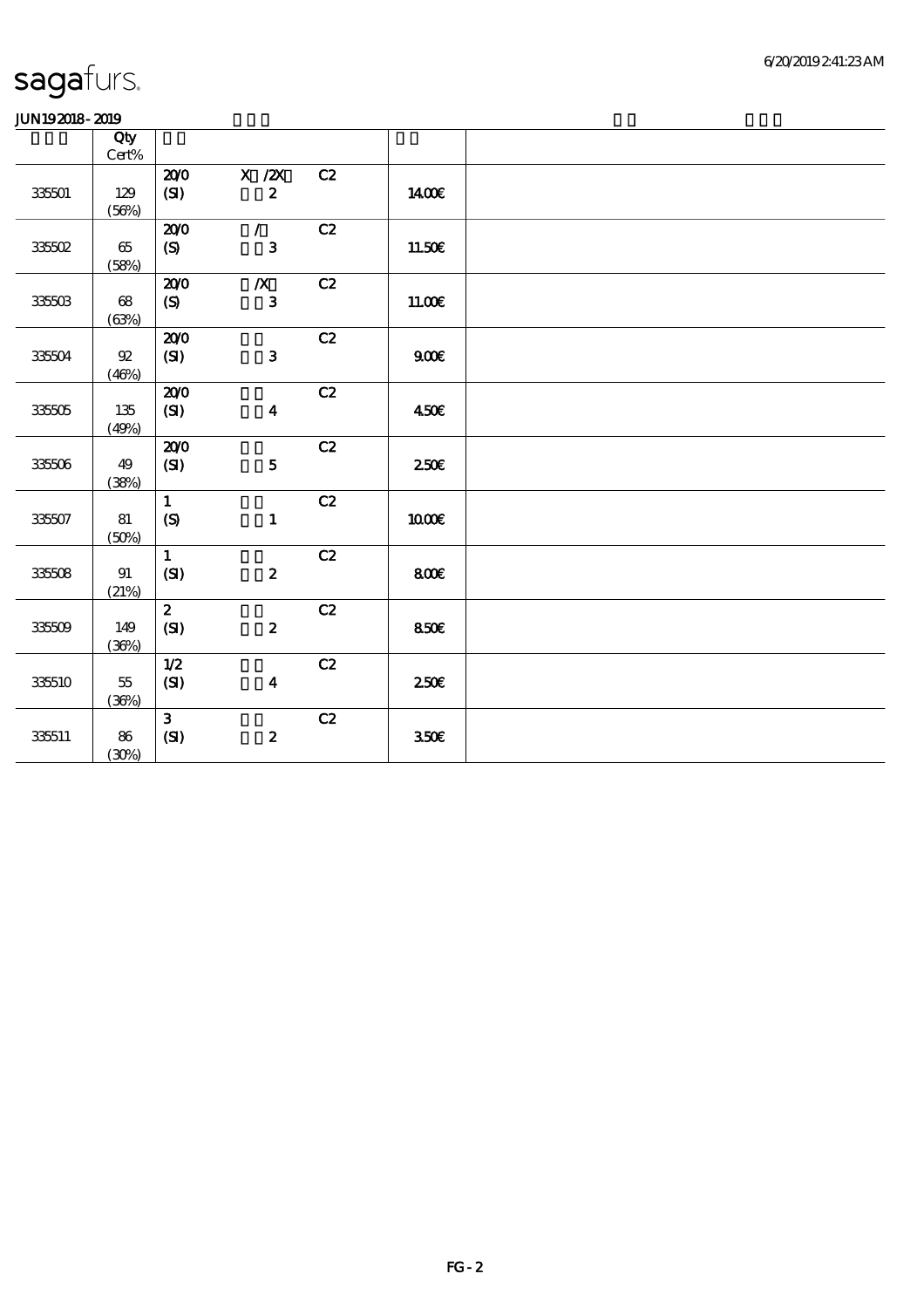#### 6/20/2019 2:41:23 AM

### sagafurs. 顺序号 Qty

| <b>JUN192018-2019</b> |              |                                                               |                  |       |                     | Female |
|-----------------------|--------------|---------------------------------------------------------------|------------------|-------|---------------------|--------|
|                       | Qty<br>Cert% |                                                               |                  |       |                     |        |
| 435001                | 143<br>(45%) | $\boldsymbol{\mathbf{z}}$<br>$\mathbf{S}$                     |                  | C1/C2 | (2400)              |        |
| 435002                | 126<br>(46%) | $\boldsymbol{\mathfrak{D}}$<br>${\bf S}$                      | $\boldsymbol{X}$ | C1/C2 | (2300)              |        |
| 435003                | 89<br>(22%)  | $\boldsymbol{\mathfrak{D}}$<br><b>SAGA</b>                    | $\mathbf x$      | C1/C2 | 2300€               |        |
| 435004                | 121<br>(13%) | $\boldsymbol{\mathcal{X}}$<br><b>SR/S</b>                     |                  | C1/C2 | <b>2350€</b>        |        |
| 435005                | 151<br>(29%) | $\boldsymbol{\mathfrak{D}}$<br><b>SAGA</b>                    |                  | C1/C2 | 2350E               |        |
| 435006                | 123<br>(20%) | $\boldsymbol{\mathfrak{D}}$<br><b>SAGA</b>                    | X /              | C3    | <b>2250€</b>        |        |
| 435007                | 198<br>(14%) | $\boldsymbol{\mathfrak{D}}$<br><b>SR/S</b>                    |                  | C1/C2 | (2600E)             |        |
| 435008                | 130<br>(10%) | $\boldsymbol{\mathfrak{D}}$<br><b>SR/S</b>                    |                  | C1/C2 | $(2600\varepsilon)$ |        |
| 435009                | 116<br>(16%) | $\boldsymbol{\mathfrak{D}}$<br>$\operatorname{\mathsf{SAGA}}$ | $\mathcal{L}$    | C3    | 2350€               |        |
| 435010                | 190<br>(22%) | $\boldsymbol{\mathfrak{D}}$<br><b>SAGA</b>                    | $\boldsymbol{X}$ | C1/C2 | (2600)              |        |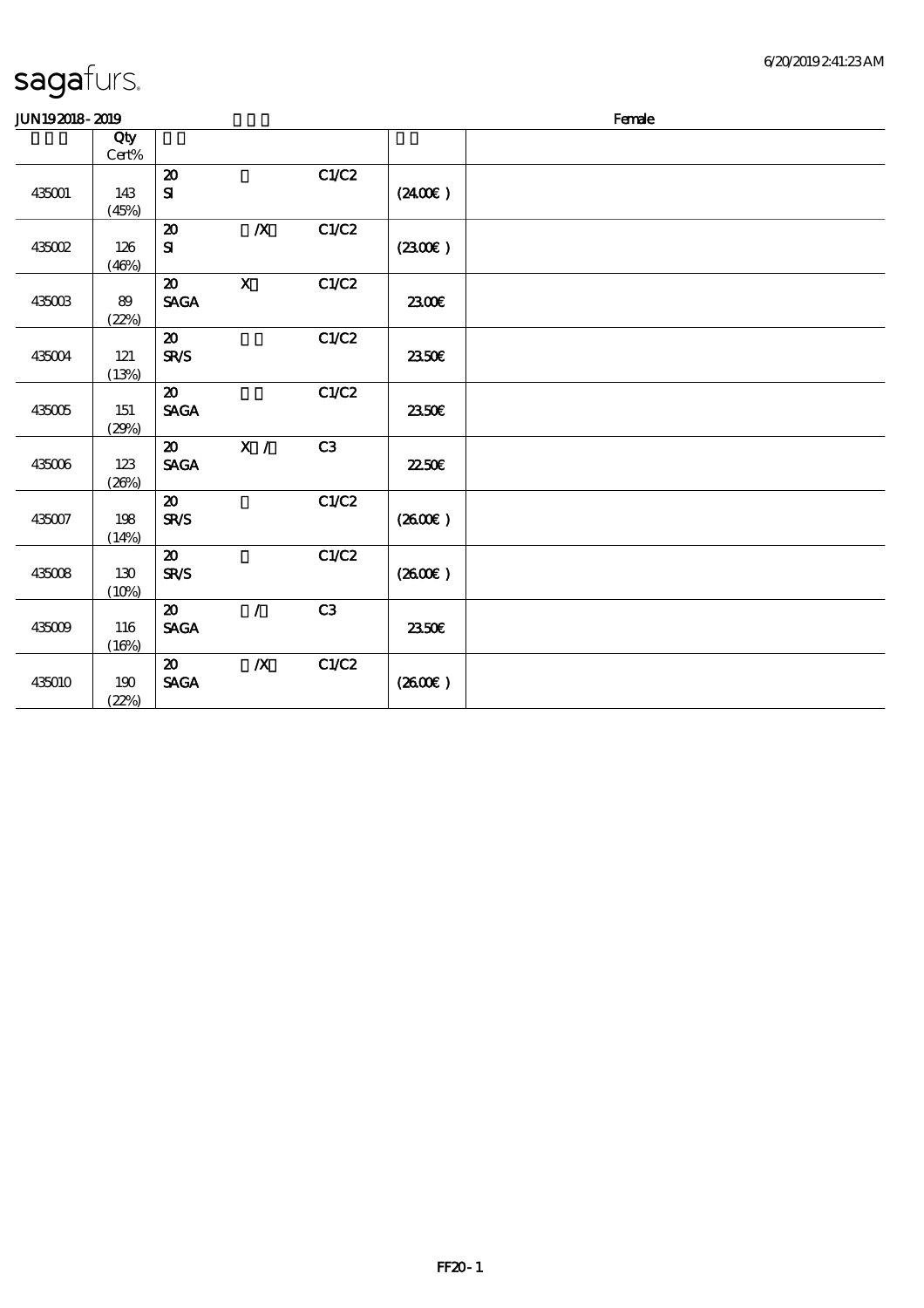#### $J/N192018$ - 2019  $R$

|                                                        | Qty<br>Cert% |              |                                                     |                |                             |  |
|--------------------------------------------------------|--------------|--------------|-----------------------------------------------------|----------------|-----------------------------|--|
|                                                        |              | 200          | $\mathcal{L}$                                       | C3             |                             |  |
| 435041                                                 | 175          | SR/S         |                                                     |                | (230E)                      |  |
|                                                        | (37%)        |              |                                                     |                |                             |  |
|                                                        |              | $\mathbf 0$  | $\mathbf{X}$ / $\mathbf{X}$                         | C1/C2          |                             |  |
| 435042                                                 | 139          | ${\bf s}$    |                                                     |                | (17.00)                     |  |
|                                                        | (48%)        |              |                                                     |                |                             |  |
|                                                        |              | $\mathbf 0$  | $\mathbf{X}$ / $\mathbf{X}$                         | C3             |                             |  |
| 435043                                                 | 105          | ${\bf S}$    |                                                     |                | 1450€                       |  |
|                                                        | (30%)        |              |                                                     |                |                             |  |
|                                                        |              | $\mathbf O$  | $\mathbf X$                                         | C1/C2          |                             |  |
| 435044                                                 | 185          | ${\bf s}$    |                                                     |                | (200E)                      |  |
|                                                        | (62%)        |              |                                                     |                |                             |  |
|                                                        |              | $\mathbf 0$  |                                                     | C1/C2          |                             |  |
| 435045                                                 | 260          | ${\bf S}$    |                                                     |                | (21.00)                     |  |
|                                                        | (62%)        | $\mathbf{o}$ |                                                     | C1/C2          |                             |  |
| 435046                                                 | 160          | $\mathbf{S}$ |                                                     |                | (21.00)                     |  |
|                                                        | (30%)        |              |                                                     |                |                             |  |
|                                                        |              | 200          |                                                     | C1/C2          |                             |  |
| 435047                                                 | 190          | ${\bf s}$    |                                                     |                | (220E)                      |  |
|                                                        | (51%)        |              |                                                     |                |                             |  |
|                                                        |              | $\mathbf{o}$ | $\boldsymbol{\mathrm{X}}$ /                         | C <sub>3</sub> |                             |  |
| 435048                                                 | 105          | ${\bf s}$    |                                                     |                | (1900E)                     |  |
|                                                        | (48%)        |              |                                                     |                |                             |  |
| * * * * * * * *                                        | * * * * * *  | 200          |                                                     | C1/C2          |                             |  |
| $* 435049$                                             | 445          | ${\bf s}$    |                                                     |                | (230E)                      |  |
| $\ast$<br>$\ast$                                       | (69%)        |              |                                                     |                |                             |  |
|                                                        | 83           |              |                                                     |                | $\ast$                      |  |
| $* 435050$<br>* * * * * * * * <mark>* * * * * *</mark> | (34%)        |              | 528Skins                                            |                | $(2300)$ *<br>* * * * * * * |  |
|                                                        |              | $\mathbf{o}$ |                                                     | C1/C2          |                             |  |
| 435051                                                 | 214          | ${\bf S}$    |                                                     |                | (220E)                      |  |
|                                                        | (46%)        |              |                                                     |                |                             |  |
|                                                        |              | $\mathbf O$  |                                                     | C1/C2          |                             |  |
| 435052                                                 | 230          | $\mathbf{S}$ |                                                     |                | (220E)                      |  |
|                                                        | (30%)        |              |                                                     |                |                             |  |
|                                                        |              | 200          |                                                     | C3             |                             |  |
| 435053                                                 | 169          | ${\bf s}$    |                                                     |                | (21.00)                     |  |
|                                                        | (30%)        |              |                                                     |                |                             |  |
|                                                        |              | $\mathbf 0$  |                                                     | C1/C2          |                             |  |
| 435054                                                 | 132          | $\mathbf{S}$ |                                                     |                | (220E)                      |  |
|                                                        | (75%)        | $\mathbf O$  |                                                     | C1/C2          |                             |  |
| 435055                                                 | <b>110</b>   | $\mathbf{S}$ |                                                     |                | (220E)                      |  |
|                                                        | (46%)        |              |                                                     |                |                             |  |
|                                                        |              | 200          | $\mathcal{L}$                                       | C3             |                             |  |
| 435056                                                 | 122          | ${\bf s}$    |                                                     |                | (21.00)                     |  |
|                                                        | (55%)        |              |                                                     |                |                             |  |
|                                                        |              | $\mathbf O$  | $\boldsymbol{X}$                                    | C1/C2          |                             |  |
| 435057                                                 | 150          | ${\bf S}$    |                                                     |                | (21.00)                     |  |
|                                                        | (34%)        |              |                                                     |                |                             |  |
|                                                        |              | 200          | $\boldsymbol{\mathrm{X}}$ / <b>2X</b>               | C1/C2          |                             |  |
| 435058                                                 | 209          | ${\bf s}$    |                                                     |                | (21.00)                     |  |
|                                                        | (72%)        | 200          | $\boldsymbol{X}$ / $\boldsymbol{Z}\!\boldsymbol{X}$ | C3             |                             |  |
| 435059                                                 | 40           | ${\bf s}$    |                                                     |                | (1900E)                     |  |
|                                                        | (45%)        |              |                                                     |                |                             |  |
|                                                        |              | 200          | $\chi$ / $\chi$                                     | C1/C2          |                             |  |
| 435060                                                 | 10B          | $\mathbf{S}$ |                                                     |                | (1900)                      |  |
|                                                        | (32%)        |              |                                                     |                |                             |  |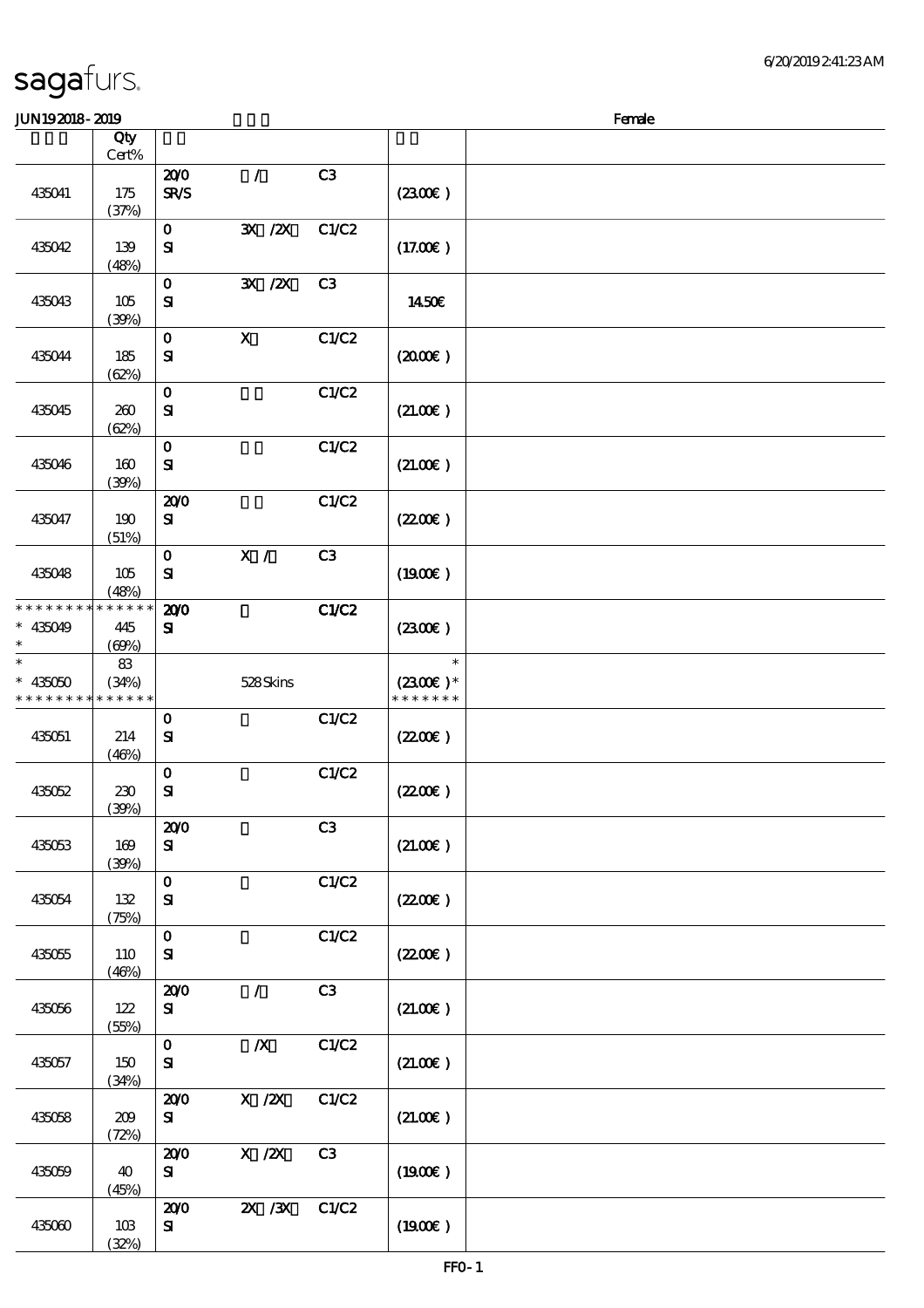#### 6/20/2019 2:41:23 AM

| <b>JUN192018-2019</b> |                     |                                            |                       |       |               | Female |
|-----------------------|---------------------|--------------------------------------------|-----------------------|-------|---------------|--------|
|                       | Qty<br>$Cert\%$     |                                            |                       |       |               |        |
| 435061                | 182<br>(47%)        | $\mathbf O$<br>$\mathbf{S}$                | $\mathbf{x}$          | C1/C2 | (17.00)       |        |
| 435062                | 39<br>(53%)         | $\mathbf 0$<br>${\bf s}$                   | ${\bf x}$             | C3    | (1600E)       |        |
| 435063                | 104<br>(22%)        | 200<br>$\mathbf{B}$                        | $\mathcal{L}$<br>SPT1 | C1/C2 | 1900E         |        |
| 435064                | 210<br>(22%)        | $\mathbf{o}$<br>$\, {\bf I} \! {\bf B} \,$ | $X$ $N$<br>FG1        | C2    | (1600)        |        |
| 435065                | 102<br>(20%)        | $\mathbf 0$<br>$\mathbf{B}$                | $HG1$                 | C2    | (1800)        |        |
| 435066                | 170<br>(44%)        | $\mathbf{o}$<br>$\, {\bf I} \! {\bf B} \,$ | FG1                   | C2    | (1900E)       |        |
| 435067                | 352<br>(49%)        | $\mathbf 0$<br>$\, {\bf I} \! {\bf B} \,$  | $X$ / $ZX$<br>FG1     | C2    | (17.00)       |        |
| 435068                | 262<br>(32%)        | $\mathbf 0$<br>$\mathbf{B}$                | X /                   | C2    | (17.00)       |        |
| 435069                | 215<br>(40%)        | $\mathbf 0$<br>$\, {\bf I} \! {\bf B} \,$  | $\mathcal{L}$         | C2    | (21.00)       |        |
| 435070                | 175<br>(28%)        | $\mathbf 0$<br>$\mathbf{B}$                | $X$ / $ZX$            | C2    | (200)         |        |
| 435071                | 186<br>(58%)        | $\mathbf 0$<br>$\mathbf I$                 | X /                   | C2    | (1500E)       |        |
| 435072                | 166<br>(58%)        | $\mathbf O$<br>$\mathbf I$                 | $\mathcal{L}$         | C2    | (2000)        |        |
| 435073                | 90<br>(76%)         | $\mathbf{O}$<br>$\mathbf{I}$               | $\overline{X}$ /2X C2 |       | (17.00)       |        |
| 435074                | 27<br>(44%)         | 200<br><b>SAGA</b>                         | 5X                    | C1/C2 | 2250E         |        |
| 435075                | ${\bf 3\!}$<br>(9%) | 200<br><b>SAGA</b>                         | 5X                    | C3    | 1950€         |        |
| 435076                | 107<br>(43%)        | $\mathbf{0}$<br><b>SR/S</b>                | $\mathbf{x}$          | C1/C2 | 1950€         |        |
| 435077                | 130<br>(32%)        | 200<br><b>SR/S</b>                         | 3X /2X C3             |       | 1850E         |        |
| 435078                | 294<br>(47%)        | $\mathbf{O}$<br><b>SR/S</b>                | $\mathbf{x}$          | C1/C2 | (220E)        |        |
| 435079                | 161<br>(33%)        | $\mathbf{0}$<br><b>SAGA</b>                | $\mathbf{X}$          | C1/C2 | (21.00)       |        |
| 435080                | 432<br>(49%)        | $\mathbf{O}$<br><b>SAGA</b>                |                       | C1/C2 | <b>2200</b> € |        |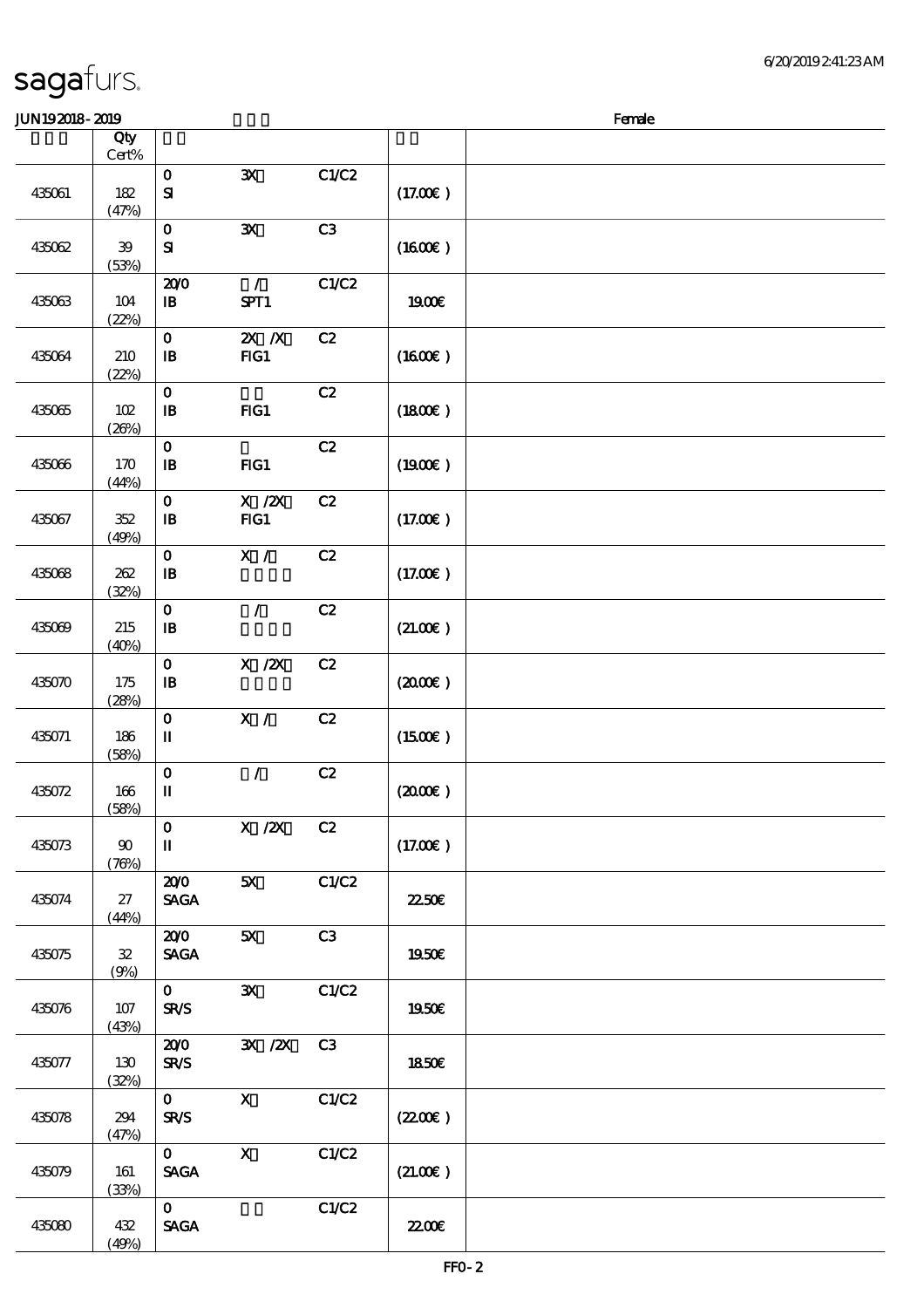| JUN192018-2019                                                   |                             |                             |                            |                |                                    | Female |
|------------------------------------------------------------------|-----------------------------|-----------------------------|----------------------------|----------------|------------------------------------|--------|
|                                                                  | Qty<br>Cert%                |                             |                            |                |                                    |        |
| 435081                                                           | 197<br>(52%)                | $\mathbf{O}$<br><b>SR/S</b> | $\mathbf{X}$ /             | C <sub>3</sub> | 21.00                              |        |
| * * * * * * * *<br>$* 435082$<br>$\ast$                          | * * * * * *<br>445<br>(51%) | $\mathbf 0$<br><b>SR/S</b>  |                            | <b>C1/C2</b>   | 2300E                              |        |
| $\ast$<br>$* 435083$<br>* * * * * * * * <mark>* * * * * *</mark> | 200<br>(50%)                |                             | 645Skins                   |                | $\ast$<br>2300E *<br>* * * * * * * |        |
| 435084                                                           | 369<br>(57%)                | $\mathbf{O}$<br><b>SR/S</b> |                            | C1/C2          | 2300E                              |        |
| 435085                                                           | 153<br>(39%)                | 200<br><b>SR/S</b>          | $\boldsymbol{\mathsf{X}}$  | C1/C2          | 2000€                              |        |
| 435086                                                           | 265<br>(38%)                | $\mathbf{O}$<br><b>SR/S</b> | $X$ / $ZX$                 | C1/C2          | (21.00)                            |        |
| 435087                                                           | ${\bf 33}$<br>(30%)         | $\mathbf{O}$<br><b>SR/S</b> | $X$ / $ZX$                 | C <sub>3</sub> | (200)                              |        |
| 435088                                                           | 281<br>(27%)                | $\mathbf{o}$<br><b>SR/S</b> | ${\bf x}$                  | C1/C2          | (1900E)                            |        |
| 435089                                                           | 89<br>(32%)                 | $\mathbf{O}$<br><b>SR/S</b> | $\mathbf{x}$               | C <sub>3</sub> | (1600)                             |        |
| 435090                                                           | 118<br>(11%)                | $\mathbf 0$<br>IA           | $Z\!X$ $\,$ $Z\!X$<br>SPT1 | C1/C2          | ææ                                 |        |
| 435091                                                           | 151<br>(13%)                | $\mathbf 0$<br>IA           | SPT1                       | C1/C2          | 21.50E                             |        |
| 435092                                                           | 185<br>(9%)                 | $\mathbf 0$<br>IA           | SPT1                       | C1/C2          | 22.50E                             |        |
| 435093                                                           | 205<br>(20%)                | $\mathbf{o}$<br>IA          | 2X /X C1/C2<br>FIG1        |                | 1950€                              |        |
| 435094                                                           | 212<br>(25%)                | $\mathbf{O}$<br>IA          | FG1                        | C1/C2          | 2050E                              |        |
| 435095                                                           | 388<br>(23%)                | $\mathbf{O}$<br>IA          | FG1                        | C1/C2          | 1850E                              |        |
| 435096                                                           | 207<br>(20%)                | 200<br><b>IA</b>            | FG1                        | C1/C2          | (21.00)                            |        |
| 435097                                                           | 251<br>(31%)                | $\mathbf{O}$<br>IA          | FG1                        | C1/C2          | 2000E                              |        |
| * * * * * * * * * * * * * *<br>$* 435098$<br>$\ast$              | 445<br>(39%)                | $\mathbf{O}$<br>IA          | X /2X C1/C2<br>FIG1        |                | 1650E                              |        |
| $\ast$<br>$* 435099$<br>* * * * * * * *                          | 219<br>(40%)<br>* * * * * * |                             | 664Skins                   |                | $\ast$<br>1650€ *<br>* * * * * * * |        |
| 435100                                                           | 267<br>(30%)                | $\mathbf{o}$<br>IA          | $\mathbf{X}$ /             | C2             | 2050E                              |        |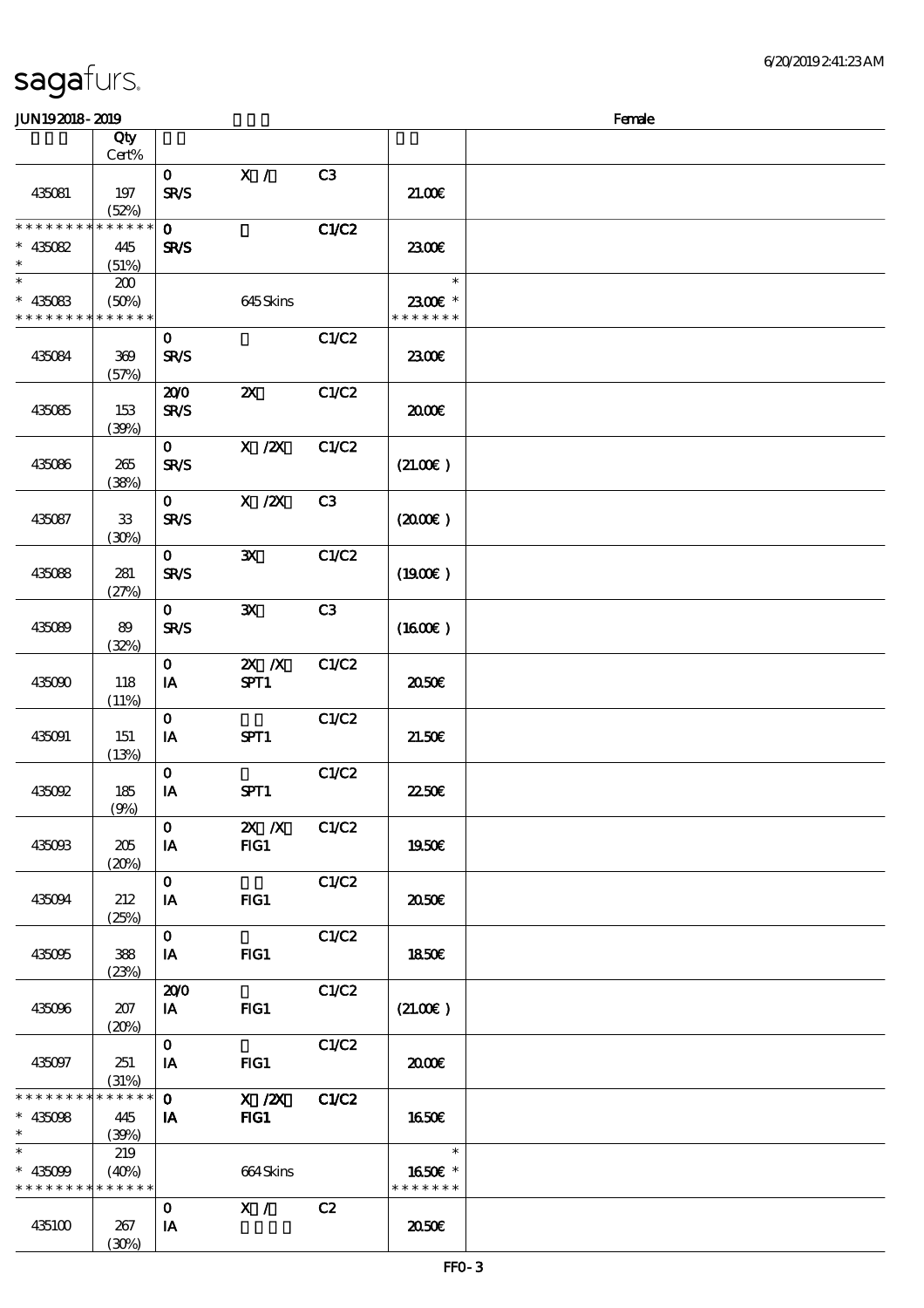| JUN192018-2019 | Female |
|----------------|--------|
|----------------|--------|

|        | Qty    |              |            |       |        |  |
|--------|--------|--------------|------------|-------|--------|--|
|        | Cert%  |              |            |       |        |  |
|        |        | $\mathbf 0$  | X /        | C2    |        |  |
| 435101 | 98     | IA           |            |       | 2000   |  |
|        | (16%)  |              |            |       |        |  |
|        |        | $\mathbf 0$  |            | C2    |        |  |
| 435102 | 287    | IA           |            |       | (220E) |  |
|        | (34%)  |              |            |       |        |  |
|        |        | $\mathbf{o}$ |            | C2    |        |  |
| 435103 | 139    | IA           |            |       | (220E) |  |
|        | (17%)  |              |            |       |        |  |
|        |        | $\mathbf 0$  | $X$ / $ZX$ | C2    |        |  |
| 435104 | 188    | IA           |            |       | (1900) |  |
|        | (20%)  |              |            |       |        |  |
|        |        | $\mathbf 0$  |            | C1/C2 |        |  |
| 435105 | $96\,$ | <b>SROY</b>  |            |       | 2350E  |  |
|        | (15%)  |              |            |       |        |  |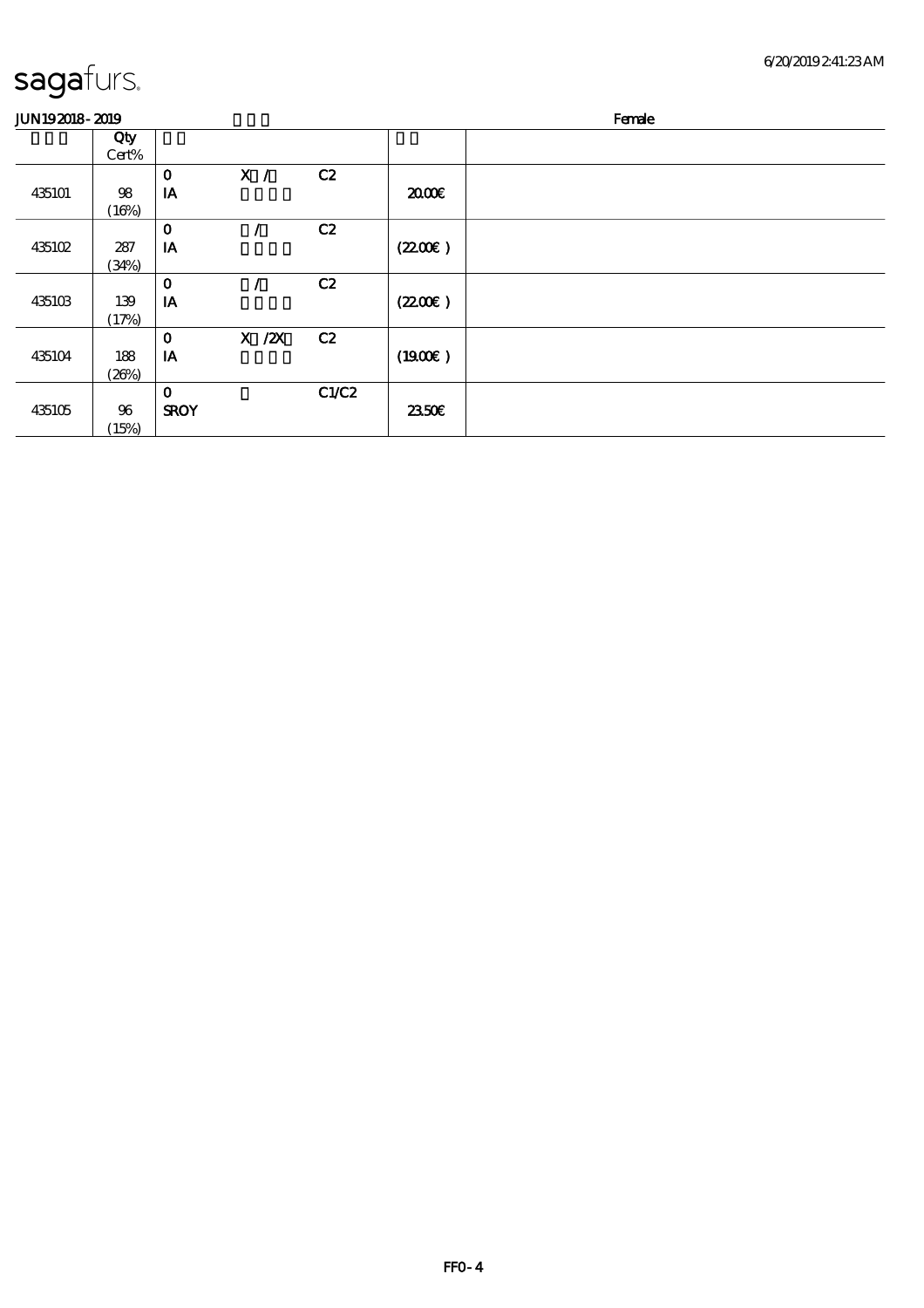#### $J/N192018 - 2019$

| www.www                                                            |                             |                              |                                        |                |                                        | rance |
|--------------------------------------------------------------------|-----------------------------|------------------------------|----------------------------------------|----------------|----------------------------------------|-------|
|                                                                    | Qty<br>$Cert\%$             |                              |                                        |                |                                        |       |
| 435141                                                             | 48<br>(20%)                 | O(1)<br>${\bf s}$            | 5X                                     | C2             | 1400E                                  |       |
| 435142                                                             | ${\bf 3\!}$<br>(40%)        | $\mathbf{1}$<br>${\bf S}$    | $\overline{\mathbf{X}}$ / $\mathbf{X}$ | C1/C2          | $(1400\varepsilon)$                    |       |
| 435143                                                             | 166<br>(30%)                | $\mathbf{1}$<br>${\bf S\!I}$ | $\mathbf{X}$ / $\mathbf{X}$            | C3             | 11.50€                                 |       |
| 435144                                                             | 150<br>(34%)                | $\mathbf 1$<br>$\mathbf{S}$  | $X$ $N$                                | C1/C2          | (1600)                                 |       |
| 435145                                                             | 86<br>(20%)                 | $\mathbf{1}$<br>${\bf S}$    | $X$ $N$                                | C3             | $(1400\varepsilon)$                    |       |
| 435146                                                             | $187\,$<br>(65%)            | $\mathbf{1}$<br>$\mathbf{S}$ | $\boldsymbol{\mathrm{X}}$              | C1             | (17.00)                                |       |
| 435147                                                             | $278\,$<br>(65%)            | $\mathbf{1}$<br>${\bf S}$    | $\mathbf X$                            | C1/C2          | (17.00)                                |       |
| 435148                                                             | 195<br>(63%)                | $\mathbf{1}$<br>${\bf S}$    | $\boldsymbol{\mathsf{X}}$              | C1/C2          | (17.00)                                |       |
| * * * * * * * *<br>$* 435149$<br>$\ast$                            | ******<br>$505\,$<br>(44%)  | $\mathbf{1}$<br>$\mathbf{S}$ | $\mathbf x$                            | C2             | (17.00)                                |       |
| $\ast$<br>$* 435150$<br>* * * * * * * *                            | 133<br>(49%)<br>* * * * * * |                              | 638Skins                               |                | $\ast$<br>$(17.00)$ *<br>* * * * * * * |       |
| 435151                                                             | 149<br>(57%)                | $\mathbf{1}$<br>${\bf s}$    | $\mathbf{X}$                           | C3             | (1650)                                 |       |
| 435152                                                             | 293<br>(65%)                | $\mathbf{1}$<br>$\bf S\!I$   |                                        | C1             | (1800)                                 |       |
| *************** 1<br>$* 435153$<br>$\ast$                          | 505<br>(68%)                | $\mathbf{S}$                 |                                        | C1/C2          | (1800)                                 |       |
| $\ast$<br>$* 435154$<br>* * * * * * * * <mark>* * * * * *</mark> * | 94<br>(80%)                 |                              | 599Skins                               |                | $\ast$<br>$(1800)$ *<br>* * * * * * *  |       |
| 435155                                                             | 188<br>(45%)                | $\mathbf{1}$<br>$\mathbf{S}$ |                                        | C1/C2          | (1800)                                 |       |
| 435156                                                             | 231<br>(54%)                | $\mathbf{1}$<br>${\bf S}$    |                                        | C1/C2          | (1800)                                 |       |
| 435157                                                             | 344<br>(56%)                | $\mathbf{1}$<br>$\mathbf{S}$ |                                        | C2             | (1800)                                 |       |
| 435158                                                             | 383<br>(62%)                | $\mathbf{1}$<br>${\bf s}$    |                                        | C <sub>3</sub> | (1600)                                 |       |
| 435159                                                             | 83<br>(34%)                 | $\mathbf{1}$<br>$\mathbf{S}$ |                                        | C3             | (1600E)                                |       |
| * * * * * * * *<br>$* 435160$<br>$\ast$                            | * * * * * *<br>505<br>(75%) | $\mathbf{1}$<br>${\bf s}$    |                                        | C1/C2          | (200E)                                 |       |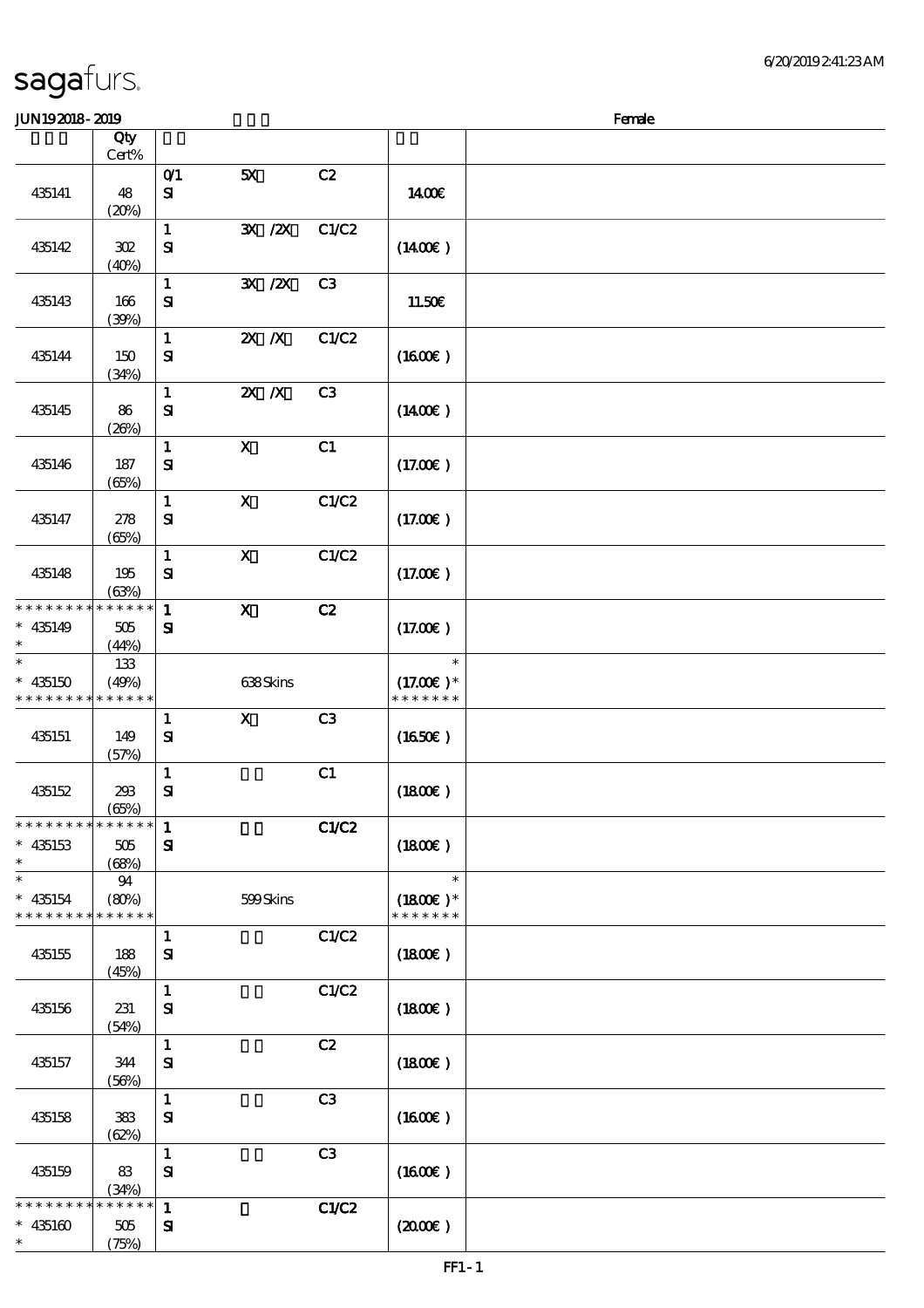| 6'20'2019241:23AM |
|-------------------|
|                   |

| <b>JUN192018-2019</b>                                    |                      |              |                           |                |                             | Female |
|----------------------------------------------------------|----------------------|--------------|---------------------------|----------------|-----------------------------|--------|
|                                                          | Qty                  |              |                           |                |                             |        |
|                                                          | Cert%                |              |                           |                |                             |        |
| $\ast$                                                   | 164                  | $\mathbf 1$  |                           | C1/C2          | $\ast$                      |        |
| $* 435161$<br>* * * * * * * *                            | (75%)<br>* * * * * * | $\mathbf{S}$ |                           |                | $(2000)$ *<br>* * * * * * * |        |
|                                                          |                      | $\mathbf{1}$ |                           | C1/C2          |                             |        |
| 435162                                                   | 421                  | ${\bf s}$    |                           |                | (200)                       |        |
|                                                          | (53%)                |              |                           |                |                             |        |
|                                                          |                      | $\mathbf{1}$ |                           | C1/C2          |                             |        |
| 435163                                                   | 351                  | ${\bf s}$    |                           |                | (200E)                      |        |
|                                                          | (50%)                |              |                           |                |                             |        |
|                                                          |                      | $\mathbf{1}$ |                           | C2             |                             |        |
| 435164                                                   | 82                   | ${\bf s}$    |                           |                | $(2000\varepsilon)$         |        |
|                                                          | (48%)                |              |                           |                |                             |        |
|                                                          |                      | $\mathbf{1}$ |                           | C <sub>3</sub> |                             |        |
| 435165                                                   | 225                  | ${\bf s}$    |                           |                | (1800)                      |        |
|                                                          | (50%)                |              |                           |                |                             |        |
|                                                          |                      | $\mathbf{1}$ |                           | C <sub>3</sub> |                             |        |
| 435166                                                   | 258<br>(41%)         | $\mathbf{S}$ |                           |                | (1800)                      |        |
|                                                          |                      | $\mathbf{1}$ |                           | C3             |                             |        |
| 435167                                                   | 332                  | $\mathbf{S}$ |                           |                | (1800)                      |        |
|                                                          | (50%)                |              |                           |                |                             |        |
| * * * * * * * * * * * * * *                              |                      | $\mathbf{1}$ |                           | C3             |                             |        |
| $* 435168$                                               | 505                  | ${\bf s}$    |                           |                | (1800)                      |        |
| $\ast$                                                   | (57%)                |              |                           |                |                             |        |
| $\ast$                                                   | 159                  |              |                           |                | $\ast$                      |        |
| $* 435169$                                               | (62%)                |              | 664Skins                  |                | $(1800E)*$                  |        |
| * * * * * * * * * * * * * *                              |                      |              |                           |                | * * * * * * *               |        |
| * * * * * * * * <mark>* * * * * * *</mark><br>$* 435170$ |                      | $\mathbf{1}$ |                           | <b>C1/C2</b>   |                             |        |
|                                                          | 505<br>(82%)         | ${\bf s}$    |                           |                | (1800)                      |        |
|                                                          | $\pmb{\mathsf{68}}$  |              |                           |                | $\ast$                      |        |
| $* 435171$                                               | (77%)                |              | 573Skins                  |                | $(1800E)*$                  |        |
| * * * * * * * * * * * * * *                              |                      |              |                           |                | * * * * * * *               |        |
|                                                          |                      | $\mathbf 1$  |                           | C <sub>3</sub> |                             |        |
| 435172                                                   | 116                  | $\mathbf{S}$ |                           |                | $(1800\varepsilon)$         |        |
|                                                          | (68%)                |              |                           |                |                             |        |
|                                                          |                      | $\mathbf{1}$ |                           | C3             |                             |        |
| 435173                                                   | 135                  | ${\bf S}$    |                           |                | (1800)                      |        |
|                                                          | (46%)                | $\mathbf{1}$ |                           | C3             |                             |        |
| 435174                                                   | 271                  | ${\bf S}$    |                           |                | (1800)                      |        |
|                                                          | (41%)                |              |                           |                |                             |        |
|                                                          |                      | $\mathbf{1}$ |                           | C <sub>3</sub> |                             |        |
| 435175                                                   | 316                  | ${\bf s}$    |                           |                | (1800)                      |        |
|                                                          | (60%)                |              |                           |                |                             |        |
|                                                          |                      | $\mathbf{1}$ | $\mathbf{x}$              | C1/C2          |                             |        |
| 435176                                                   | 154                  | ${\bf s}$    |                           |                | (1800)                      |        |
|                                                          | (49%)                |              |                           |                |                             |        |
|                                                          |                      | $\mathbf{1}$ | $\mathbf{X}$              | C3             |                             |        |
| 435177                                                   | 115<br>(40%)         | ${\bf s}$    |                           |                | (1600E)                     |        |
|                                                          |                      | $\mathbf{1}$ | $X$ / $ZX$                | C1/C2          |                             |        |
| 435178                                                   | 177                  | ${\bf s}$    |                           |                | (17.00)                     |        |
|                                                          | (80%)                |              |                           |                |                             |        |
|                                                          |                      | $\mathbf{1}$ | X / ZX                    | C1/C2          |                             |        |
| 435179                                                   | 256                  | ${\bf S}$    |                           |                | (17.00)                     |        |
|                                                          | (50%)                |              |                           |                |                             |        |
|                                                          |                      | $\mathbf{1}$ | $\boldsymbol{\mathsf{Z}}$ | C1/C2          |                             |        |
| 435180                                                   | 262                  | ${\bf s}$    |                           |                | (17.00)                     |        |
|                                                          | (68%)                |              |                           |                |                             |        |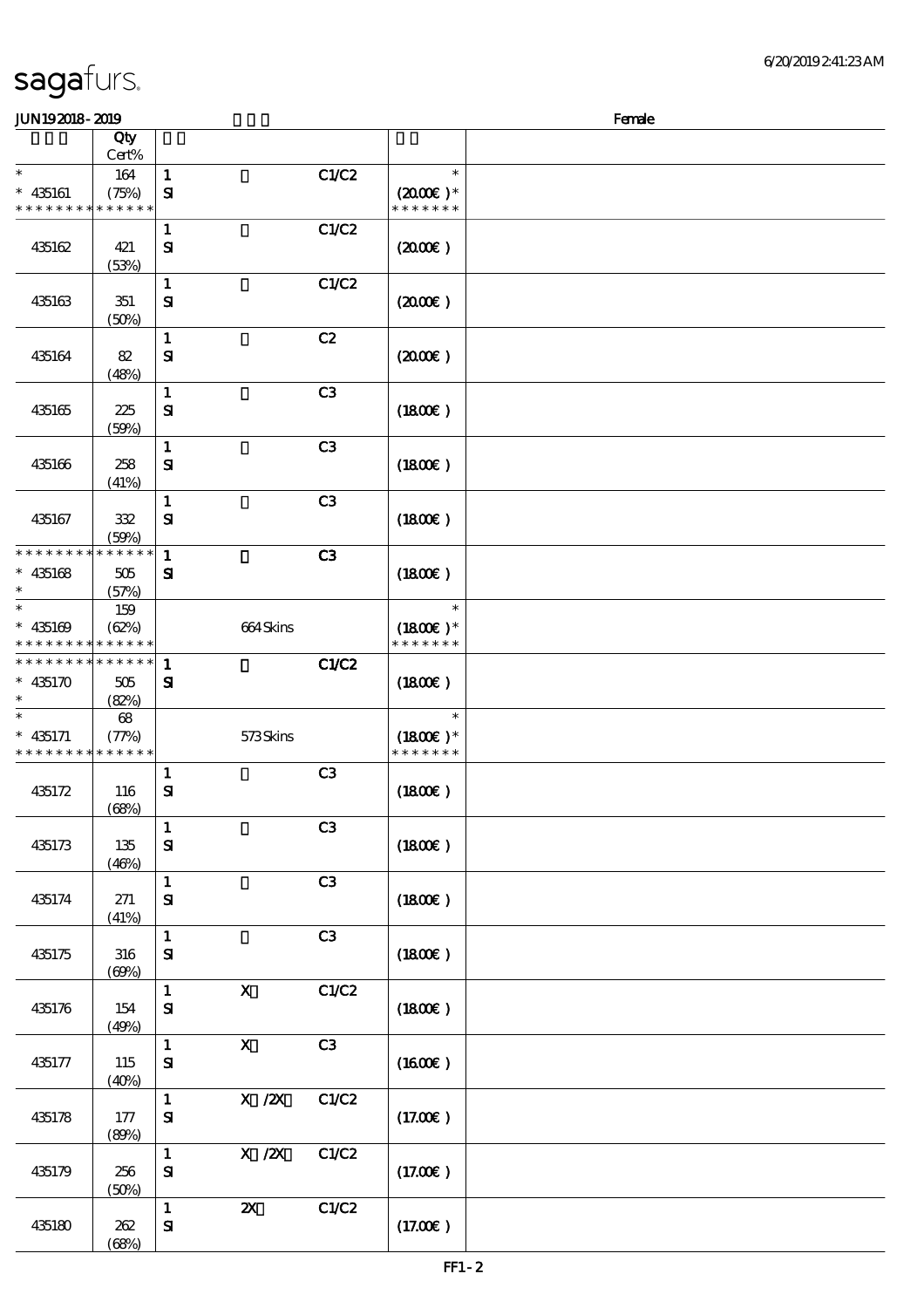| <b>JUN192018-2019</b>                                          |                             |                                            |                       |                |                                       | Female |
|----------------------------------------------------------------|-----------------------------|--------------------------------------------|-----------------------|----------------|---------------------------------------|--------|
|                                                                | Qty<br>Cert%                |                                            |                       |                |                                       |        |
| 435181                                                         | 46<br>(60%)                 | $\mathbf{1}$<br>$\mathbf{S}$               | $X$ / $ZX$            | C3             | (1500E)                               |        |
| 435182                                                         | 152<br>(28%)                | $\mathbf{1}$<br>$\mathbf{S}$               | X / ZX                | C <sub>3</sub> | (1500E)                               |        |
| 435183                                                         | 225<br>(36%)                | $\mathbf{1}$<br>$\mathbf{S}$               | $X \, X$              | C1/C2          | $(1600\varepsilon)$                   |        |
| 435184                                                         | 142<br>(80%)                | $\mathbf{1}$<br>${\bf s}$                  | ${\bf X}$             | C1/C2          | 900E                                  |        |
| 435185                                                         | 156<br>(23%)                | $\mathbf{1}$<br>${\bf s}$                  | ${\bf X}$             | C1/C2          | 11.00€                                |        |
| 435186                                                         | 43<br>(32%)                 | $\mathbf{1}$<br>${\bf S}$                  | ${\bf X}$             | C <sub>3</sub> | 1000E                                 |        |
| 435187                                                         | 47<br>(21%)                 | $\mathbf{1}$<br>$\, {\bf B}$               | $\mathcal{L}$<br>SPT1 | C2             | (17.00)                               |        |
| 435188                                                         | 121<br>(19%)                | $\mathbf{1}$<br>$\, {\bf I} \! {\bf B} \,$ | 3X / 2X<br>FG1        | C2             | 11.50€                                |        |
| 435189                                                         | 349<br>(41%)                | $\mathbf{1}$<br>$\mathbf{I}$               | X /<br>FG1            | C2             | (1300E)                               |        |
| 435190                                                         | 345<br>(48%)                | $\mathbf{1}$<br>${\bf I\!B}$               | FG1                   | C2             | (1500E)                               |        |
| 435191                                                         | 206<br>(41%)                | $\mathbf 1$<br>$\, {\bf I} \! {\bf B} \,$  | $\mathcal{T}$<br>FG1  | C1/C2          | (1500E)                               |        |
| 435192                                                         | 345<br>(63%)                | $O$ $1$<br>${\bf I\!B}$                    | FG1                   | C2             | (1500E)                               |        |
| 435193                                                         | 48<br>(37%)                 | $\mathbf{1}$<br>$\mathbf{B}$               | $\mathbf{X}$<br>$HG1$ | C2             | (1500E)                               |        |
| * * * * * * * *<br>$* 435194$<br>$\ast$                        | * * * * * *<br>485<br>(53%) | $\mathbf{1}$<br>$\mathbf{B}$               | $X$ / $ZX$<br>$HG1$   | C2             | $(1400\varepsilon)$                   |        |
| $\overline{\ast}$<br>$* 435195$<br>* * * * * * * * * * * * * * | 80<br>(61%)                 |                                            | 565Skins              |                | $\ast$<br>$(1400E)*$<br>* * * * * * * |        |
| 435196                                                         | 215<br>(42%)                | $\mathbf{1}$<br>$\mathbf{B}$               | X /                   | C2             | (1600E)                               |        |
| 435197                                                         | 180<br>(48%)                | $\mathbf{1}$<br>$\mathbf{B}$               | $\mathcal{L}$         | C2             | (1800)                                |        |
| 435198                                                         | 140<br>(28%)                | $\mathbf{1}$<br>$\mathbf{B}$               | $\mathcal{L}$         | C2             | (1800)                                |        |
| 435199                                                         | 140<br>(52%)                | $\mathbf{1}$<br>$\mathbf{B}$               | $X$ / $ZX$            | C2             | (1500E)                               |        |
| 435200                                                         | 128<br>(21%)                | $\mathbf{1}$<br>$\mathbf{B}$               | $X$ / $ZX$            | C2             | (1500E)                               |        |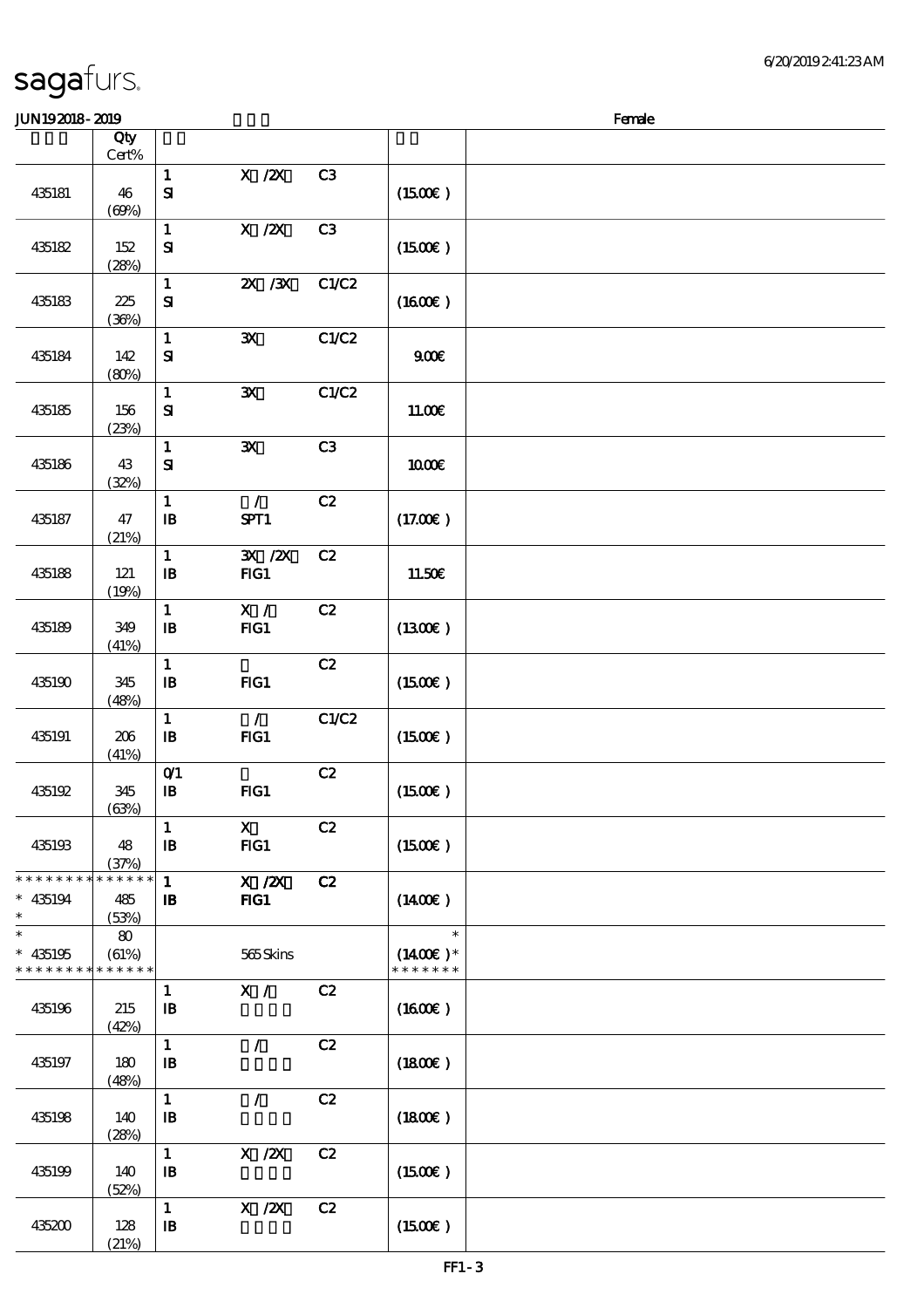#### $J/N192018 - 2019$

| www.www          |                        |                                       |                           |                |                     | $\cdots$ |
|------------------|------------------------|---------------------------------------|---------------------------|----------------|---------------------|----------|
|                  | Qty<br>$\mbox{Cert}\%$ |                                       |                           |                |                     |          |
|                  |                        | $\mathbf{1}$                          | X /                       | C2             |                     |          |
| 435201           | 270                    | $\mathbf I$                           |                           |                | $(1400\varepsilon)$ |          |
|                  | (47%)                  |                                       |                           |                |                     |          |
|                  |                        | $\mathbf{1}$                          | $\mathcal{L}$             | C2             |                     |          |
| <b>435202</b>    | 290                    | $\rm I\hspace{-.1em}I\hspace{-.1em}I$ |                           |                | (1600)              |          |
|                  | (50%)                  |                                       |                           |                |                     |          |
| 435203           | 202                    | $\mathbf{1}$<br>$\mathbf{I}$          | $X$ / $ZX$                | C1/C2          | $(1400\varepsilon)$ |          |
|                  | (55%)                  |                                       |                           |                |                     |          |
|                  |                        | $\mathbf{1}$                          | $X$ / $ZX$                | C2             |                     |          |
| 435204           | 244                    | $\mathbf{I}\mathbf{I}$                |                           |                | $(1400\varepsilon)$ |          |
|                  | (63%)                  |                                       |                           |                |                     |          |
|                  |                        | $\mathbf{1}$                          | 5X                        | C1/C2          |                     |          |
| 435205           | 119                    | <b>SR/S</b>                           |                           |                | 2050E               |          |
|                  | (49%)                  | $\mathbf{1}$                          | 5X                        | C3             |                     |          |
| 435206           | 43                     | <b>SR/S</b>                           |                           |                | 1650€               |          |
|                  | (16%)                  |                                       |                           |                |                     |          |
|                  |                        | $\mathbf{1}$                          | $\mathbf{x}$              | C1/C2          |                     |          |
| 435207           | 172                    | SR/S                                  |                           |                | 1500€               |          |
|                  | (51%)                  |                                       |                           |                |                     |          |
|                  |                        | $\mathbf{1}$                          | $\mathbf{x}$              | C1/C2          |                     |          |
| 435208           | 271                    | <b>SAGA</b>                           |                           |                | 1550€               |          |
|                  | (44%)                  | $\mathbf{1}$                          | $\mathbf{x}$              | C3             |                     |          |
| 435209           | $125\,$                | <b>SR/S</b>                           |                           |                | 1550€               |          |
|                  | (30%)                  |                                       |                           |                |                     |          |
|                  |                        | $\mathbf{1}$                          | $\boldsymbol{\mathsf{Z}}$ | C1/C2          |                     |          |
| 435210           | 212                    | <b>SAGA</b>                           |                           |                | 1550€               |          |
|                  | (53%)                  |                                       |                           |                |                     |          |
|                  |                        | $\mathbf{1}$                          | $\boldsymbol{\mathsf{X}}$ | C1/C2          |                     |          |
| 435211           | 278<br>(48%)           | <b>SAGA</b>                           |                           |                | <b>150€</b>         |          |
|                  |                        | $\mathbf{1}$                          | $\pmb{\mathsf{zx}}$       | C3             |                     |          |
| 435212           | $135\,$                | <b>SR/S</b>                           |                           |                | 1500€               |          |
|                  | (29%)                  |                                       |                           |                |                     |          |
| ************** 1 |                        |                                       | $\boldsymbol{\mathrm{X}}$ | C1/C2          |                     |          |
| $* 435213$       | 505                    | <b>SR/S</b>                           |                           |                | 1800E               |          |
| $\ast$<br>$\ast$ | (61%)                  |                                       |                           |                | $\ast$              |          |
| $* 435214$       | 158<br>(44%)           |                                       | 663Skins                  |                | 17.50 £*            |          |
| * * * * * * * *  | * * * * * *            |                                       |                           |                | * * * * * * *       |          |
|                  |                        | $\mathbf{1}$                          | $\mathbf{x}$              | C1/C2          |                     |          |
| 435215           | 352                    | <b>SAGA</b>                           |                           |                | (1800)              |          |
|                  | (40%)                  |                                       |                           |                |                     |          |
|                  |                        | $\mathbf{1}$                          | $\mathbf{x}$              | C1/C2          |                     |          |
| 435216           | 343                    | <b>SAGA</b>                           |                           |                | (1800)              |          |
| * * * * * * * *  | (45%)<br>* * * * * *   | $\mathbf{1}$                          | $\mathbf{X}$              | C2             |                     |          |
| $* 435217$       | 485                    | <b>SAGA</b>                           |                           |                | 1800E               |          |
| $\ast$           | (48%)                  |                                       |                           |                |                     |          |
| $\ast$           | 452                    |                                       |                           |                | $\ast$              |          |
| $* 435218$       | (44%)                  |                                       | 937 Skins                 |                | 17.50E *            |          |
| * * * * * * * *  | * * * * * *            |                                       |                           |                | * * * * * * *       |          |
| 435219           |                        | $\mathbf{1}$                          | $\mathbf{x}$              | C <sub>3</sub> |                     |          |
|                  | 132<br>(48%)           | <b>SR/S</b>                           |                           |                | (1650)              |          |
|                  |                        | $\mathbf{1}$                          |                           | C1             |                     |          |
| 435220           | 253                    | <b>SR/S</b>                           |                           |                | (220E)              |          |
|                  | (63%)                  |                                       |                           |                |                     |          |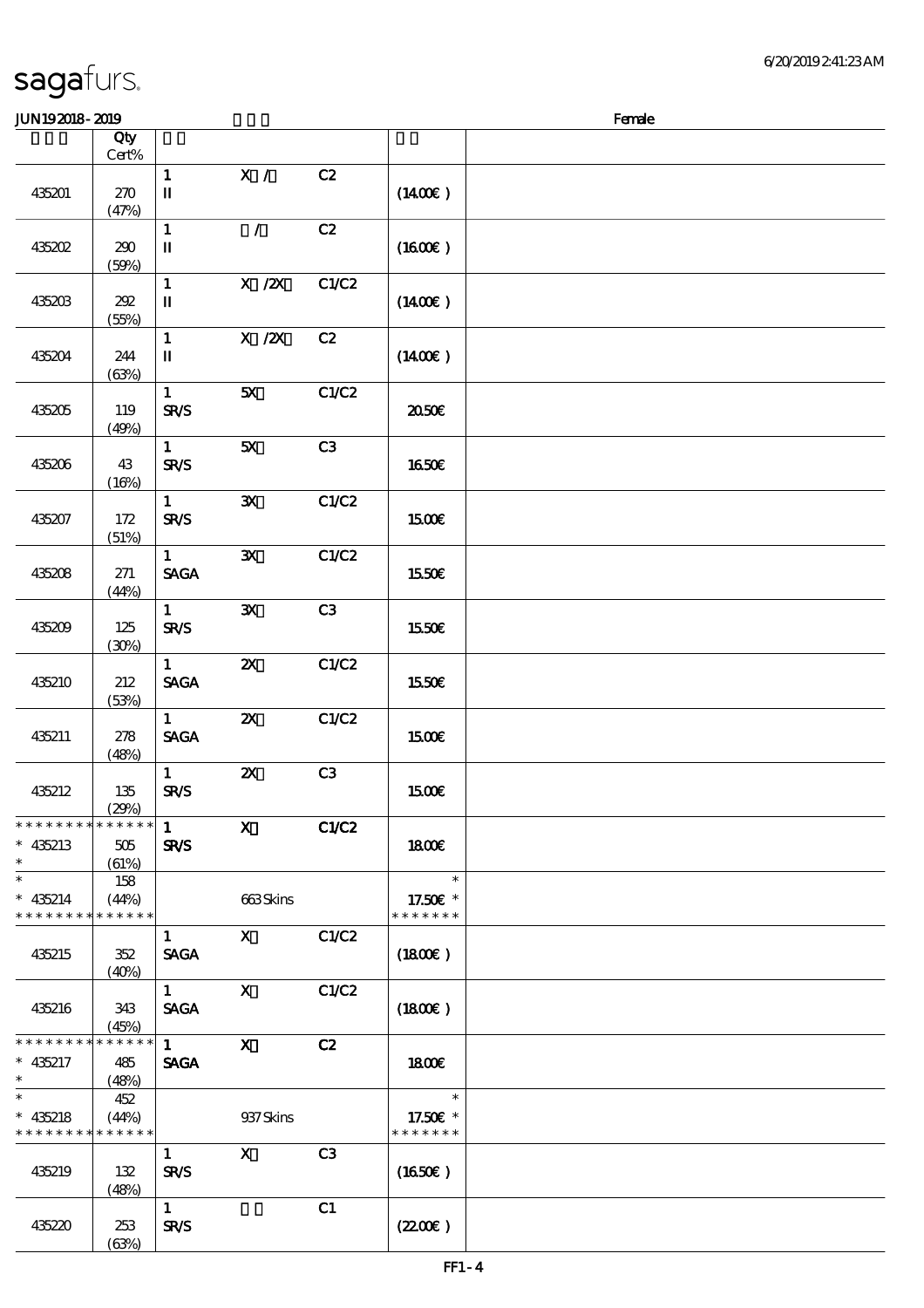#### sagafurs.  $J/N192018$ - 2019  $R$ 顺序号 Qty 说明 价格 Cert%  $\overline{1}$  C1/C2 435221 359  $SAGA$  (21.00 $\varepsilon$ ) (53%) \* \* \* \* \* \* \* \* \* \* \* \* \* \*  $1$  C<sub>2</sub> \*\* 435222 485 SR/S (55%) \*<br>\* 435223 73 (50%) 558 Skins \* \* \* \* \* \* \* \* \* \* \* \* \* \* \* \* \*  $1$  C3 435224 269 (45%) 1 c1 435225 441 (72%) \* \* \* \* \* \* \* \* \* \* \* \* \* \* 1 cases  $C2$

| 435221               | 359<br>(53%)         | SAGA                                         |                             |                | (21.00)              |  |
|----------------------|----------------------|----------------------------------------------|-----------------------------|----------------|----------------------|--|
| * * * * * * * *      | * * * * * *          | $\mathbf{1}$                                 |                             | C2             |                      |  |
| $* 435222$<br>$\ast$ | 485                  | <b>SR/S</b>                                  |                             |                | (220E)               |  |
| $\ast$               | (55%)<br>73          |                                              |                             |                | $\ast$               |  |
| $* 435223$           | (50%)                |                                              | 558Skins                    |                | $(2200\varepsilon)*$ |  |
| * * * * * * * *      | * * * * * *          |                                              |                             |                | * * * * * * *        |  |
| 435224               | 269                  | $\mathbf{1}$<br><b>SR/S</b>                  |                             | C <sub>3</sub> | (200E)               |  |
|                      | (45%)                |                                              |                             |                |                      |  |
|                      |                      | $\mathbf{1}$                                 |                             | C1             |                      |  |
| 435225               | 441                  | <b>SAGA</b>                                  |                             |                | 21.006               |  |
| * * * * * * * *      | (72%)<br>* * * * * * | $\mathbf{1}$                                 |                             | C2             |                      |  |
| $* 435226$           | 485                  | <b>SAGA</b>                                  |                             |                | 21.00E               |  |
| $\ast$               | (64%)                |                                              |                             |                |                      |  |
| $\ast$<br>$* 435227$ | 247<br>(75%)         |                                              | 732Skins                    |                | $\ast$<br>2050E *    |  |
| * * * * * * * *      | * * * * * *          |                                              |                             |                | * * * * * * *        |  |
|                      |                      | $\mathbf{1}$                                 |                             | C <sub>3</sub> |                      |  |
| 435228               | 256                  | <b>SR/S</b>                                  |                             |                | (1900E)              |  |
|                      | (47%)                | $\mathbf{1}$                                 |                             | C1/C2          |                      |  |
| 435229               | 454                  | <b>SAGA</b>                                  |                             |                | 21.00E               |  |
|                      | (78%)                |                                              |                             |                |                      |  |
|                      |                      | $\mathbf{1}$                                 |                             | C3             |                      |  |
| 435230               | 193<br>(53%)         | <b>SR/S</b>                                  |                             |                | (1900E)              |  |
|                      |                      | $\mathbf{1}$                                 | $\boldsymbol{\mathsf{X}}$   | C1/C2          |                      |  |
| 435231               | 456                  | <b>SR/S</b>                                  |                             |                | $(2000\varepsilon)$  |  |
|                      | (81%)                | $\mathbf{1}$                                 | $\boldsymbol{\mathsf{z}}$   | C1/C2          |                      |  |
| 435232               | 131                  | <b>SR/S</b>                                  |                             |                | (1900)               |  |
|                      | (87%)                |                                              |                             |                |                      |  |
| 435233               | 141                  | $\mathbf{1}$<br><b>SR/S</b>                  | $X$ / $ZX$                  | C3             | (17.00)              |  |
|                      | (60%)                |                                              |                             |                |                      |  |
|                      |                      | $\mathbf{1}$                                 | $\mathbf{X}$ / $\mathbf{X}$ | C1/C2          |                      |  |
| 435234               | 397                  | <b>SR/S</b>                                  |                             |                | (1800)               |  |
|                      | (29%)                | $\mathbf{1}$                                 | 2X / 3X                     | C1/C2          |                      |  |
| 435235               | 443                  | <b>SAGA</b>                                  |                             |                | (17.00)              |  |
|                      | (34%)                |                                              |                             |                |                      |  |
|                      |                      | $\mathbf{1}$<br>$\ensuremath{\mathsf{SAGA}}$ | $\mathbf{x}$                | C1/C2          | (1600E)              |  |
| 435236               | 236<br>(61%)         |                                              |                             |                |                      |  |
|                      |                      | $\mathbf{1}$                                 | $\mathbf{x}$                | C3             |                      |  |
| 435237               | 97                   | <b>SR/S</b>                                  |                             |                | 1250€                |  |
|                      | (53%)                | $\mathbf{1}$                                 | $\mathbf{X}$ / $\mathbf{X}$ | C1/C2          |                      |  |
| 435238               | 177                  | IA                                           | SPT1                        |                | 17.50€               |  |
|                      | (31%)                |                                              |                             |                |                      |  |
| 435239               | 208                  | $\mathbf{1}$<br>IA                           | X /<br>SPT1                 | C1/C2          | 1900E                |  |
|                      | (20%)                |                                              |                             |                |                      |  |
|                      |                      | $\mathbf{1}$                                 |                             | C1/C2          |                      |  |
| 435240               | 197<br>(17%)         | IA                                           | SPT1                        |                | 1900€                |  |
|                      |                      |                                              |                             |                |                      |  |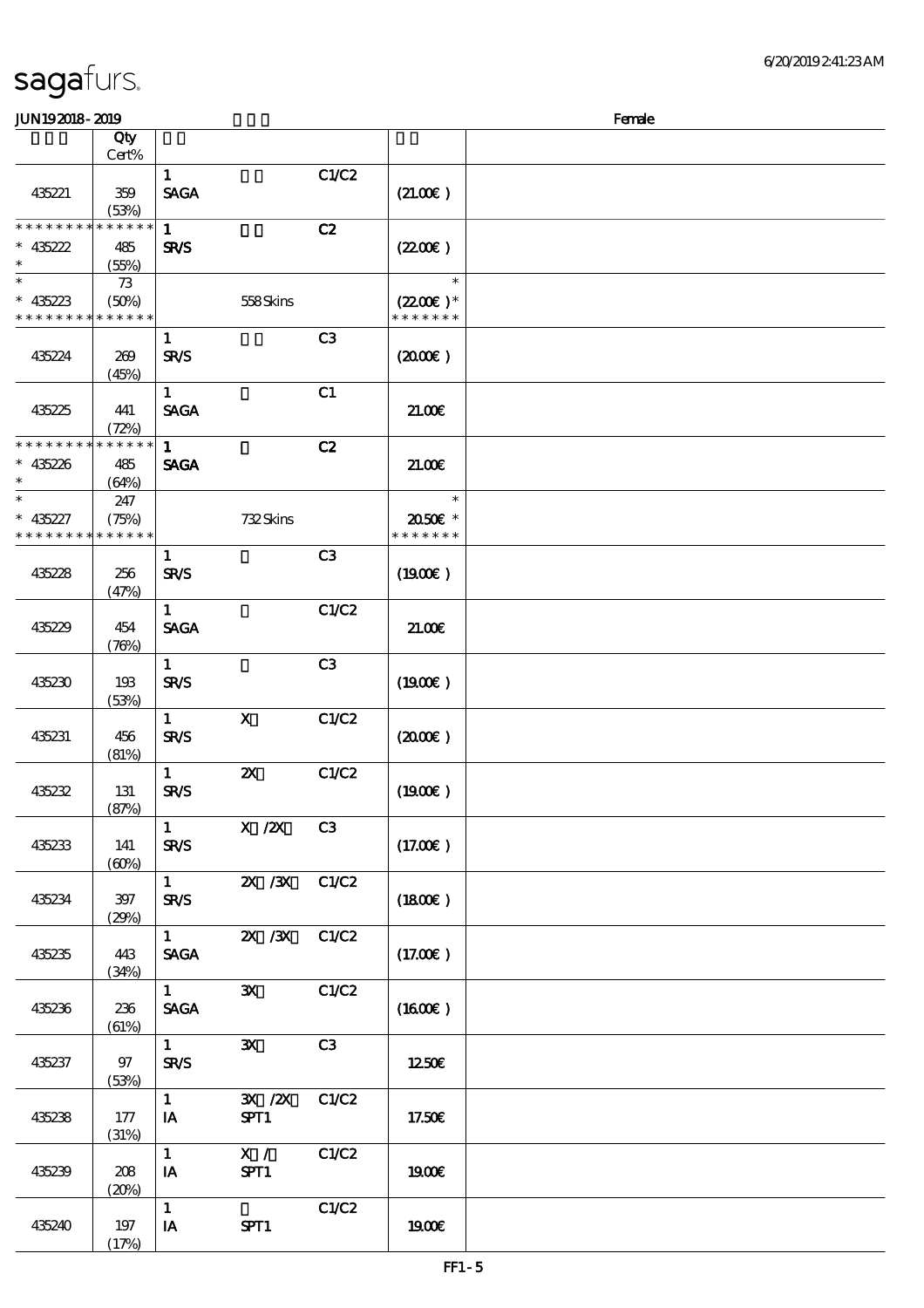| <b>JUN192018-2019</b>         |                      |              |                                       |              |                             | Female |
|-------------------------------|----------------------|--------------|---------------------------------------|--------------|-----------------------------|--------|
|                               | Qty                  |              |                                       |              |                             |        |
|                               | Cert%                |              |                                       |              |                             |        |
|                               |                      | O(1)         |                                       | C1/C2        |                             |        |
| 435241                        | 166                  | IA           | SPT1                                  |              | <b>1900€</b>                |        |
|                               | (17%)                |              |                                       |              |                             |        |
|                               |                      | O(1)         | $\boldsymbol{\mathrm{X}}$ / <b>ZX</b> | C1/C2        |                             |        |
| 435242                        | 72                   | IA           | SPT1                                  |              | 17.00E                      |        |
|                               | (16%)                |              |                                       |              |                             |        |
|                               |                      | $\mathbf{1}$ | 3X / 2X                               | C1/C2        |                             |        |
| 435243                        | 227                  | IA           | $HG1$                                 |              | 1350E                       |        |
|                               | (33%)                |              |                                       |              |                             |        |
|                               |                      | $\mathbf{1}$ | $\mathbf x$                           | C1/C2        |                             |        |
| 435244                        | 268                  | IA           | FG1                                   |              | (17.00)                     |        |
|                               | (34%)                |              |                                       |              |                             |        |
|                               |                      | $\mathbf{1}$ |                                       | C1/C2        |                             |        |
| 435245                        | 356                  | IA           | $HG1$                                 |              | (1800)                      |        |
|                               | (41%)                |              |                                       |              |                             |        |
| * * * * * * * *               | * * * * * *          | $\mathbf{1}$ |                                       | C1/C2        |                             |        |
| $* 435246$                    | 485                  | IA           | FIG1                                  |              | (1900E)                     |        |
| $\ast$                        | (49%)                |              |                                       |              |                             |        |
| $\ast$                        | 473                  |              |                                       |              | $\ast$                      |        |
| $* 435247$                    | (56%)                |              | 958Skins                              |              | $(1900E)*$                  |        |
| * * * * * * * *               | * * * * * *          |              |                                       |              | * * * * * * *               |        |
|                               |                      | $\mathbf{1}$ |                                       | C1/C2        |                             |        |
| 435248                        | 219                  | IA           | $HG1$                                 |              | (1900E)                     |        |
|                               | (44%)                |              |                                       |              |                             |        |
| * * * * * * * *               | * * * * * *          | $\mathbf{1}$ |                                       | <b>C1/C2</b> |                             |        |
| $* 435249$                    | 485                  | IA           | FIG1                                  |              | (1900E)                     |        |
| $\ast$                        | (61%)                |              |                                       |              |                             |        |
| $\ast$                        | 71                   |              |                                       |              | $\ast$                      |        |
| $* 435250$<br>* * * * * * * * | (63%)<br>* * * * * * |              | 556Skins                              |              | $(1900E)*$<br>* * * * * * * |        |
|                               |                      |              |                                       |              |                             |        |
|                               |                      | $\mathbf{1}$ |                                       | C1/C2        |                             |        |
| 435251                        | 150                  | IA           | $HG1$                                 |              | (1900E)                     |        |
| * * * * * * * *               | (33%)<br>* * * * * * | $\mathbf{1}$ | $X$ / $ZX$                            | <b>C1/C2</b> |                             |        |
| $* 435252$                    | 485                  | IA           | $HG1$                                 |              | (17.00)                     |        |
| $*$                           | (64%)                |              |                                       |              |                             |        |
| $\ast$                        |                      |              |                                       |              | $\ast$                      |        |
| $* 435253$                    | 460                  |              | $\boldsymbol{z}$                      |              | $(17.00)$ *                 |        |
| $\ast$                        | (56%)                |              |                                       |              |                             |        |
| $\ast$                        | 347                  |              |                                       |              | $\ast$                      |        |
| $* 435254$                    | (52%)                |              | 1292Skins                             |              | $(17.00)$ *                 |        |
| * * * * * * * *               | * * * * * *          |              |                                       |              | * * * * * * *               |        |
|                               |                      | $\mathbf{1}$ | X /                                   | C2           |                             |        |
| 435255                        | 267                  | IA           |                                       |              | (1800)                      |        |
|                               | (44%)                |              |                                       |              |                             |        |
|                               |                      | $\mathbf{1}$ | X /                                   | C2           |                             |        |
| 435256                        | 145                  | IA           |                                       |              | (1800)                      |        |
|                               | (20%)                |              |                                       |              |                             |        |
|                               |                      | $\mathbf{1}$ | $\mathcal{L}$                         | C2           |                             |        |
| 435257                        | 330                  | IA           |                                       |              | (1900E)                     |        |
|                               | (51%)                |              |                                       |              |                             |        |
|                               |                      | $\mathbf{1}$ | $\mathcal{L}$                         | C2           |                             |        |
| 435258                        | 264                  | IA           |                                       |              | (1900)                      |        |
|                               | (22%)                |              |                                       |              |                             |        |
|                               |                      | $\mathbf{1}$ | X / ZX                                | C2           |                             |        |
| 435259                        | 215                  | IA           |                                       |              | (1800)                      |        |
|                               | (55%)                |              |                                       |              |                             |        |
|                               |                      | $\mathbf{1}$ | $X$ / $ZX$                            | C2           |                             |        |
| 435260                        | 154                  | IA           |                                       |              | (1800)                      |        |
|                               | (25%)                |              |                                       |              |                             |        |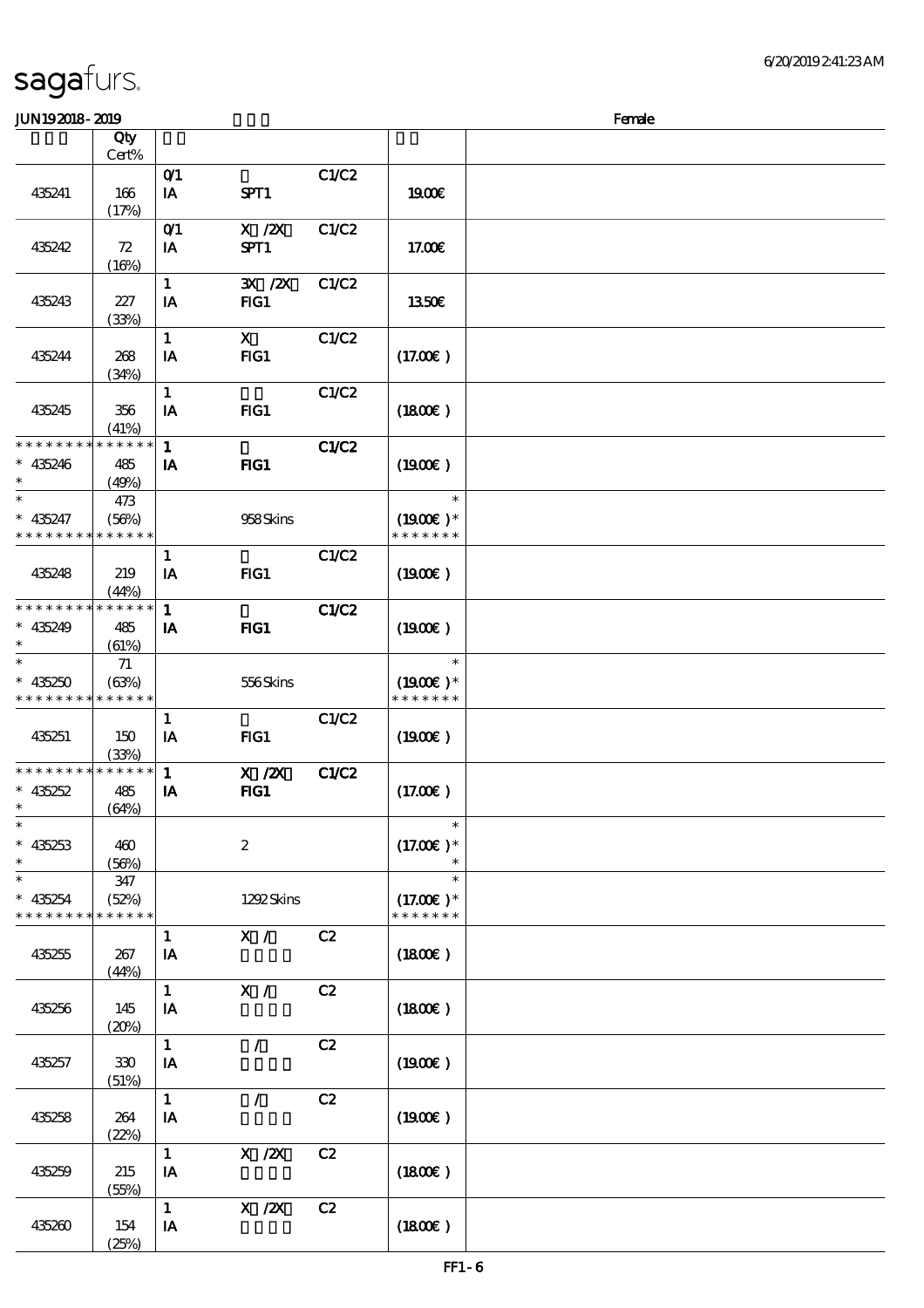| JUN192018-2019 | Female |
|----------------|--------|

| He<br>яρ<br>$\sim$ |  |
|--------------------|--|
|                    |  |

|        | Qty    |              |                           |       |         |  |
|--------|--------|--------------|---------------------------|-------|---------|--|
|        | Cert%  |              |                           |       |         |  |
|        |        | 1            | $\boldsymbol{\mathsf{Z}}$ | C1/C2 |         |  |
| 435261 | 115    | <b>SROY</b>  |                           |       | (1800)  |  |
|        | (72%)  |              |                           |       |         |  |
|        |        | 1            |                           | C1/C2 |         |  |
| 435262 | 148    | <b>SROY</b>  |                           |       | (21.00) |  |
|        | (30%)  |              |                           |       |         |  |
|        |        | 1            |                           | C1/C2 |         |  |
| 435263 | 214    | <b>SROY</b>  |                           |       | 21.00E  |  |
|        | (71%)  |              |                           |       |         |  |
|        |        | $\mathbf{1}$ |                           | C1/C2 |         |  |
| 435264 | 121    | <b>SROY</b>  |                           |       | 21.00   |  |
|        | (61%)  |              |                           |       |         |  |
|        |        | 1            | $\boldsymbol{X}$          | C1/C2 |         |  |
| 435265 | $90\,$ | <b>SROY</b>  |                           |       | (21.00) |  |
|        | (45%)  |              |                           |       |         |  |
|        |        | 1            | $\mathbf{x}$              | C1/C2 |         |  |
| 435266 | 88     | <b>SROY</b>  |                           |       | (1800)  |  |
|        | (68%)  |              |                           |       |         |  |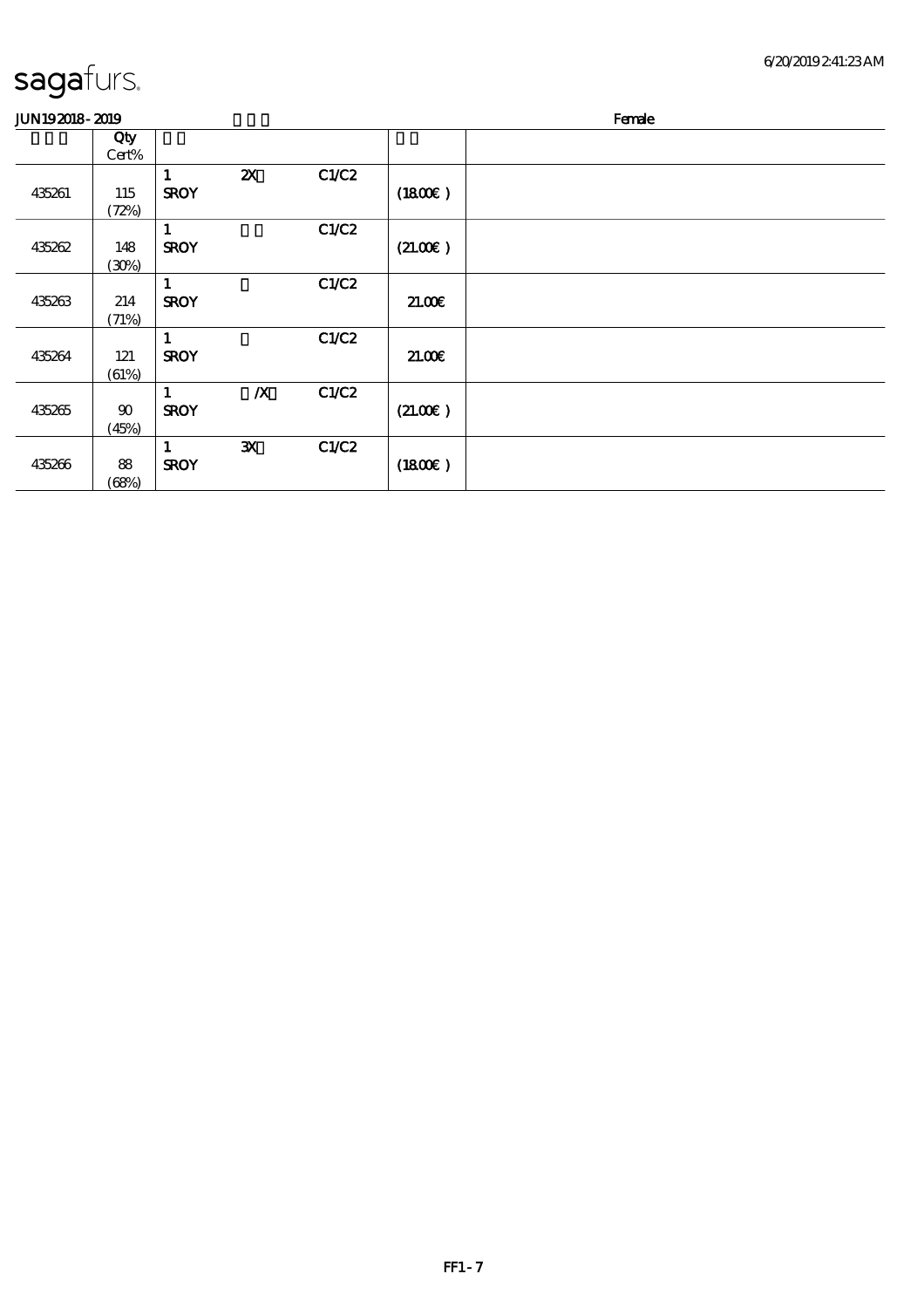#### $J/N192018 - 2019$

| uu waxay aho |                                     |                                  |                                                                                                |                |                     | <u>raine</u> |
|--------------|-------------------------------------|----------------------------------|------------------------------------------------------------------------------------------------|----------------|---------------------|--------------|
|              | Qty<br>$\mbox{Cert}\%$              |                                  |                                                                                                |                |                     |              |
| 435301       | 45<br>(11%)                         | $\boldsymbol{2}$<br>$\mathbf{S}$ | 5X                                                                                             | C2             | 11.00E              |              |
| 435302       | $125\,$<br>(32%)                    | $\pmb{2}$<br>$\mathbf{S}$        | $\mathbf{X}$ / $\mathbf{X}$                                                                    | C1/C2          | 1050E               |              |
| 435303       | $93\,$<br>(36%)                     | $\pmb{2}$<br>$\mathbf{S}$        | $\mathbf{X}$ / $\mathbf{X}$                                                                    | C <sub>3</sub> | 1000E               |              |
| 435304       | $132\,$<br>(56%)                    | $\pmb{2}$<br>$\mathbf{S}$        | $\mathbf X$                                                                                    | C1/C2          | (1300)              |              |
| 435305       | 110<br>(40%)                        | $\pmb{2}$<br>${\bf S}$           | $\boldsymbol{\mathsf{X}}$                                                                      | C3             | (11.00)             |              |
| 435306       | 208<br>(64%)                        | $\boldsymbol{2}$<br>${\bf S\!I}$ |                                                                                                | C1/C2          | $(1400\varepsilon)$ |              |
| 435307       | 143<br>(48%)                        | $\pmb{2}$<br>$\bf S\!I$          |                                                                                                | C3             | (1200E)             |              |
| 435308       | 267<br>(50%)                        | $\pmb{2}$<br>${\bf S}$           |                                                                                                | C1             | (1600E)             |              |
| 435309       | 534<br>(74%)                        | $\pmb{2}$<br>$\mathbf{S}$        |                                                                                                | C1/C2          | $(1600\varepsilon)$ |              |
| 435310       | $360\,$<br>(50%)                    | $\pmb{2}$<br>$\mathbf{S}$        |                                                                                                | C1/C2          | (1600)              |              |
| 435311       | 176<br>(46%)                        | $\boldsymbol{2}$<br>$\mathbf{S}$ |                                                                                                | C1/C2          | (1600E)             |              |
| 435312       | $147$<br>(51%)                      | $\boldsymbol{2}$<br>$\mathbf{S}$ |                                                                                                | C3             | (1300)              |              |
| 435313       | 184<br>(55%)                        | $\pmb{2}$<br>$\mathbf{S}$        |                                                                                                | C3             | (1300E)             |              |
| 435314       | 224<br>(79%)                        | $\boldsymbol{2}$<br>$\mathbf{S}$ |                                                                                                | C1/C2          | $(1600\varepsilon)$ |              |
| 435315       | 106<br>(65%)                        | $\pmb{2}$<br>$\mathbf{S}$        |                                                                                                | C3             | $(1450\varepsilon)$ |              |
| 435316       | $\boldsymbol{\mathcal{B}}$<br>(42%) | $\pmb{2}$<br>${\bf S}$           | $\mathcal{L}$                                                                                  | C3             | (1450E)             |              |
| 435317       | 186<br>(46%)                        | $\pmb{2}$<br>${\bf S}$           | $\boldsymbol{X}$                                                                               | C1/C2          | $(1500\varepsilon)$ |              |
| 435318       | 146<br>(83%)                        | $\pmb{2}$<br>$\mathbf{S}$        | $\boldsymbol{\mathrm{X}}$ / <b>2X</b>                                                          | C1/C2          | $(1400\varepsilon)$ |              |
| 435319       | 143<br>(57%)                        | $\pmb{2}$<br>$\mathbf{S}$        | $\boldsymbol{\mathrm{X}}$ / <b><math>\boldsymbol{\mathrm{Z}}\boldsymbol{\mathrm{X}}</math></b> | C1/C2          | $(1400\varepsilon)$ |              |
| 435320       | 39<br>(56%)                         | $\boldsymbol{2}$<br>$\mathbf{S}$ | $\boldsymbol{\mathrm{X}}$ / $\boldsymbol{\mathrm{Z}}\boldsymbol{\mathrm{X}}$                   | C3             | (1200E)             |              |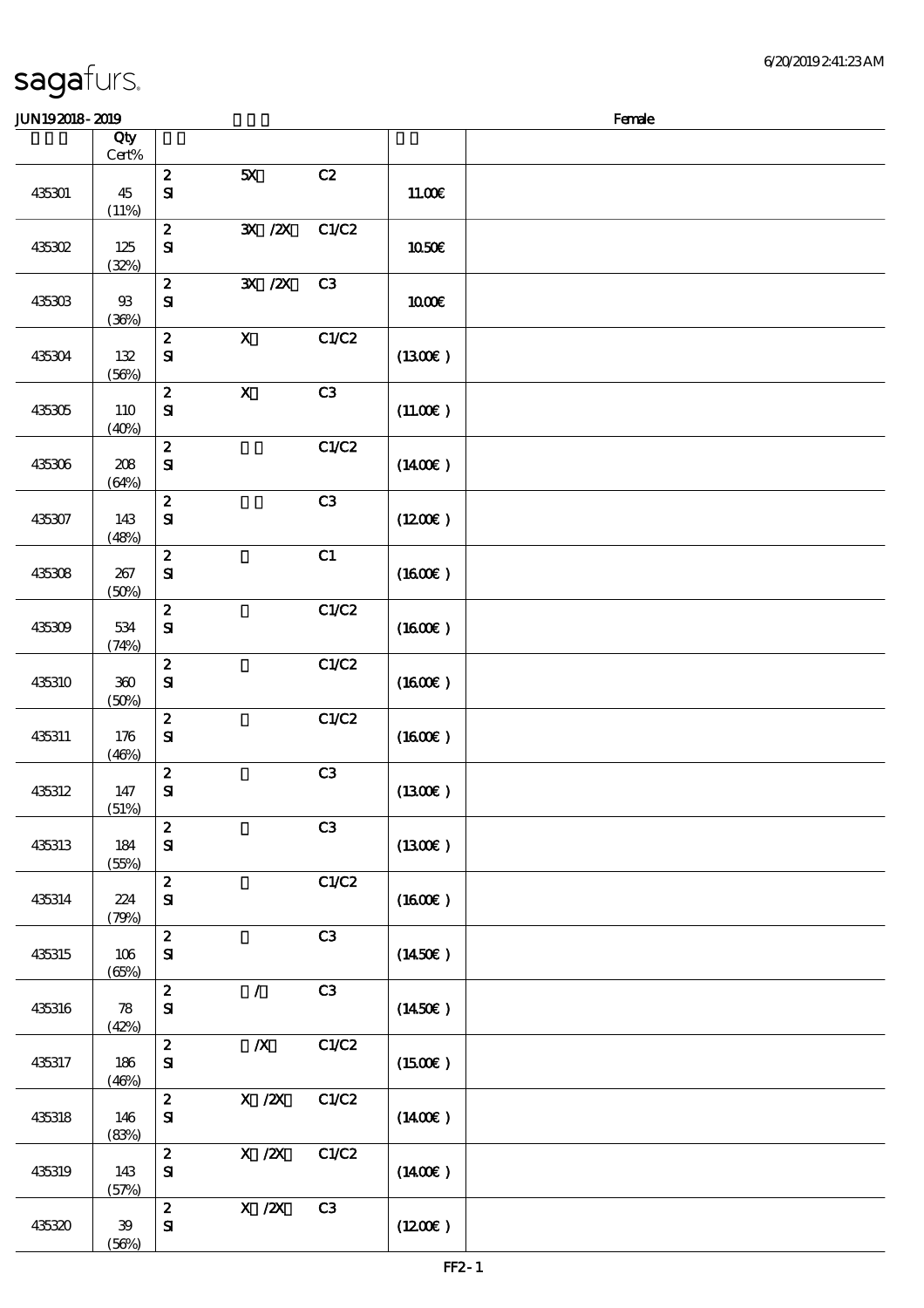| <b>JUN192018-2019</b> |                                      |                                                |                                      |       |                     | Female |
|-----------------------|--------------------------------------|------------------------------------------------|--------------------------------------|-------|---------------------|--------|
|                       | Qty                                  |                                                |                                      |       |                     |        |
| 435321                | Cert%<br>133<br>(36%)                | $\boldsymbol{z}$<br>$\mathbf{S}$               | 2X / 3X                              | C1/C2 | (1200E)             |        |
| 435322                | 98<br>(64%)                          | $\boldsymbol{z}$<br>${\bf s}$                  | $\mathbf{x}$                         | C1/C2 | (11.00)             |        |
| 435323                | 97<br>(23%)                          | $\boldsymbol{2}$<br>${\bf S}$                  | $\mathbf{x}$                         | C1/C2 | (11.00)             |        |
| 435324                | 40<br>(50%)                          | $\boldsymbol{2}$<br>${\bf s}$                  | ${\bf X}$                            | C3    | 850€                |        |
| 435325                | $\boldsymbol{\mathfrak{D}}$<br>(20%) | $\boldsymbol{2}$<br>$\, {\bf I} \! {\bf B} \,$ | $\mathcal{L}$<br>SPT1                | C1/C2 | (1400E)             |        |
| 435326                | 179<br>(31%)                         | $\boldsymbol{2}$<br>$\, {\bf I} \! {\bf B} \,$ | X /<br>FG1                           | C2    | (1200E)             |        |
| 435327                | $217\,$<br>(51%)                     | $\pmb{2}$<br>$\, {\bf I} \! {\bf B} \,$        | FG1                                  | C2    | $(1400\varepsilon)$ |        |
| 435328                | 203<br>(64%)                         | $\boldsymbol{2}$<br>$\, {\bf I} \! {\bf B} \,$ | $HG1$                                | C2    | $(1400\epsilon)$    |        |
| 435329                | 156<br>(69%)                         | $\boldsymbol{2}$<br>$\mathbf{B}$               | $\mathbf{x}$<br>FG1                  | C2    | (1200E)             |        |
| 435330                | 293<br>(34%)                         | $\boldsymbol{z}$<br>$\mathbf{B}$               | $ZX$ $ZX$<br>FG1                     | C2    | (11.00)             |        |
| 435331                | 249<br>(23%)                         | $\boldsymbol{2}$<br>$\mathbf{B}$               | X /                                  | C2    | (1300)              |        |
| 435332                | 213<br>(51%)                         | $\boldsymbol{2}$<br>$\mathbf I\mathbf B$       | $\mathcal{L}$                        | C2    | (1500E)             |        |
| 435333                | 169<br>(40%)                         | $\mathbf{z}$<br>$\bf I\bf B$                   | X / ZX C2                            |       | (1200E)             |        |
| 435334                | 239<br>(20%)                         | 2 <sup>1</sup><br>П                            | X /                                  | C2    | 1000E               |        |
| 435335                | 429<br>(53%)                         | $\boldsymbol{z}$<br>$\mathbf I$                | $\mathcal{L}$                        | C2    | $(1300\varepsilon)$ |        |
| 435336                | 287<br>(68%)                         | $\boldsymbol{2}$<br>П                          | X / ZX                               | C2    | (11.00)             |        |
| 435337                | 128<br>(43%)                         | $\mathbf{2}$<br>IA                             | X / C<br>SPT1                        | C1/C2 | 1400E               |        |
| 435338                | 147<br>(29%)                         | $\mathbf{2}$<br>IA                             | $\overline{\phantom{0}}$<br>SPT1     | C1/C2 | 1400E               |        |
| 435339                | 136<br>(36%)                         | $\mathbf{z}$<br>IA                             | $\mathbf{X}$ / $\mathbf{X}$<br>$HG1$ | C1/C2 | 11.00E              |        |
| 435340                | 276<br>(43%)                         | $\mathbf{2}$<br>IA                             | $\mathbf{X}$ /<br>FG1                | C1/C2 | 1200                |        |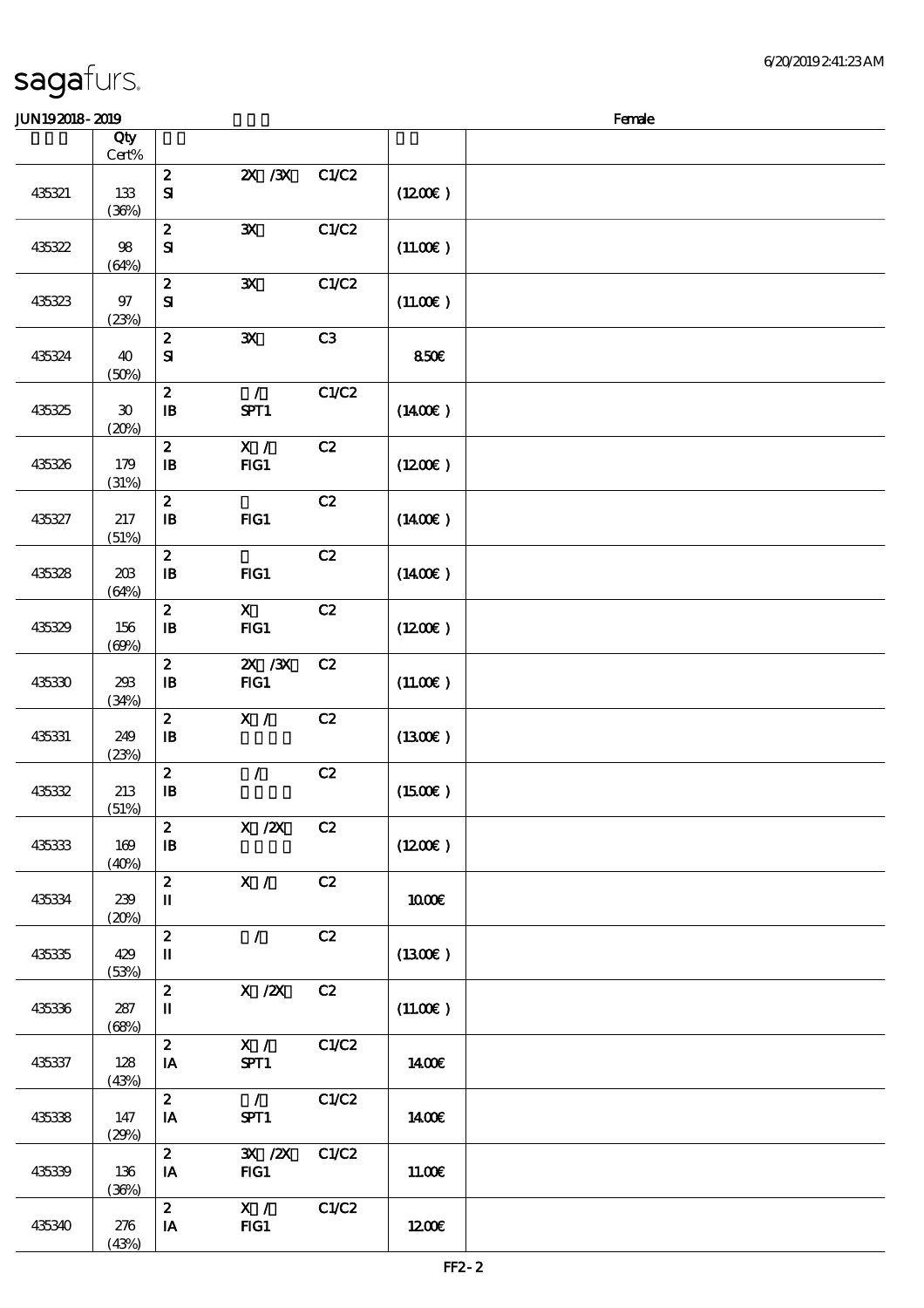| <b>saga</b> furs. |  |
|-------------------|--|
|                   |  |

| <b>JUN192018-2019</b>                   |                             |                                 |                           |       |                                        | Female |
|-----------------------------------------|-----------------------------|---------------------------------|---------------------------|-------|----------------------------------------|--------|
|                                         | Qty<br>Cert%                |                                 |                           |       |                                        |        |
| 435341                                  | 300<br>(57%)                | $\boldsymbol{z}$<br>IA          | FG1                       | C1/C2 | (1300E)                                |        |
| 435342                                  | 299<br>(63%)                | $\boldsymbol{z}$<br>IA          | $HG1$                     | C1/C2 | (1300E)                                |        |
| 435343                                  | 319<br>(64%)                | $\boldsymbol{z}$<br>IA          | $\mathbf{x}$<br>FG1       | C1/C2 | (1300)                                 |        |
| * * * * * * * *<br>$* 435344$<br>$\ast$ | * * * * * *<br>485<br>(42%) | $\boldsymbol{z}$<br>IA          | 2X / 3X<br>$HG1$          | C1/C2 | (11.00)                                |        |
| $\ast$<br>$* 435345$<br>* * * * * * * * | 74<br>(50%)<br>* * * * * *  |                                 | 559Skins                  |       | $\ast$<br>$(11.00)$ *<br>* * * * * * * |        |
| 435346                                  | 205<br>(31%)                | $\boldsymbol{z}$<br>IA          | X /                       | C2    | $(1400\epsilon)$                       |        |
| 435347                                  | 134<br>(25%)                | $\boldsymbol{z}$<br>IA          | X /                       | C2    | (1400E)                                |        |
| 435348                                  | 133<br>(43%)                | $\boldsymbol{z}$<br>IA          | $\mathcal{L}$             | C2    | (1600E)                                |        |
| 435349                                  | 143<br>(33%)                | $\boldsymbol{z}$<br>IA          | $\mathcal{L}$             | C2    | (1600)                                 |        |
| 435350                                  | 146<br>(46%)                | $\boldsymbol{z}$<br>IA          | $X$ / $ZX$                | C2    | (1400E)                                |        |
| 435351                                  | 113<br>(19%)                | $\boldsymbol{z}$<br>IA          | $X$ / $ZX$                | C2    | $(1400\varepsilon)$                    |        |
| 435352                                  | 100<br>(43%)                | $\boldsymbol{z}$<br><b>SAGA</b> | 5X                        | C2    | 1550€                                  |        |
| 435353                                  | 140<br>(45%)                | $2^{\circ}$<br><b>SR/S</b>      | $\mathbf{x}$              | C1/C2 | 11.00E                                 |        |
| 435354                                  | 153<br>(22%)                | $2^{\circ}$<br><b>SR/S</b>      | $\mathbf{x}$              | C3    | 11.00E                                 |        |
| 435355                                  | 202<br>(54%)                | $\mathbf{2}$<br><b>SR/S</b>     | $\boldsymbol{\mathsf{Z}}$ | C1/C2 | 1200E                                  |        |
| 435356                                  | 150<br>(30%)                | $\mathbf{2}$<br><b>SR/S</b>     | $\boldsymbol{\mathsf{Z}}$ | C3    | 11.00E                                 |        |
| 435357                                  | 211<br>(54%)                | $\mathbf{2}$<br><b>SR/S</b>     | $\mathbf{x}$              | C1/C2 | (1500E)                                |        |
| 435358                                  | 221<br>(49%)                | $\mathbf{2}$<br><b>SR/S</b>     | $\mathbf{x}$              | C1/C2 | $(1500\varepsilon)$                    |        |
| 435359                                  | 118<br>(56%)                | $2^{\circ}$<br><b>SAGA</b>      | $\mathbf{x}$              | C1/C2 | 1400E                                  |        |
| 435360                                  | 140<br>(20%)                | $2^{\circ}$<br><b>SR/S</b>      | $\boldsymbol{\mathrm{X}}$ | C3    | (1250E)                                |        |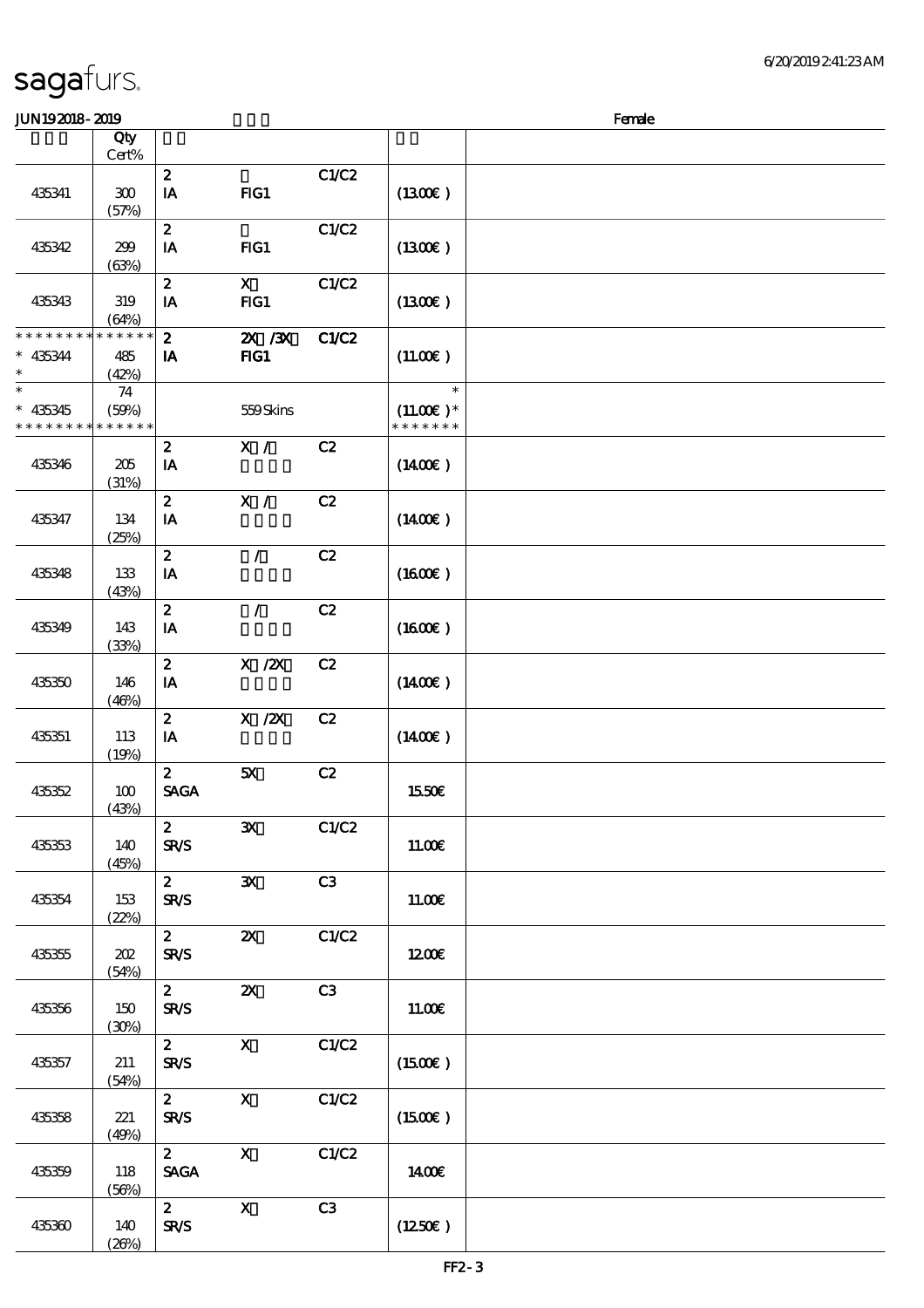| <b>JUN192018-2019</b> |                     |                                 |                           |                |                     | Female |
|-----------------------|---------------------|---------------------------------|---------------------------|----------------|---------------------|--------|
|                       | Qty<br>Cert%        |                                 |                           |                |                     |        |
| 435361                | 233<br>(71%)        | $\boldsymbol{z}$<br><b>SR/S</b> |                           | C1/C2          | (1600)              |        |
| 435362                | 197<br>(46%)        | $\boldsymbol{z}$<br><b>SR/S</b> |                           | C3             | $(1400\varepsilon)$ |        |
| 435363                | 481<br>(60%)        | $\boldsymbol{z}$<br><b>SR/S</b> |                           | C1/C2          | 17.50€              |        |
| 435364                | 450<br>(45%)        | $\boldsymbol{z}$<br><b>SAGA</b> |                           | C1/C2          | (17.50)             |        |
| 435365                | 155<br>(51%)        | $\boldsymbol{z}$<br><b>SR/S</b> |                           | C3             | (1600)              |        |
| 435366                | 173<br>(30%)        | $\boldsymbol{z}$<br><b>SR/S</b> |                           | C <sub>3</sub> | (1600E)             |        |
| 435367                | 301<br>(78%)        | $\boldsymbol{z}$<br><b>SR/S</b> |                           | C1/C2          | (1800)              |        |
| 435368                | 166<br>(47%)        | $\boldsymbol{z}$<br><b>SR/S</b> |                           | C1/C2          | (1800)              |        |
| 435369                | 110<br>(50%)        | $\boldsymbol{z}$<br><b>SR/S</b> |                           | C3             | (1600E)             |        |
| 435370                | 141<br>(88%)        | $\boldsymbol{z}$<br><b>SR/S</b> | $\boldsymbol{\mathrm{X}}$ | C1/C2          | (1600)              |        |
| 435371                | 94<br>(50%)         | $\boldsymbol{z}$<br><b>SR/S</b> | $\boldsymbol{\mathsf{X}}$ | C1/C2          | (1600)              |        |
| 435372                | 45<br>(95%)         | $\mathbf{z}$<br><b>SR/S</b>     | $\pmb{\mathsf{z}}$        | C1/C2          | (1500E)             |        |
| 435373                | 48<br>(58%)         | $\mathbf{2}$<br><b>SR/S</b>     | X / ZX                    | C3             | (1300)              |        |
| 435374                | 325<br>(20%)        | $2^{\circ}$<br><b>SR/S</b>      | 2X /3X C1/C2              |                | $(1400\varepsilon)$ |        |
| 435375                | 181<br>(64%)        | $\mathbf{2}$<br><b>SR/S</b>     | $\mathbf{x}$              | C1/C2          | $(1300\epsilon)$    |        |
| 435376                | ${\bf 38}$<br>(36%) | $\mathbf{2}$<br><b>SR/S</b>     | $\mathbf{x}$              | C3             | (1200)              |        |
| 435377                | 283<br>(23%)        | $\mathbf{2}$<br><b>SROY</b>     | $X$ $N$                   | C1/C2          | (1500E)             |        |
| 435378                | 97<br>(51%)         | $\mathbf{z}$<br><b>SROY</b>     |                           | C1/C2          | (17.00)             |        |
| 435379                | 102<br>(55%)        | $\mathbf{2}$<br><b>SROY</b>     |                           | C1/C2          | (1800)              |        |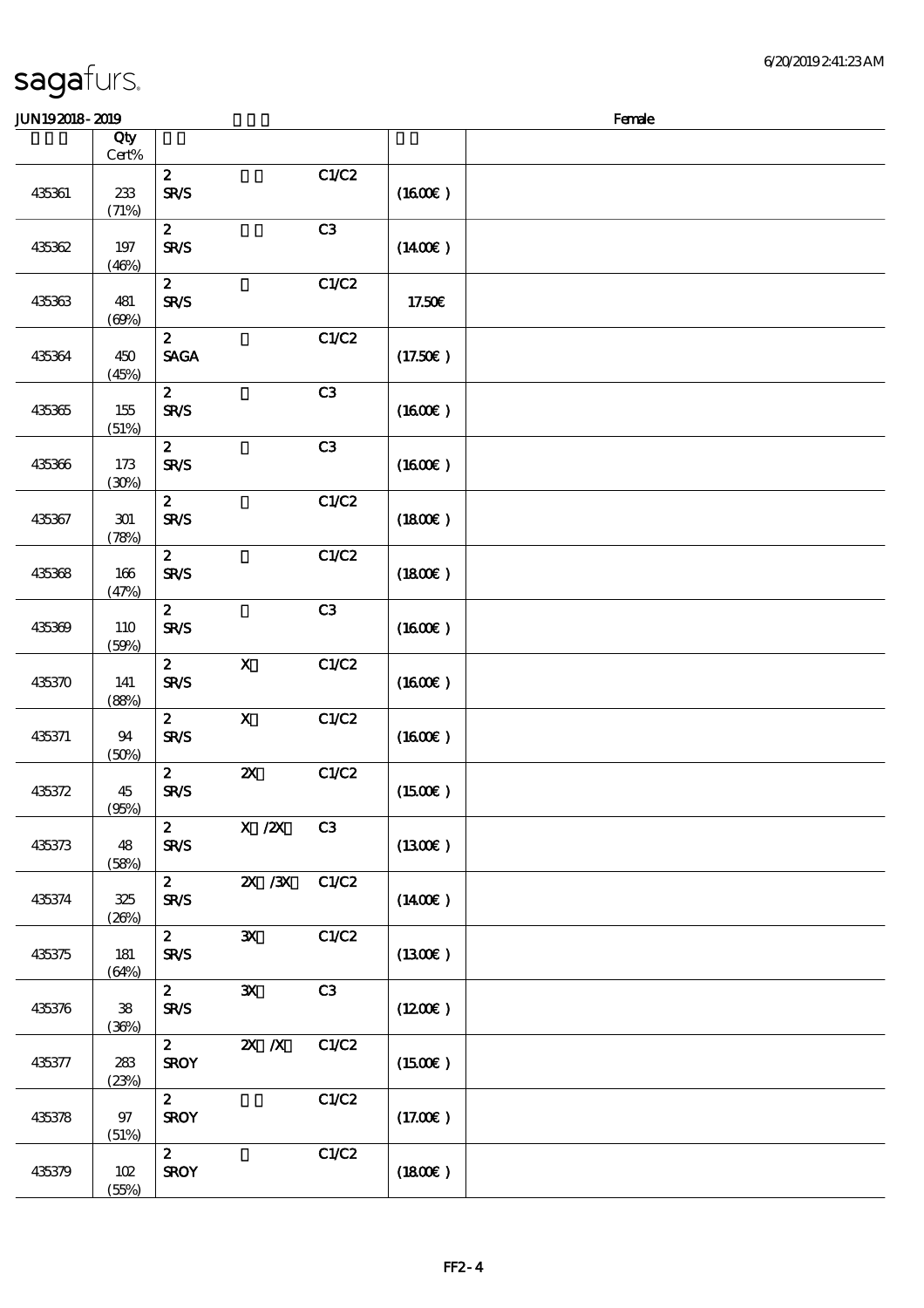#### $J<sub>W102018</sub>$  2010  $J<sub>W102018</sub>$  2010

| JUNIJAJIO- AJIJ |                        |                                            |                             |                |                     | ranae |
|-----------------|------------------------|--------------------------------------------|-----------------------------|----------------|---------------------|-------|
|                 | Qty<br>$\mbox{Cert}\%$ |                                            |                             |                |                     |       |
| 435401          | 28<br>(39%)            | $\mathbf{3}$<br>$S\mathbf{S}$              | 5X                          | C2             | 600                 |       |
| 435402          | ${\bf 38}$<br>(15%)    | 3 <sup>1</sup><br>$S\!S\!S\!I$             | $\mathbf{x}$                | C2             | 800                 |       |
| 435403          | 49<br>(16%)            | $\mathbf{3}$<br>${\bf S\hspace{-.075ex}I}$ | $\mathbf{X}$ / $\mathbf{X}$ | C1/C2          | 7.50E               |       |
| 435404          | ${\bf 38}$<br>(34%)    | $\mathbf{3}$<br>${\bf s}$                  | $\boldsymbol{\mathsf{Z}}$   | C2             | 7.50E               |       |
| 435405          | 168<br>(24%)           | $\mathbf{3}$<br>${\bf s}$                  | X /                         | C1/C2          | (1000E)             |       |
| 435406          | 102<br>(44%)           | $\mathbf{3}$<br>${\bf S\!I}$               | X /                         | C1/C2          | $(1000\varepsilon)$ |       |
| 435407          | 45<br>(20%)            | $\mathbf{3}$<br>$\mathbf{S}$               | X /                         | C3             | (950)               |       |
| 435408          | 84<br>(34%)            | $\mathbf{3}$<br>${\bf S}$                  | X /                         | C <sub>3</sub> | (950)               |       |
| 435409          | 86<br>(45%)            | $\mathbf{3}$<br>${\bf S\!I}$               | $\mathcal{L}$               | C1/C2          | (1300)              |       |
| 435410          | 132<br>(43%)           | $\mathbf{3}$<br>$\mathbf{S}$               | $\mathcal{L}$               | C1/C2          | (1300)              |       |
| 435411          | 41<br>(21%)            | ${\bf 3}$<br>${\bf s}$                     | $\mathcal{L}$               | C3             | (11.00)             |       |
| 435412          | $132$<br>(46%)         | $\mathbf{3}$<br>$\mathbf{S}$               | $\mathcal{L}$               | C3             | (11.00)             |       |
| 435413          | 94<br>(68%)            | $\mathbf{3}$<br>$S\!S\!I$                  | $X$ / $ZX$                  | C2             | (11.00)             |       |
| 435414          | 138<br>(47%)           | $\mathbf{3}$<br>${\bf s}$                  | $X$ / $ZX$                  | C2             | (11.00)             |       |
| 435415          | 154<br>(24%)           | $\mathbf{3}$<br>$S\!S\!I$                  | ${\bf X}$                   | C2             | (900)               |       |
| 435416          | $33\,$<br>(30%)        | $\mathbf{3}$<br>$\mathbf{B}$               | $X$ $X$<br>$HG1$            | C1/C2          | 800€                |       |
| 435417          | 79<br>(21%)            | $\mathbf{3}$<br>$\mathbf{B}$               | $\mathbf{X}$ /<br>FG1       | C2             | (900)               |       |
| 435418          | 64<br>(48%)            | $\mathbf{3}$<br>$\, {\bf I} \! {\bf B} \,$ | $\mathcal{L}$<br>FIG1       | C1/C2          | (11.00)             |       |
| 435419          | 50<br>(30%)            | 3<br>$\, {\bf I} \! {\bf B} \,$            | $\mathcal{L}$<br>$HG1$      | C2             | (11.00)             |       |
| 435420          | 84<br>(30%)            | 3<br>$\, {\bf I} \! {\bf B} \,$            | $X$ / $ZX$<br>FG1           | C1/C2          | (900)               |       |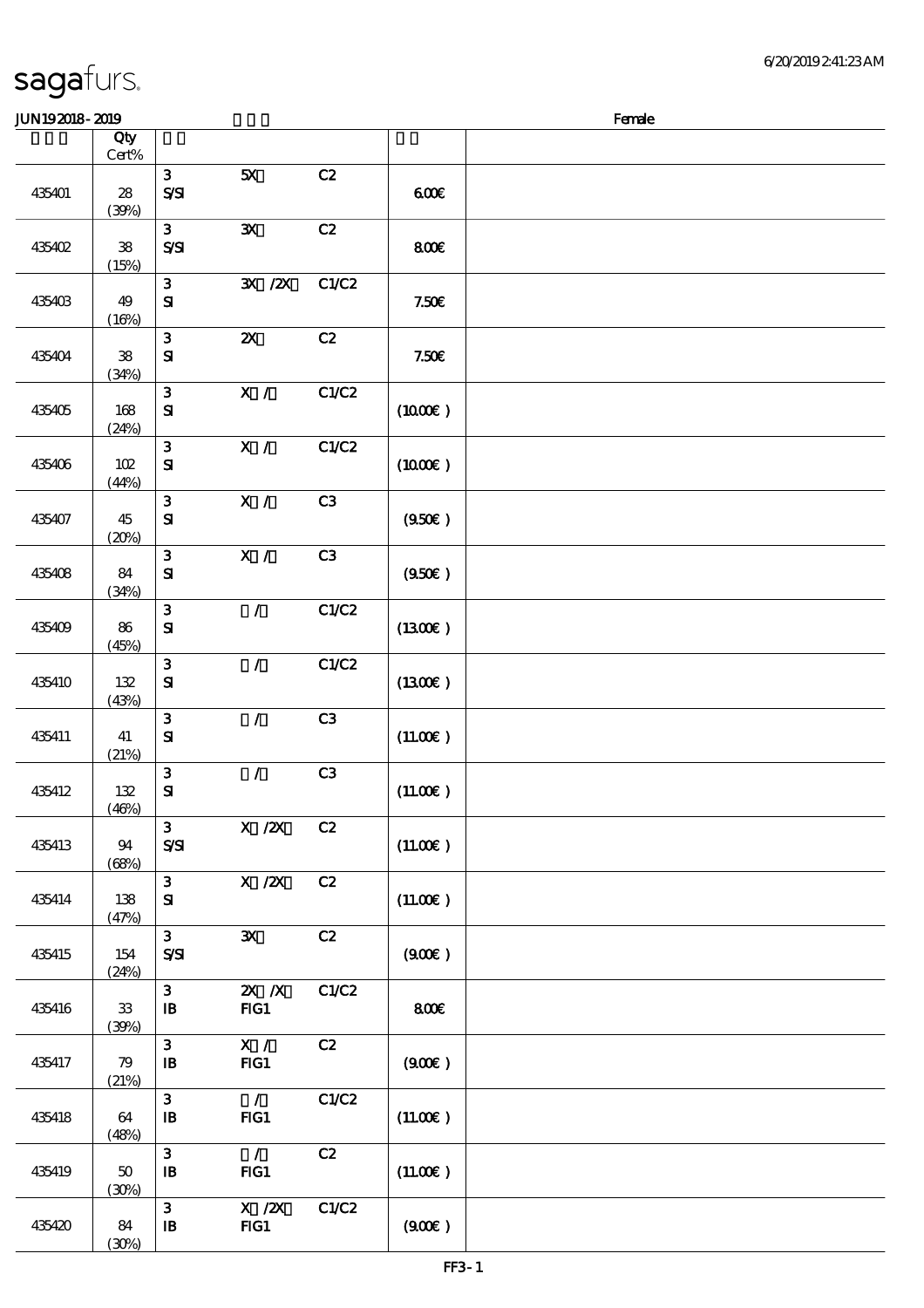#### 6/20/2019 2:41:23 AM

#### $J/N192018$ - 2019  $R$ 顺序号 Qty 说明 价格  $\mathcal{L}$ Cert% 3 X /2X C2 435421 171 (36%) 3 X/ C2 435422 133 (21%) 3 / C2 435423 139 (41%) 3 X /2X C2 435424 112 (40%) 3 X/ C2 435425 \$ (8%) 3 / C2 435426 139 (23%) 3 X /2X C2 435427 100 (32%)

|        | $\mathbf{u}$     |                                                  |                                                                              |       |                     |  |
|--------|------------------|--------------------------------------------------|------------------------------------------------------------------------------|-------|---------------------|--|
| 435421 | 171<br>(36%)     | $\mathbf{3}$<br>$\mathbf{B}$                     | $X$ / $ZX$<br>FG1                                                            | C2    | (900)               |  |
| 435422 | 133<br>(21%)     | 3<br>$\mathbf{B}$                                | X /                                                                          | C2    | (1000E)             |  |
| 435423 | 139<br>(41%)     | $\mathbf{3}$<br>$\, {\bf I} \! {\bf B} \,$       | $\mathcal{L}$                                                                | C2    | (1200)              |  |
| 435424 | 112<br>(40%)     | $\mathbf{3}$<br>$\mathbf{B}$                     | $X$ / $ZX$                                                                   | C2    | (11.00)             |  |
| 435425 | 95<br>(8%)       | $\mathbf{3}$<br>$\mathbf I$                      | X /                                                                          | C2    | (900)               |  |
| 435426 | 139<br>(23%)     | $\mathbf{3}$<br>$\mathbf I$                      | $\mathcal{L}$                                                                | C2    | (11.00)             |  |
| 435427 | 100<br>(32%)     | $\mathbf{3}$<br>$\mathbf I$                      | $\boldsymbol{\mathrm{X}}$ / <b>2X</b>                                        | C2    | $(1000\varepsilon)$ |  |
| 435428 | 28<br>(57%)      | 3 <sup>1</sup><br><b>SAGA</b>                    | 5X                                                                           | C2    | 800€                |  |
| 435429 | 121<br>(28%)     | 3 <sup>1</sup><br><b>SAGA</b>                    | 3X / 2X                                                                      | C2    | 950E                |  |
| 435430 | 10B<br>(27%)     | 3 <sup>1</sup><br><b>SAGA</b>                    | $\boldsymbol{\mathsf{X}}$                                                    | C2    | 900                 |  |
| 435431 | 118<br>(36%)     | 3 <sup>1</sup><br><b>SAGA</b>                    | X /                                                                          | C1/C2 | (1200E)             |  |
| 435432 | 118<br>(36%)     | 3 <sup>1</sup><br>$\operatorname{\mathsf{SAGA}}$ | X /                                                                          | C1/C2 | $(1200\varepsilon)$ |  |
| 435433 | 42<br>(11%)      | 3 <sup>1</sup><br><b>SAGA</b>                    | X /                                                                          | C3    | (11.00)             |  |
| 435434 | 94<br>(28%)      | $\mathbf{3}$<br><b>SAGA</b>                      | X /                                                                          | C3    | (11.00)             |  |
| 435435 | $156\,$<br>(49%) | $\mathbf{3}$<br><b>SAGA</b>                      | $\mathcal{L}$                                                                | C1/C2 | $(1400\varepsilon)$ |  |
| 435436 | 233<br>(36%)     | 3<br><b>SAGA</b>                                 | $\mathcal{L}$                                                                | C1/C2 | $(1400\varepsilon)$ |  |
| 435437 | $35\,$<br>(22%)  | $\mathbf{3}$<br><b>SAGA</b>                      | $\mathcal{L}$                                                                | C3    | (1300)              |  |
| 435438 | 226<br>(34%)     | 3 <sup>1</sup><br><b>SAGA</b>                    | $\mathcal{L}$                                                                | C3    | (1300)              |  |
| 435439 | 156<br>(35%)     | $\mathbf{3}$<br><b>SAGA</b>                      | $X \, /ZX$                                                                   | C1/C2 | (11.00)             |  |
| 435440 | 126<br>(36%)     | 3 <sup>1</sup><br>$\operatorname{\mathsf{SAGA}}$ | $\boldsymbol{\mathrm{X}}$ / $\boldsymbol{\mathrm{Z}}\boldsymbol{\mathrm{X}}$ | C3    | (900)               |  |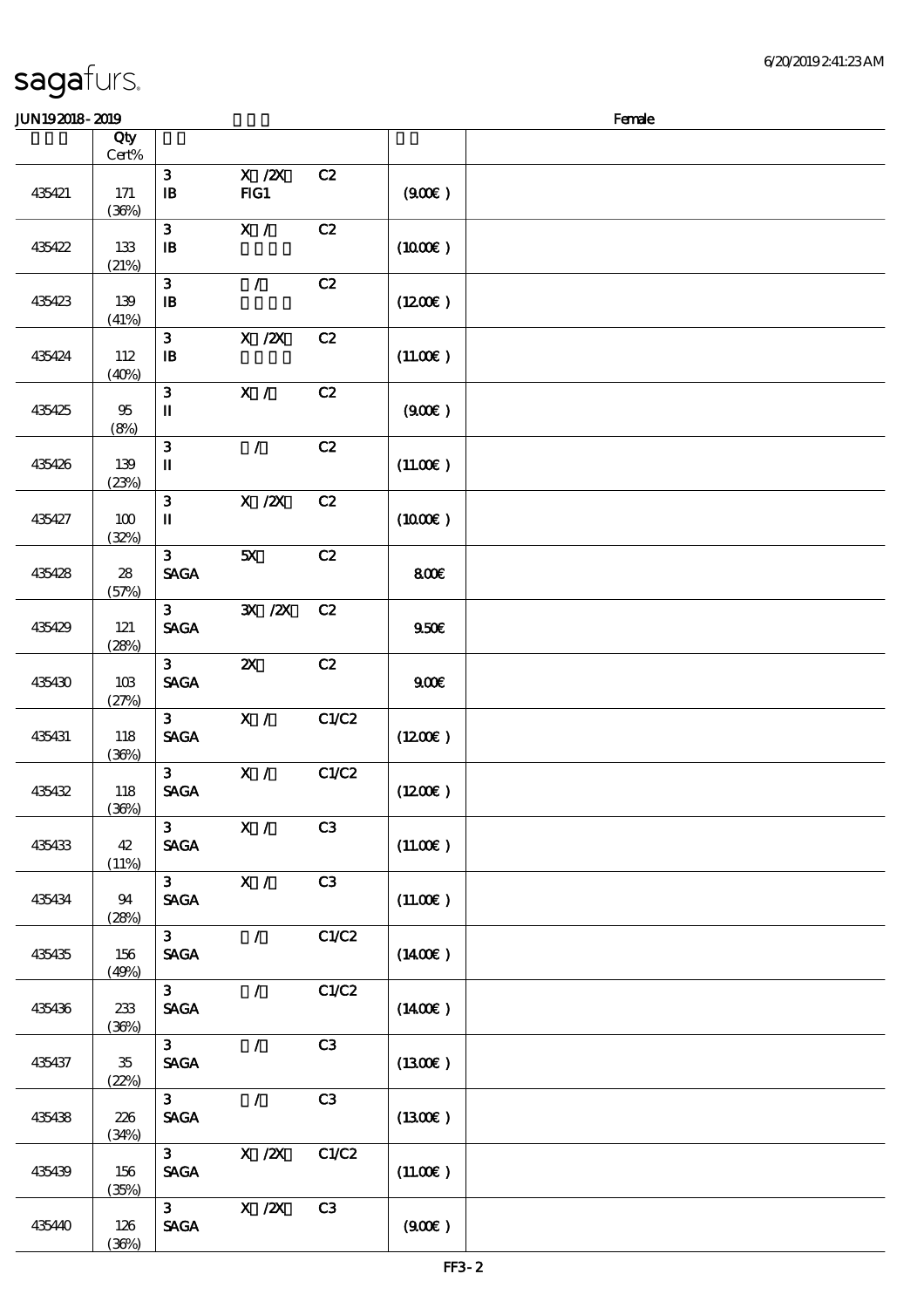| JUN192018-2019 |              |              |               |       | Female              |  |  |
|----------------|--------------|--------------|---------------|-------|---------------------|--|--|
|                | Qty<br>Cert% |              |               |       |                     |  |  |
|                |              | $\mathbf{3}$ | $\mathcal{L}$ | C1/C2 |                     |  |  |
| 435441         | 35           | IA           | SPT1          |       | (1300E)             |  |  |
|                | (40%)        |              |               |       |                     |  |  |
|                |              | 3            | X /           | C1/C2 |                     |  |  |
| 435442         | 110          | IA           | FG1           |       | (11.00)             |  |  |
|                | (27%)        |              |               |       |                     |  |  |
|                |              | 3            | $\mathcal{L}$ | C1/C2 |                     |  |  |
| 435443         | 148          | IA           | $FIG1$        |       | (1200E)             |  |  |
|                | (50%)        |              |               |       |                     |  |  |
|                |              | 3            | $\sqrt{2}$    | C1/C2 |                     |  |  |
| 435444         | 176          | IA           | FG1           |       | (1200E)             |  |  |
|                | (36%)        | 3            | $X \, /ZX$    | C1/C2 |                     |  |  |
| 435445         | 256          | IA           | FG1           |       | (1000E)             |  |  |
|                | (30%)        |              |               |       |                     |  |  |
|                |              | $\mathbf{3}$ | $X \, /ZX$    | C1/C2 |                     |  |  |
| 435446         | 172          | IA           | FG1           |       | (1000E)             |  |  |
|                | (36%)        |              |               |       |                     |  |  |
|                |              | $\mathbf{3}$ | X /           | C2    |                     |  |  |
| 435447         | 145          | IA           |               |       | (1200E)             |  |  |
|                | (22%)        |              |               |       |                     |  |  |
|                |              | 3            | $\prime$      | C2    |                     |  |  |
| 435448         | 46           | IA           |               |       | $(1400\varepsilon)$ |  |  |
|                | (30%)        |              |               |       |                     |  |  |
|                |              | $\mathbf{3}$ | $X$ / $ZX$    | C2    |                     |  |  |
| 435449         | 135          | IA           |               |       | (11.00)             |  |  |
|                | (20%)        |              |               |       |                     |  |  |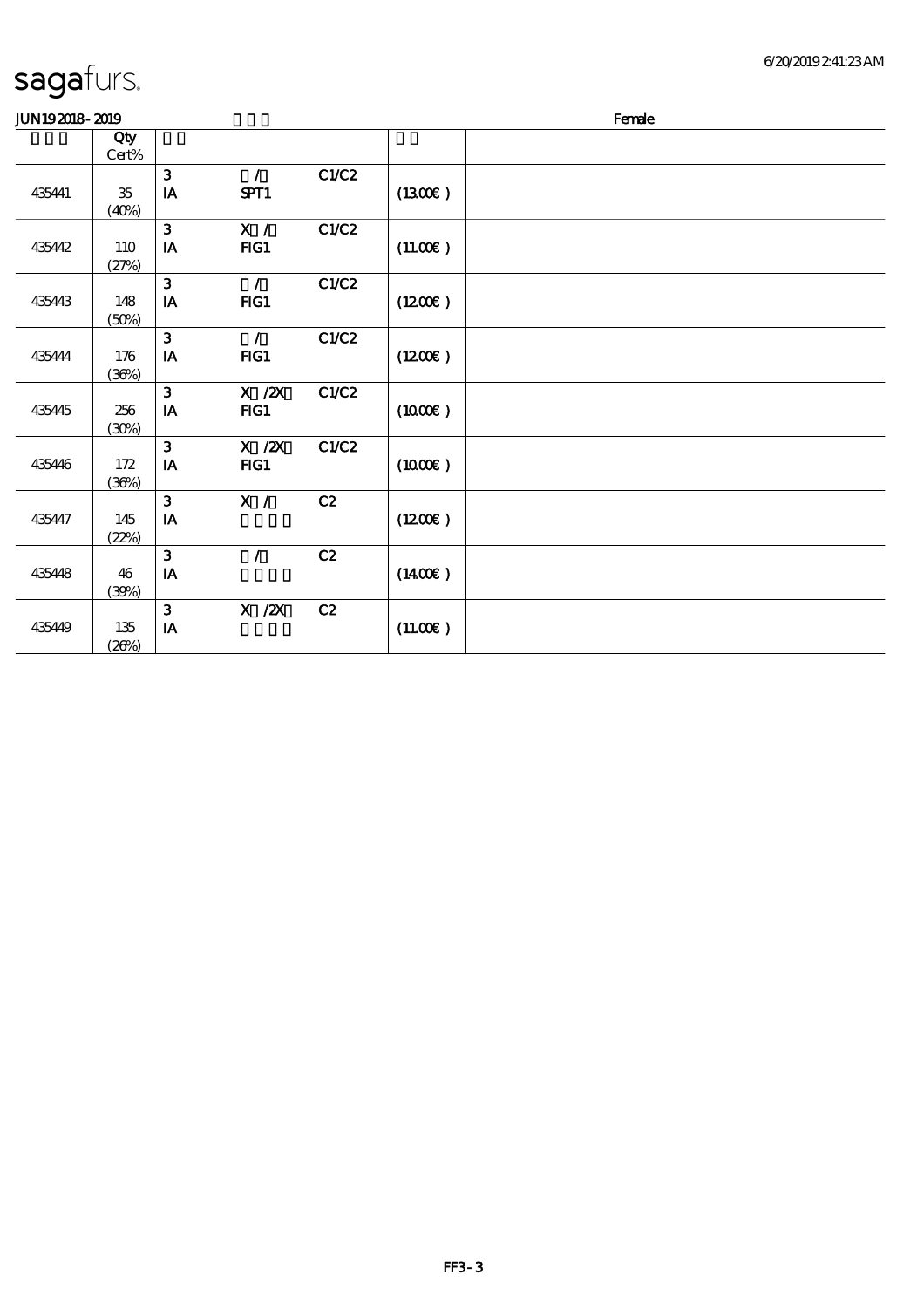$(38%)$ 

| JUN 192018-2019 |       |            |    | Female |  |  |
|-----------------|-------|------------|----|--------|--|--|
|                 | Qty   |            |    |        |  |  |
|                 | Cert% |            |    |        |  |  |
|                 |       | 4          | C2 |        |  |  |
| 435481          | 184   | <b>SSI</b> |    | 7.00E  |  |  |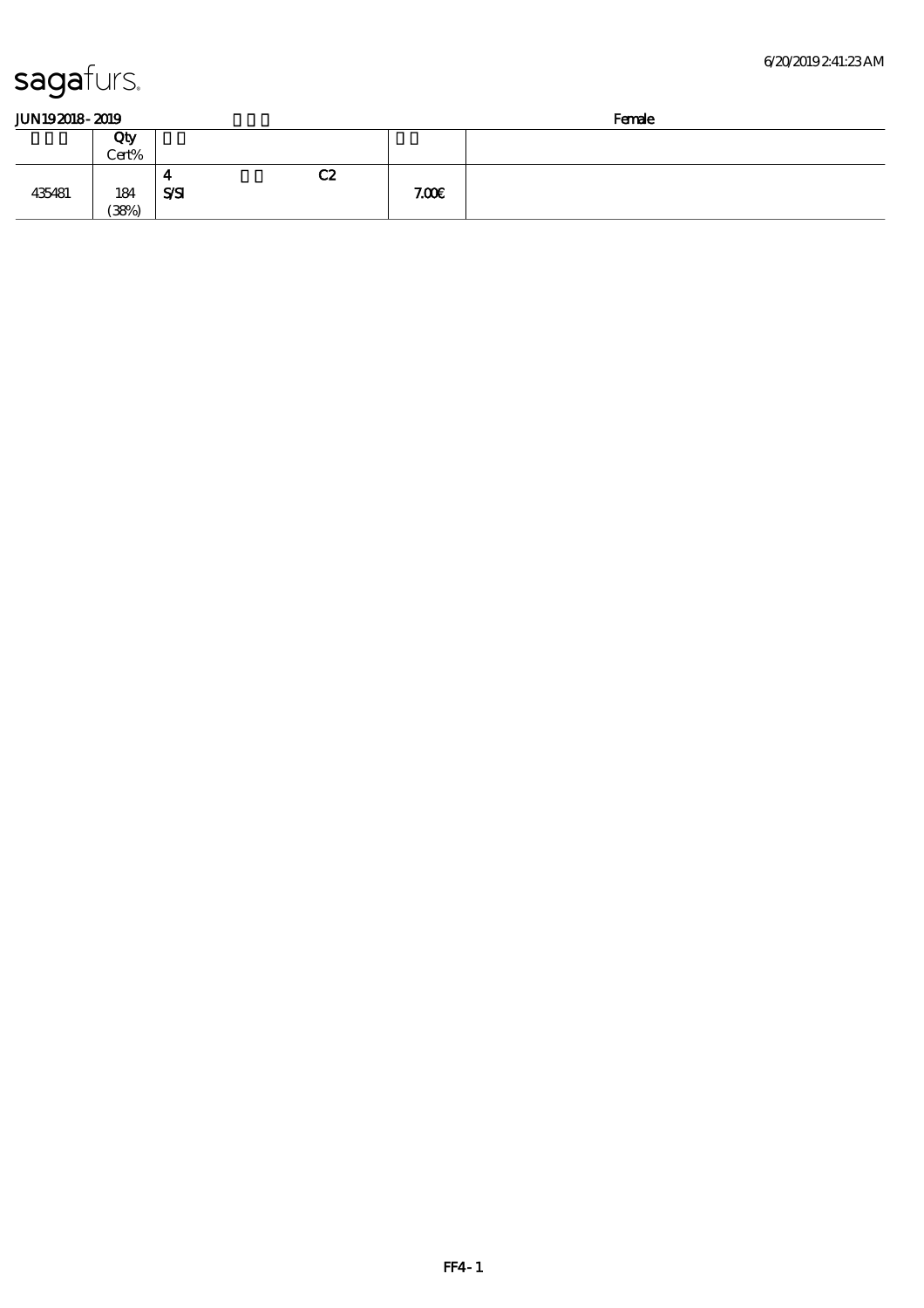| <b>JUN192018-2019</b>                     |                             |                                            |                                                |    |                                                      | Female |
|-------------------------------------------|-----------------------------|--------------------------------------------|------------------------------------------------|----|------------------------------------------------------|--------|
|                                           | Qty                         |                                            |                                                |    |                                                      |        |
|                                           | $Cert\%$                    |                                            |                                                |    |                                                      |        |
| 435521                                    | 249<br>(32%)                | 200<br>(SI)                                | X /<br>$\mathbf{1}$                            | C2 | 1450€                                                |        |
| 435522                                    | 232<br>(28%)                | 200<br>(S)                                 | X /<br>1                                       | C2 | <b>160€</b>                                          |        |
| 435523                                    | 198<br>(30%)                | 200<br>(SI)                                | $\mathcal{L}$<br>$\mathbf{1}$                  | C2 | <b>1550€</b>                                         |        |
| 435524                                    | 289<br>(28%)                | 200<br>(S)                                 | $\mathcal{L}$<br>$\mathbf{1}$                  | C2 | 1650E                                                |        |
| 435525                                    | 96<br>(41%)                 | 200<br>(SI)                                | X /<br>$\boldsymbol{z}$                        | C2 | 1200                                                 |        |
| 435526                                    | 71<br>(32%)                 | 200<br>$\boldsymbol{S}$                    | X /<br>$\boldsymbol{z}$                        | C2 | 1400E                                                |        |
| 435527                                    | 77<br>(40%)                 | 200<br>(SI)                                | $\mathcal{L}$<br>$\boldsymbol{z}$              | C2 | 1200                                                 |        |
| 435528                                    | 75<br>(18%)                 | 200<br>(S)                                 | $\mathcal{F}^{\mathbb{R}}$<br>$\boldsymbol{z}$ | C2 | 1300E                                                |        |
| 435529                                    | 135<br>(54%)                | 200<br>(SI)                                | $\mathbf{3}$                                   | C2 | 1000E                                                |        |
| 435530                                    | 135<br>(28%)                | 200<br>(S)                                 | $\mathbf{3}$                                   | C2 | 1200E                                                |        |
| 435531                                    | 279<br>(36%)                | $\mathbf{1}$<br>(SI)                       | $\mathbf{X}$ /<br>$\mathbf{1}$                 | C2 | 1200                                                 |        |
| 435532                                    | 396<br>(38%)                | $\mathbf{1}$<br>(S)                        | X /<br>$\mathbf{1}$                            | C2 | <b>1300€</b>                                         |        |
| 435533                                    | 395<br>(54%)                | $\mathbf{1}$<br>(SI)                       | $\mathcal{L}$<br>$\mathbf{1}$                  | C2 | <b>1300€</b>                                         |        |
| * * * * * * * *<br>$* 435534$<br>$\ast$   | * * * * * *<br>485<br>(44%) | $\mathbf{1}$<br>$\boldsymbol{\mathcal{S}}$ | $\mathcal{F}$<br>$\mathbf{1}$                  | C2 | 1350E                                                |        |
| $* 435535$<br>* * * * * * * * * * * * * * | 72<br>(68%)                 |                                            | 557Skins                                       |    | $\overline{\phantom{a}}$<br>1350€ *<br>* * * * * * * |        |
| 435536                                    | 289<br>(56%)                | O(1)<br>(SI)                               | $X$ / $ZX$<br>$\mathbf{1}$                     | C2 | 1050E                                                |        |
| 435537                                    | 344<br>(48%)                | $O$ <sup>1</sup><br>$\boldsymbol{S}$       | $X$ / $ZX$<br>$\mathbf{1}$                     | C2 | 1200                                                 |        |
| 435538                                    | 109<br>(47%)                | $\mathbf{1}$<br>(SI)                       | X /<br>$\boldsymbol{z}$                        | C2 | 1050 <sub>E</sub>                                    |        |
| 435539                                    | 125<br>(36%)                | $\mathbf{1}$<br>(S)                        | X /<br>$\boldsymbol{z}$                        | C2 | 11.00E                                               |        |
| 435540                                    | 126<br>(50%)                | $\mathbf{1}$<br>(SI)                       | $\mathcal{F}$<br>$\boldsymbol{z}$              | C2 | 11.00E                                               |        |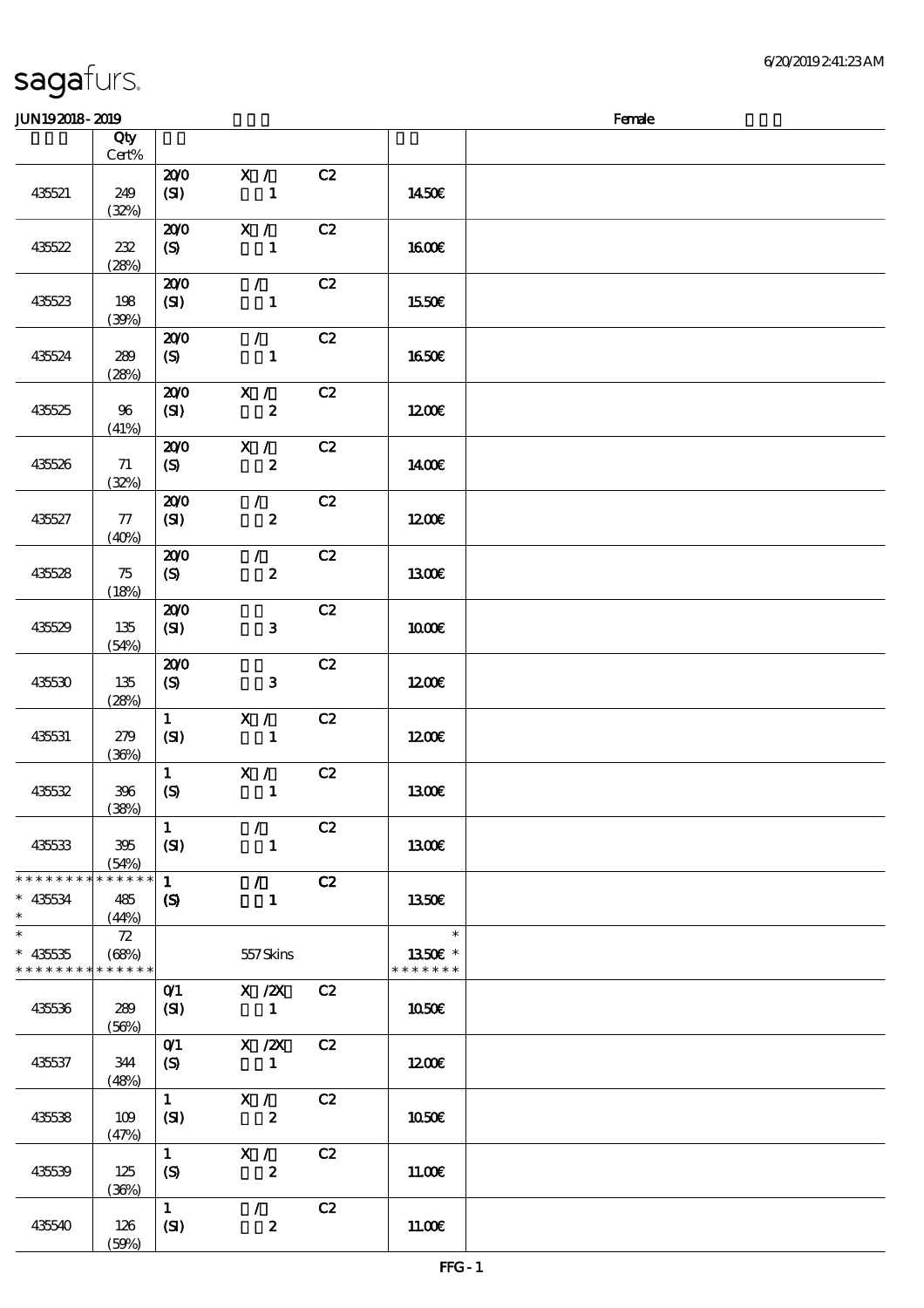| JUN192018-2019 |                       |                                    |                                   |    |                  | Female |
|----------------|-----------------------|------------------------------------|-----------------------------------|----|------------------|--------|
|                | Qty                   |                                    |                                   |    |                  |        |
|                | Cert%                 |                                    |                                   |    |                  |        |
| 435541         | 156<br>(45%)          | $\mathbf{1}$<br>$\boldsymbol{S}$   | $\mathcal{L}$<br>$\boldsymbol{z}$ | C2 | 11.00E           |        |
| 435542         | 98<br>(55%)           | $O$ $1$<br>(SI)                    | $X \, /ZX$<br>$\boldsymbol{z}$    | C2 | 1000E            |        |
| 435543         | $99$<br>(41%)         | $O$ $1$<br>$\boldsymbol{S}$        | X / ZX<br>$\boldsymbol{z}$        | C2 | 1050E            |        |
| 435544         | 169<br>(63%)          | $\mathbf{1}$<br>(SI)               | $\mathbf{3}$                      | C2 | 7.00E            |        |
| 435545         | 194<br>(58%)          | $\mathbf{1}$<br>(S)                | $\mathbf{3}$                      | C2 | 7.50E            |        |
| 435546         | 202<br>(45%)          | $O$ $1$<br>(SI)                    | $\boldsymbol{4}$                  | C2 | 350 <sup>2</sup> |        |
| 435547         | 164<br>(32%)          | $\mathbf{z}$<br>(SI)               | X /<br>$\mathbf{1}$               | C2 | 800E             |        |
| 435548         | 189<br>(35%)          | $\boldsymbol{z}$<br>(S)            | X /<br>$\mathbf{1}$               | C2 | 950E             |        |
| 435549         | 167<br>(50%)          | $\mathbf{z}$<br>(SI)               | $\mathcal{L}$<br>$\mathbf{1}$     | C2 | 950E             |        |
| 435550         | 206<br>(52%)          | $\boldsymbol{z}$<br>(S)            | $\mathcal{F}$<br>$\mathbf{1}$     | C2 | <b>100€</b>      |        |
| 435551         | 107<br>(41%)          | $\mathbf{z}$<br>(SI)               | $X$ / $ZX$<br>$\mathbf{1}$        | C2 | 800              |        |
| 435552         | 159<br>(40%)          | $\mathbf{z}$<br>$\pmb{\text{(S)}}$ | X / ZX<br>$\mathbf{1}$            | C2 | 850€             |        |
| 43553          | 100<br>(29%)          | $\mathbf{z}$<br>(SI)               | X /<br>$\boldsymbol{z}$           | C2 | 7.50E            |        |
| 435554         | $90^{\circ}$<br>(37%) | $\mathbf{2}$<br>$\boldsymbol{S}$   | X /<br>$\boldsymbol{z}$           | C2 | 850E             |        |
| 435555         | 130<br>(43%)          | $\mathbf{z}$<br>(SI)               | $\mathcal{L}$<br>$\boldsymbol{z}$ | C2 | 850E             |        |
| 435556         | 202<br>(47%)          | $\boldsymbol{z}$<br>(S)            | $\mathcal{L}$<br>$\boldsymbol{z}$ | C2 | 900E             |        |
| 435557         | 225<br>(42%)          | 1/2<br>$(\mathbf{I})$              | $\boldsymbol{z}$                  | C2 | 7.00E            |        |
| 435558         | 152<br>(46%)          | $\mathbf{z}$<br>(SI)               | $\mathbf{3}$                      | C2 | 600              |        |
| 435559         | 64<br>(50%)           | 1/2<br>$(\mathbf{I})$              | $\boldsymbol{4}$                  | C2 | 200E             |        |
| 435560         | 162<br>(50%)          | 1/2<br>(SI)                        | $\mathbf 5$                       | C2 | 200E             |        |